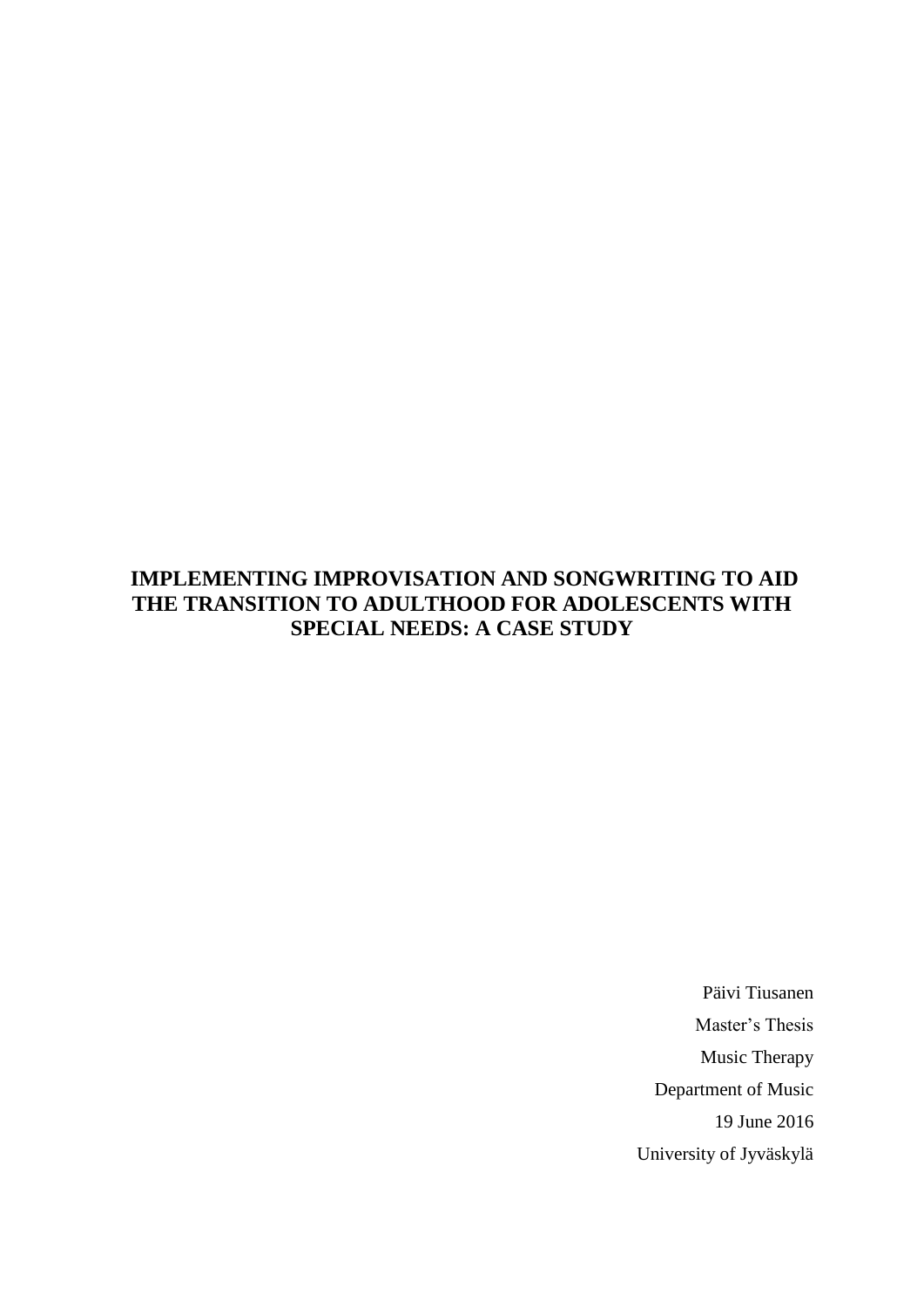# **JYVÄSKYLÄN YLIOPISTO**

| Tiedekunta – Faculty                                                                                                                                                                                                                                                                                                                                                                                                                                                                                                                                                                                                                                                                                                                                                                                                                                                                                                                                             | Laitos – Department         |  |
|------------------------------------------------------------------------------------------------------------------------------------------------------------------------------------------------------------------------------------------------------------------------------------------------------------------------------------------------------------------------------------------------------------------------------------------------------------------------------------------------------------------------------------------------------------------------------------------------------------------------------------------------------------------------------------------------------------------------------------------------------------------------------------------------------------------------------------------------------------------------------------------------------------------------------------------------------------------|-----------------------------|--|
| Humanities                                                                                                                                                                                                                                                                                                                                                                                                                                                                                                                                                                                                                                                                                                                                                                                                                                                                                                                                                       | <b>Music Department</b>     |  |
| Tekijä - Author<br>Päivi Tiusanen                                                                                                                                                                                                                                                                                                                                                                                                                                                                                                                                                                                                                                                                                                                                                                                                                                                                                                                                |                             |  |
| Työn nimi – Title<br><b>IMPLEMENTING</b><br><b>IMPROVISATION</b><br>SONGWRITING<br><b>AND</b><br><b>THE</b><br>TO<br>AID<br>TRANSITION TO ADULTHOOD FOR ADOLESCENTS WITH SPECIAL NEEDS: A<br><b>CASE STUDY</b>                                                                                                                                                                                                                                                                                                                                                                                                                                                                                                                                                                                                                                                                                                                                                   |                             |  |
| Oppiaine – Subject                                                                                                                                                                                                                                                                                                                                                                                                                                                                                                                                                                                                                                                                                                                                                                                                                                                                                                                                               | Työn laji – Level           |  |
| Music Therapy                                                                                                                                                                                                                                                                                                                                                                                                                                                                                                                                                                                                                                                                                                                                                                                                                                                                                                                                                    | Master's Thesis             |  |
| Aika – Month and year                                                                                                                                                                                                                                                                                                                                                                                                                                                                                                                                                                                                                                                                                                                                                                                                                                                                                                                                            | Sivumäärä – Number of pages |  |
| June 2016                                                                                                                                                                                                                                                                                                                                                                                                                                                                                                                                                                                                                                                                                                                                                                                                                                                                                                                                                        | 47                          |  |
| Tiivistelmä – Abstract<br>Adolescence is a transitional period with many developmental tasks. Adolescents need to<br>resolve the specific question of career choice and establishing authentic friendships.<br>Transition to adulthood is often challenging to the adolescents with special education needs.<br>Research has shown that music can serve as a medium for adolescents' emotional self-<br>regulation, peer-group affiliation and identity formation.<br>The aim of this case study was to investigate a group music therapy process in which creative<br>music making was utilized. Five adolescents with special education needs participated the<br>sessions during which a group composition was produced. The sessions and the music were<br>recorded and the data was analyzed using a phenomenologically inspired method of<br>microanalysis.<br>The results revealed that a music therapy group process can be beneficial for students with |                             |  |
| special education needs in transition to adulthood for the purpose of gaining understanding<br>of their responsibilities, their own personal strengths and weaknesses, and about realistic<br>choices.                                                                                                                                                                                                                                                                                                                                                                                                                                                                                                                                                                                                                                                                                                                                                           |                             |  |
| Asiasanat – Keywords<br>Adolescents, special education needs, group music therapy, case study, phenomenology,<br>microanalysis                                                                                                                                                                                                                                                                                                                                                                                                                                                                                                                                                                                                                                                                                                                                                                                                                                   |                             |  |
| Säilytyspaikka – Depository                                                                                                                                                                                                                                                                                                                                                                                                                                                                                                                                                                                                                                                                                                                                                                                                                                                                                                                                      |                             |  |
|                                                                                                                                                                                                                                                                                                                                                                                                                                                                                                                                                                                                                                                                                                                                                                                                                                                                                                                                                                  |                             |  |

Muita tietoja – Additional information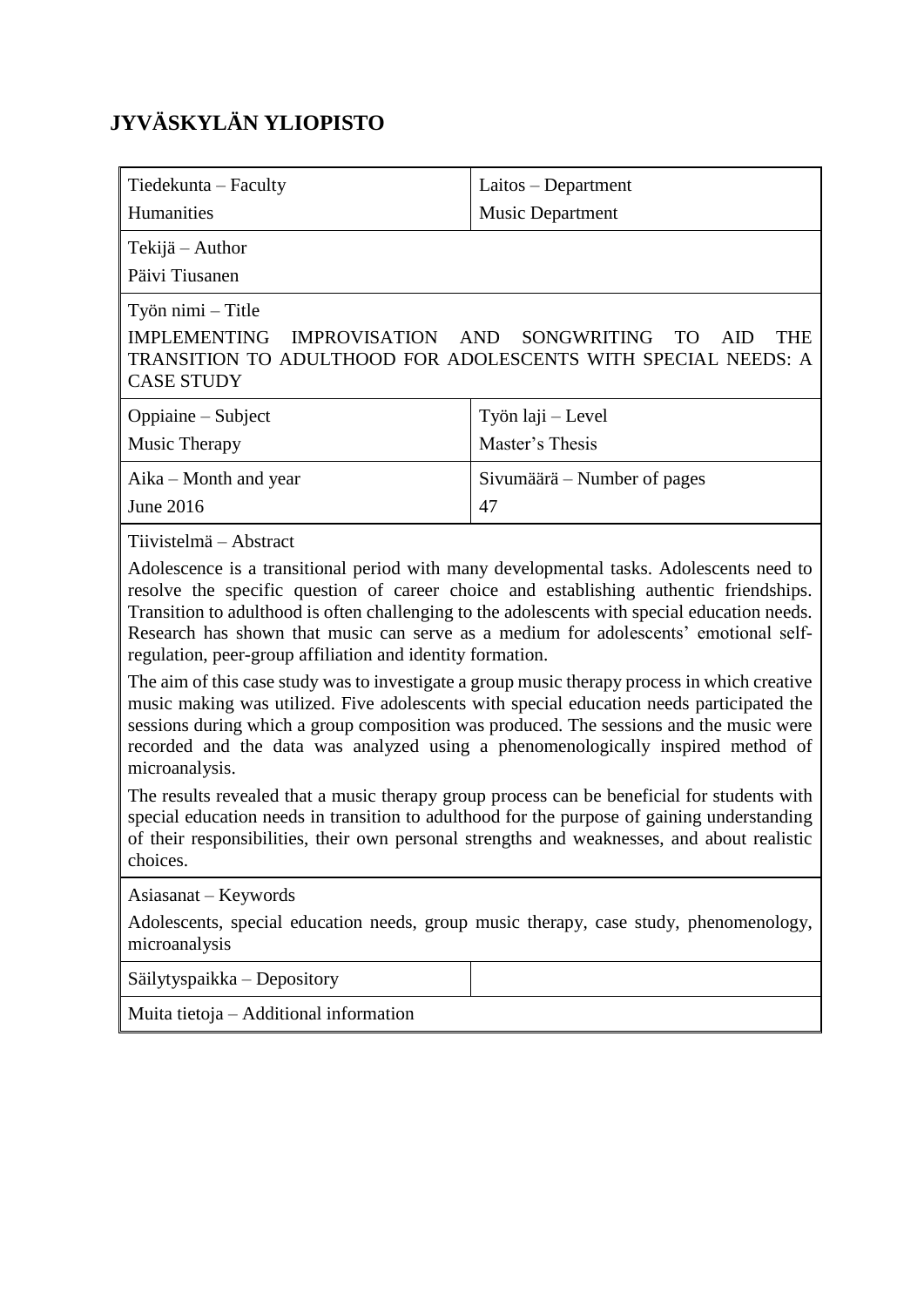## **Acknowledgements**

I would like to express my appreciation to my supervisor Dr. Jaakko Erkkilä. I would also like to thank Elsa Campbell for her help. In addition, I owe my gratitude to Sanna Helén, Elske de Jong, Artemis Christodoulou, Birgitta Burger and Nerdinga Letulé.

Thank you to all my schoolmates in the Music Therapy Master´s Degree Programme. Thank you to my loving family and my dear students.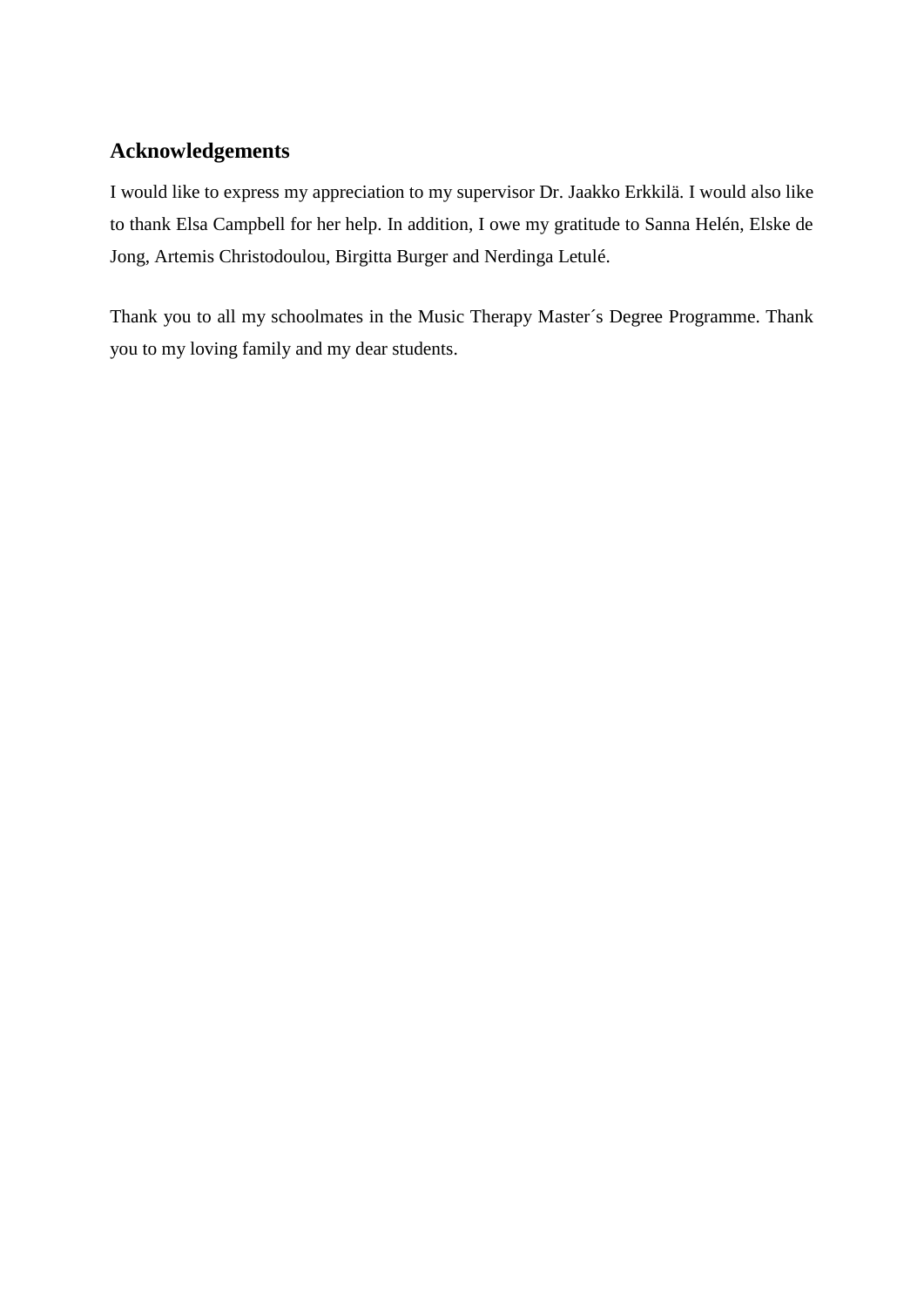## **CONTENTS**

| 1.1<br>1.2<br>$\overline{2}$<br>2.1<br>2.1.1<br>2.1.2<br>2.1.3<br>$2.2\,$<br>2.2.1<br>2.2.2<br>2.3<br>2.3.1<br>2.3.2<br>2.3.3<br>3<br>3.1<br>3.2<br>3.3<br>3.4<br>3.4.1<br>3.4.2<br>3.4.3<br>3.5<br>3.6<br>$\overline{4}$<br>4.1<br>4.2<br>4.3<br>4.4<br>4.5<br>4.6<br>4.7<br>5<br>5.1<br>5.2<br>5.3<br>5.4<br>6 | 1 |  |  |
|------------------------------------------------------------------------------------------------------------------------------------------------------------------------------------------------------------------------------------------------------------------------------------------------------------------|---|--|--|
|                                                                                                                                                                                                                                                                                                                  |   |  |  |
|                                                                                                                                                                                                                                                                                                                  |   |  |  |
|                                                                                                                                                                                                                                                                                                                  |   |  |  |
|                                                                                                                                                                                                                                                                                                                  |   |  |  |
|                                                                                                                                                                                                                                                                                                                  |   |  |  |
|                                                                                                                                                                                                                                                                                                                  |   |  |  |
|                                                                                                                                                                                                                                                                                                                  |   |  |  |
|                                                                                                                                                                                                                                                                                                                  |   |  |  |
|                                                                                                                                                                                                                                                                                                                  |   |  |  |
|                                                                                                                                                                                                                                                                                                                  |   |  |  |
|                                                                                                                                                                                                                                                                                                                  |   |  |  |
|                                                                                                                                                                                                                                                                                                                  |   |  |  |
|                                                                                                                                                                                                                                                                                                                  |   |  |  |
|                                                                                                                                                                                                                                                                                                                  |   |  |  |
|                                                                                                                                                                                                                                                                                                                  |   |  |  |
|                                                                                                                                                                                                                                                                                                                  |   |  |  |
|                                                                                                                                                                                                                                                                                                                  |   |  |  |
|                                                                                                                                                                                                                                                                                                                  |   |  |  |
|                                                                                                                                                                                                                                                                                                                  |   |  |  |
|                                                                                                                                                                                                                                                                                                                  |   |  |  |
|                                                                                                                                                                                                                                                                                                                  |   |  |  |
|                                                                                                                                                                                                                                                                                                                  |   |  |  |
|                                                                                                                                                                                                                                                                                                                  |   |  |  |
|                                                                                                                                                                                                                                                                                                                  |   |  |  |
|                                                                                                                                                                                                                                                                                                                  |   |  |  |
|                                                                                                                                                                                                                                                                                                                  |   |  |  |
|                                                                                                                                                                                                                                                                                                                  |   |  |  |
|                                                                                                                                                                                                                                                                                                                  |   |  |  |
|                                                                                                                                                                                                                                                                                                                  |   |  |  |
|                                                                                                                                                                                                                                                                                                                  |   |  |  |
|                                                                                                                                                                                                                                                                                                                  |   |  |  |
|                                                                                                                                                                                                                                                                                                                  |   |  |  |
|                                                                                                                                                                                                                                                                                                                  |   |  |  |
|                                                                                                                                                                                                                                                                                                                  |   |  |  |
|                                                                                                                                                                                                                                                                                                                  |   |  |  |
|                                                                                                                                                                                                                                                                                                                  |   |  |  |
|                                                                                                                                                                                                                                                                                                                  |   |  |  |
|                                                                                                                                                                                                                                                                                                                  |   |  |  |
|                                                                                                                                                                                                                                                                                                                  |   |  |  |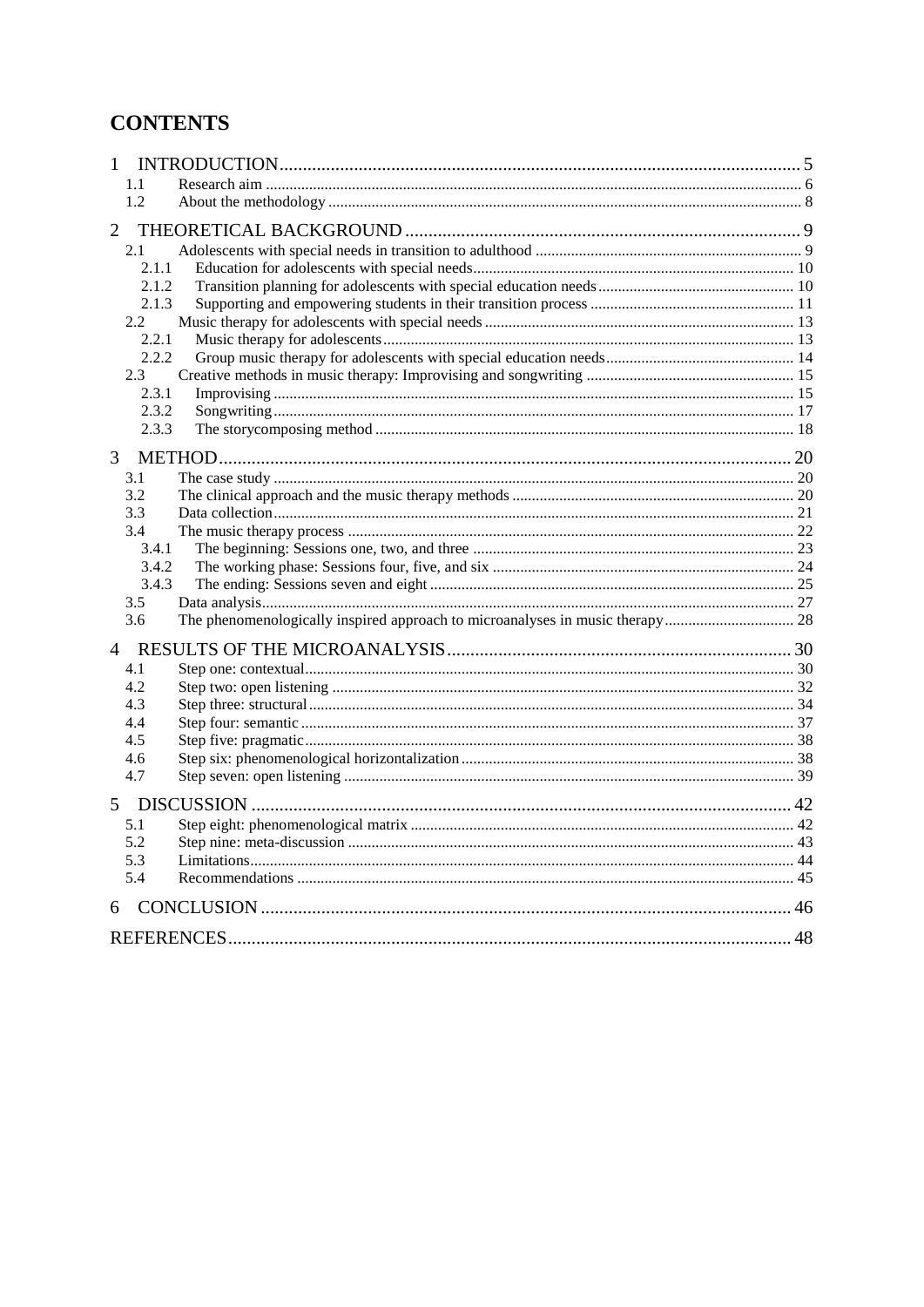## **1 INTRODUCTION**

Looking back to the beginning of this study I remember being very enthusiastic about the idea of studying my own work. I work as a special class teacher at Valteri School in one of the units of the Valteri Centre for Learning and Consulting, which operates under the Finnish National Board of Education. I was on adult education leave from my post as a teacher from the beginning of the autumn semester 2012 until the end of the autumn semester 2013, during which time I was a music therapy master´s student. My motivation for this study grew from my experiences in special education and music therapy.

I returned back to work in January 2014. I have been working with adolescents with special education needs since 1997, mainly teaching groups of students, who attend voluntary additional basic education (i.e. the  $10<sup>th</sup>$  grade). The most important aim of the voluntary additional basic education is that every student has a realistic plan for future studies after completion. The objective stated by the Finnish National Board of Education (2016) is that when completing the voluntary additional basic education each student has a plan for future studies and the capability to start them. These studies are a crucial time for transition planning.

The transition from the secondary to postsecondary level education or to the working world is critical for all students, especially for those with special education needs (Bakken & Obiakor, 2008).

According to Merriam-Webster's Online Dictionary (2016), transition is a

passage from one state, stage, subject or place to another: change; a movement, development, or evolution from one form, stage…

When teaching adolescents with special education needs I am interested in understanding what kind of abilities these adolescents require in the process of transition. What are the best means to help them to acquire the needed abilities and to be more prepared to meet the challenges of post-secondary education and working life?

As a music therapist I am interested in using music therapy with special needs adolescents. I encourage a therapeutic orientation in education. According to Lehikoinen (1973) therapy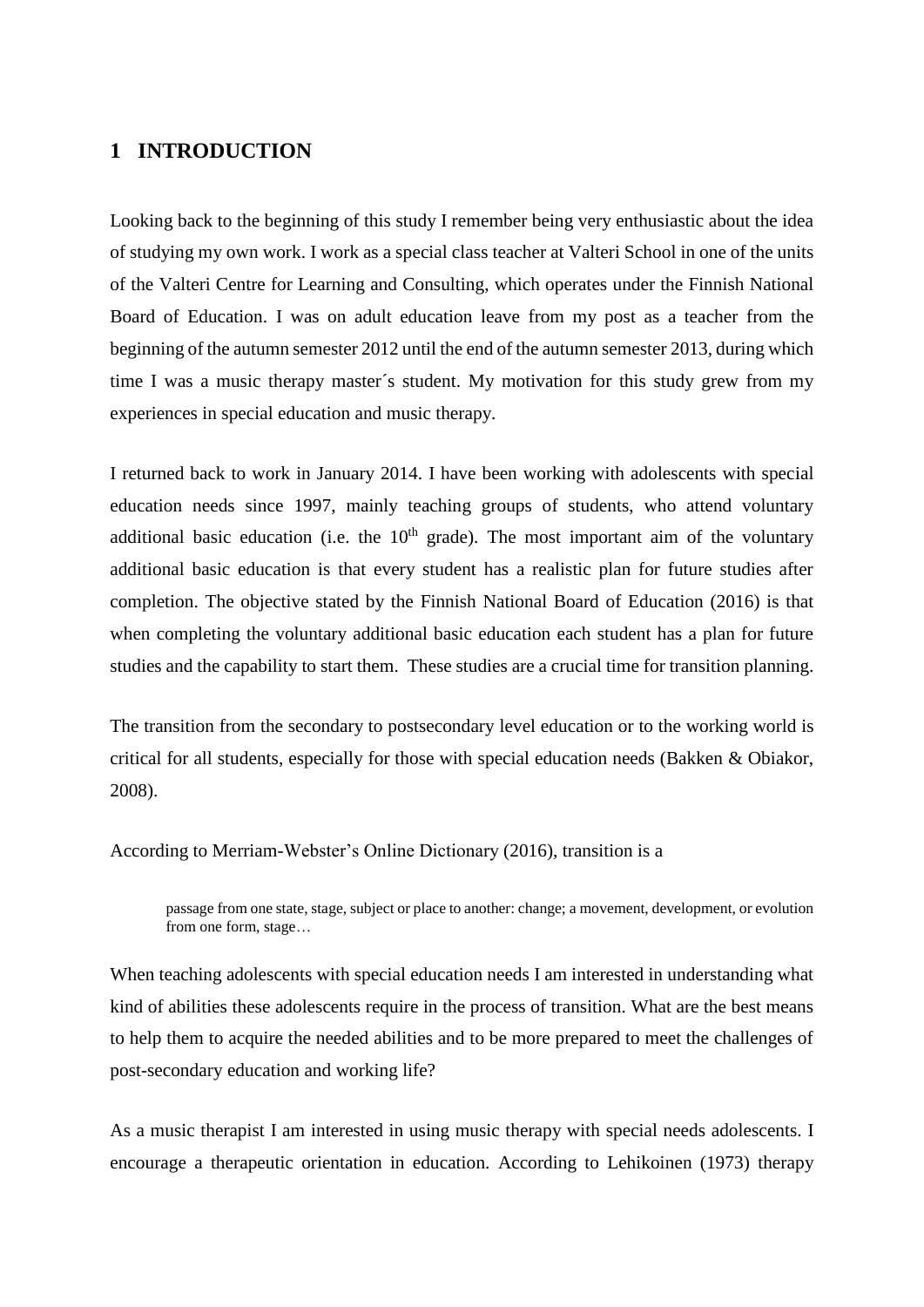supports and facilitates individual growth. Lilja-Viherlampi (2007) has studied the aspects of therapeutic orientation of music education and the potential music education can have in the comprehensive growth of the student. According to Lilja-Viherlampi's study, music and musical interaction can benefit the student in many ways, e.g. enriching the life of the student, supporting learning and growing, strengthening the student's identity, and preventing the problems that are involved in the student's growth. Lilja-Viherlampi stated that the most therapeutic factor is the personality and therapeutically oriented stance of the teacher.

## **1.1 Research aim**

The aim of this study is to explore the benefits of a music therapy process carried out with students with special education needs during a year of planning for their future. The study attempts to apply the creative process as a means to support the students in their decisionmaking. This paper will also try to define how the creative music therapy process can help teachers to detect and understand the strengths and the weaknesses of the students.

The students with special education needs in voluntary additional basic education need a lot of support in planning for their future. In the beginning of the school year they have mixed feelings and lots of apprehension about their future. Creative music making may offer a good medium to explore the thoughts and feelings of the future plans of a group of students with special education needs in transition.

The following are the research questions to be answered in this thesis:

1. How does improvising and creative music making support students' growth and development?

2. Does musical interaction have a positive impact on social interaction between the adolescents?

In my experience, the students not only need education and counseling, but also time and space for identity formation. Music has the capacity to provide experiences of learning, capability, achievement, mastering and succeeding, thus strengthening a young person's self-esteem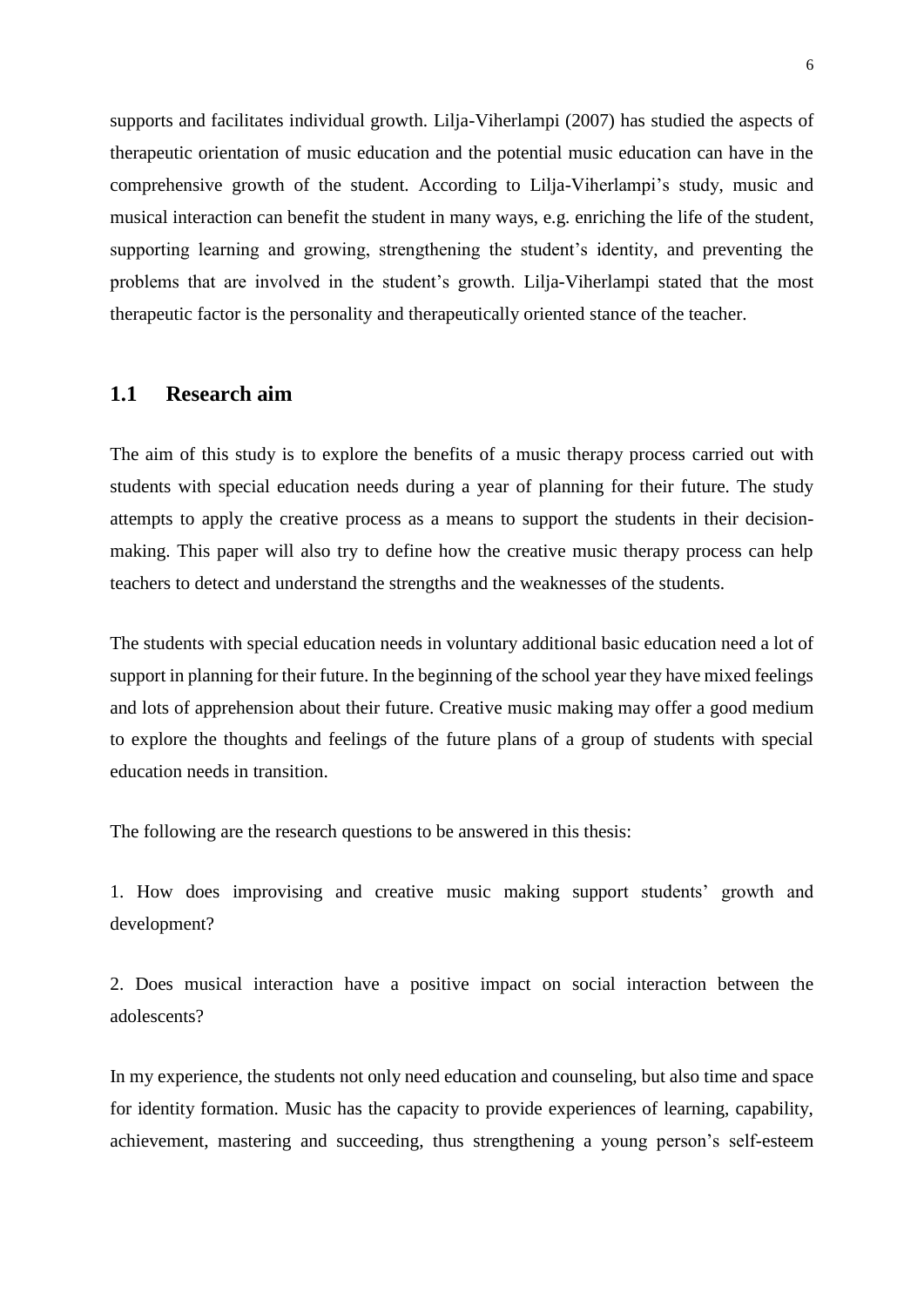(Saarikallio, 2007). According to Saarikallio many studies propose that music can function as a means to work through various developmental tasks.

I will describe the music therapy process in which I applied improvisation and songwriting. In the music therapy literature there are abundant case examples of the use of songwriting as a therapy intervention (Baker & Wigram, 2005; Hakomäki 2013; McFerran, 2010). Improvisational techniques have also been well represented (Bruscia, 2012; Erkkilä, Ala-Ruona, Punkanen & Fachner, 2012; Wigram, 2004). I was influenced by Aasgard's (2005) study where he used creative songwriting with children with cancer. Aasgaard was especially interested in the songs as artefacts. The aim of Aasgaard's study was to find out what happens when songs are created, performed, and used, and what creating, performing, and using these songs means to the child. I was also inspired by the Storycomposing method by Hakomäki (Hakomäki, 2013).

It appears, judging from recent research on clinical songwriting practice, that songwriting is an especially popular and effective tool used in adolescents' music therapy (Hakomäki 2013). According to Baker and Wigram (2005) the process and product of writing songs within therapy sessions is a therapeutic intervention, where the therapeutic effect is brought about through the clients' creation and performance or recording of their own songs. Songs created in the therapy sessions can be viewed in terms of process and product. The songs are also artefacts and evidence of mastery, creativity, and self-expression.

Improvising is a creative act and that is a pivotal element in explaining why adolescents may benefit from it (McFerran, 2010). Among many clinical applications of improvisational music therapy Bruscia (2012) mentions such goals as to develop creativity, problem-solving and decision-making, and to promote identity formation.

With these in mind I planned the music therapy for my group. I believe that creative music making can help students to cope with feelings of uncertainty and worries about the future. My aim was to establish an accepting atmosphere where creative thinking would be possible.

According to McFerran (2010) there is very little research that specifically addresses the value of music therapy for adolescents. Saarikallio, Vuoskoski and Luck (2014) noticed a gap in the research concerning the mechanisms through which adolescents' musical behavior connects to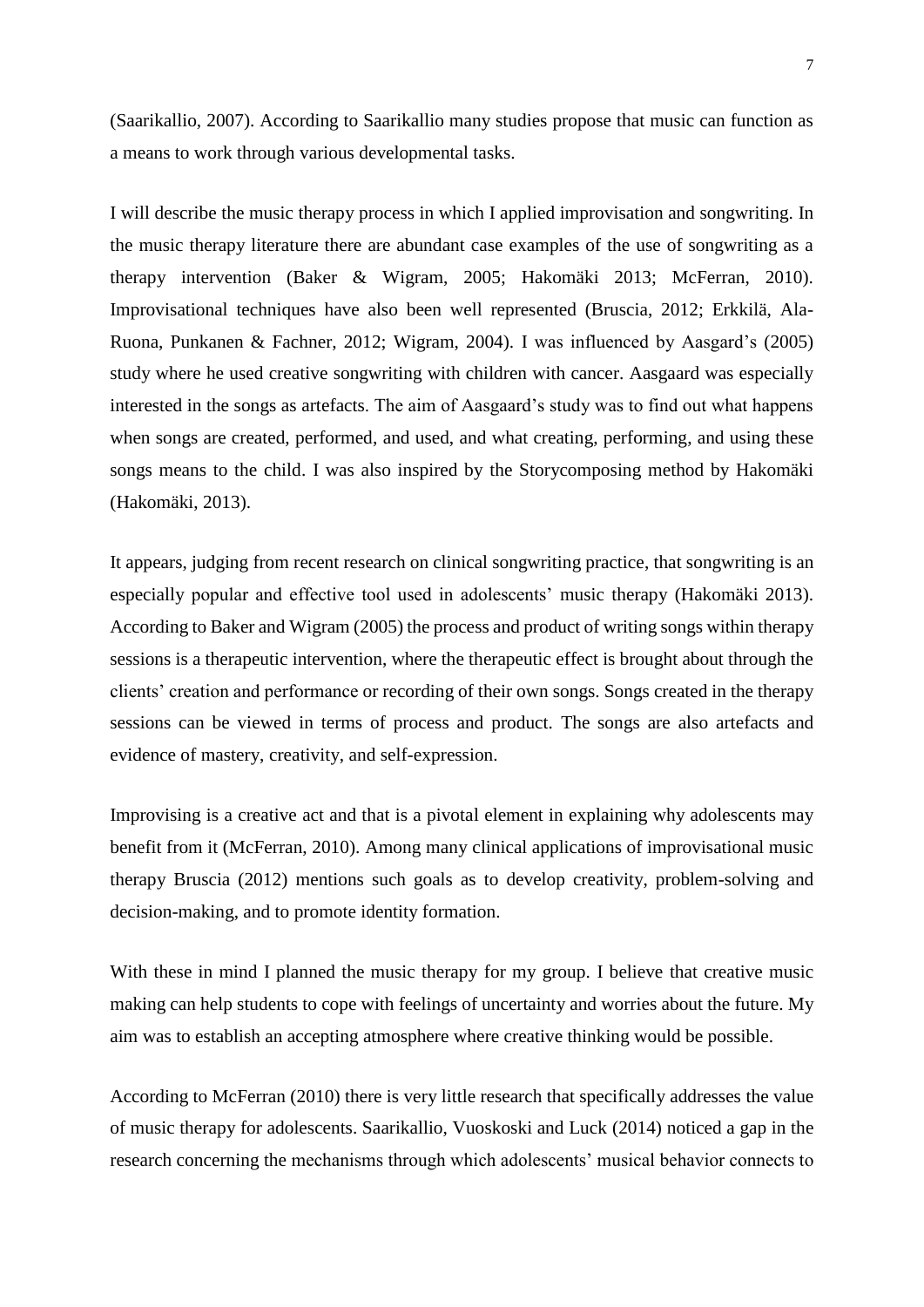their general socio-emotional behavior and adjustment. In her dissertation, Saarikallio (2007) proposed that adolescence is a significant time of life for studying the use of music for different psychological purposes. It can be very important for understanding a person's future psychological self-regulation and well-being.

## **1.2 About the methodology**

The research design for this study is a qualitative case study. Gurman and Messer (2003) support the implementation of case study designs as a case study summarizes large amounts of case material in a rich and narrative fashion. According to Wheeler and Kenny (2005) qualitative methods are chosen by many music therapists because these descriptive means of data gathering relate directly to music therapists' experiences with their clients.

The data was gathered during the academic year 2013-2014. In the autumn semester I provided eight group music therapy sessions for adolescents with special education needs. The music therapy methods I used in this case study were improvisation, songwriting and storycomposing. The music produced in the sessions was recorded on an iPad. Conversations concerning the storycomposition were also recorded. As the therapist, I kept a journal of the sessions. In the spring semester I interviewed the adolescents and the civil servant who had worked as a special needs assistant with the group. I also had to take into account my previous experience with the adolescents with special education needs in transition that I had gathered over ten years.

Finding a suitable method for data analysis was not easy, because of the multiplicity of the data. While reading about different qualitative methods of data analysis I finally came up to the method of microanalysis by Trondalen (2007), which focuses on both the music and the interpersonal dialogue. In analyzing the data of this case study I concentrated on the music the adolescents in the group produced. As music is the main tool in music therapy (Trondalen, 2007), in analyzing the data I wanted to focus on the methods of understanding music therapy processes emerging from the music. The procedure I used for analyzing the data was the phenomenologically inspired approach to microanalyses in music therapy (Trondalen, 2007). The procedure is presented in more detail in chapter three.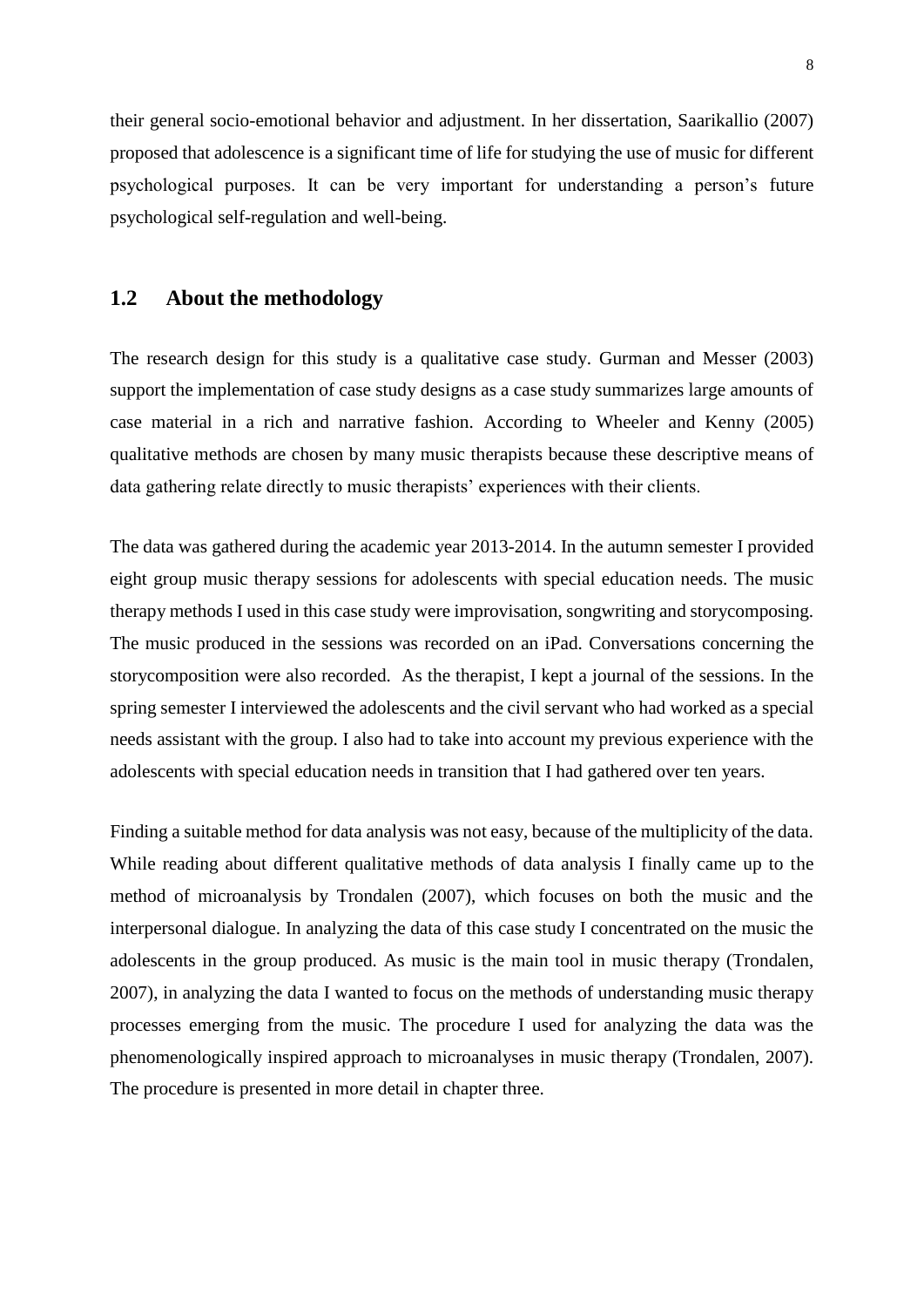## **2 THEORETICAL BACKGROUND**

#### **2.1 Adolescents with special needs in transition to adulthood**

The participants in this case study were adolescents with special needs in transition to adulthood. They were selected to participate, as they were to be my students during the spring semester of the academic year the music therapy group and study in question were to be carried out. As adolescence in particular is a period during which music plays a major role (Saarikallio et al., 2014), I assumed that to be the fact with my group of students too. Also, according to McFerran (2010), teenagers spend much time engaging with music. Developmental psychologist Erik Erikson (1968) explained the primary psychosocial task during the teenage years by using the term "identity formation". The formation of identity is based on increasing levels of self-acceptance that have been constructed as a rite of passage is achieved. The adolescents need to resolve the specific question of career choice and establish authentic friendships. The use of music is thus well founded, as music has been shown to serve as a medium for adolescents' emotional self-regulation, peer-group affiliation, and identity formation (Saarikallio, Vuoskoski, & Luck, 2014).

Identity formation is a useful construct for understanding why musical improvising may be appealing to a teenager. Creating and inventing music does not connect with something teenagers already know about themselves. Creating music allows them to discover something new. (McFerran, 2010). Adolescence is a transitional period with many developmental tasks. The reconstruction of the conception of self and establishment of adult identity is one of the major challenges in one's youth. The interpretive activity of composing constructs related to oneself can be facilitated by using music as an emotional framework. (Saarikallio, 2007).

The study by Saarikallio, Vuoskoski and Luck (2014) explored whether adolescents' abilities and tendencies in musical communication of emotion were reflective of their broader socioemotional communication and interaction. The results of the study indicate that the particular features of emotional communication connect adolescents' musical engagement to their broader socio-emotional competence and further their wellbeing. These particular features of musicrelated emotional communication were reflective of both empathy and conduct problems.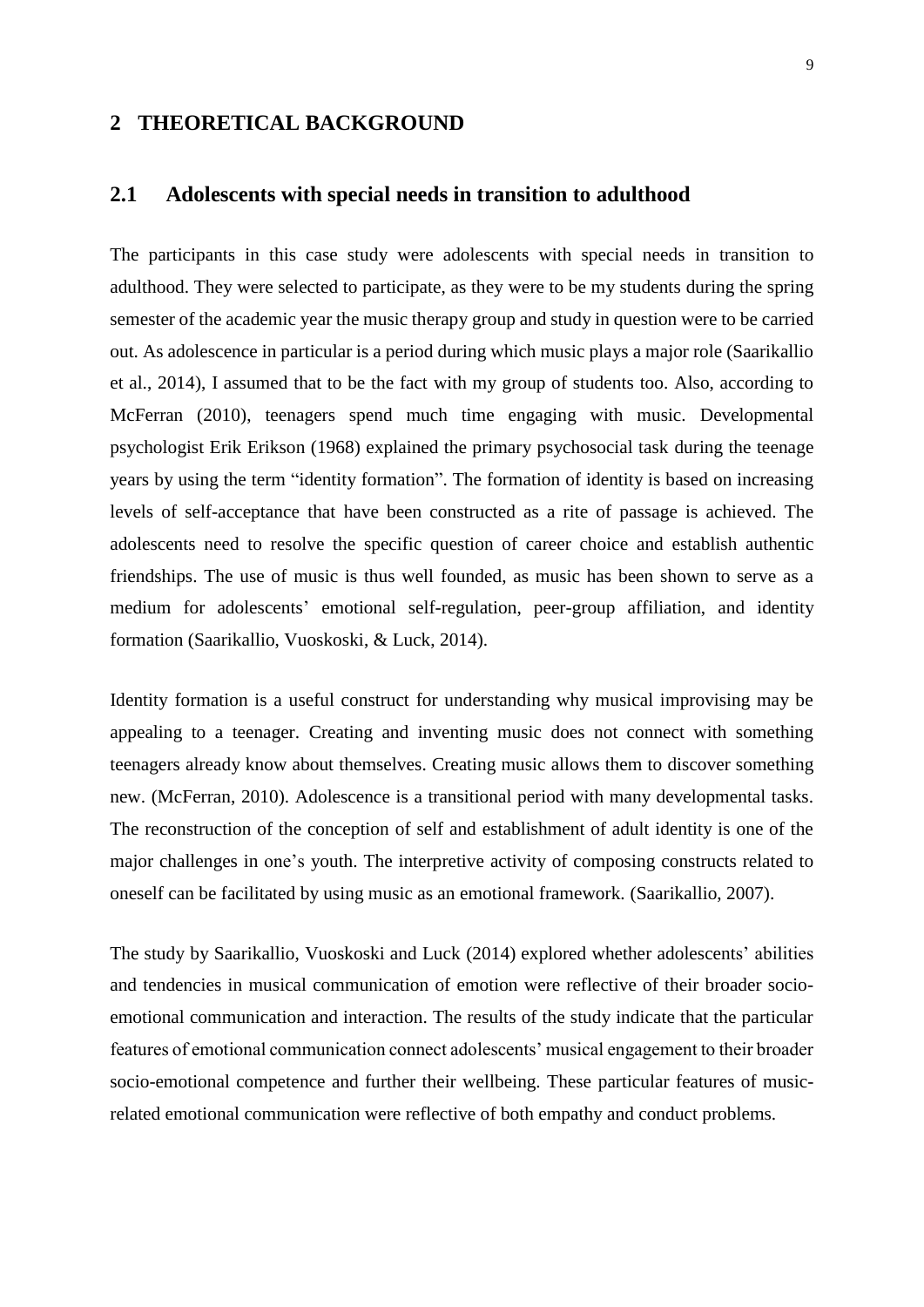#### **2.1.1 Education for adolescents with special needs**

Inclusion provides all students with a public education in the least restrictive environment (Adamek & Darrow, 2005). In Finland, guidelines for individual support for learning and special needs education are written in the national core curriculum. The ideology is to provide special needs education primarily in mainstream education. There are three categories of support for growth, learning, and school attendance: general support, intensified support, and special support. General support is given to every pupil and student. It is high-quality education as well as guidance and support. Intensified support must be given to students who need regular support measures or several forms of support at the same time. The aim of intensified support is to prevent existing problems from becoming serious. If a student cannot adequately cope with mainstream education despite general or intensified support, the student needs special support. Both intensified and special support are based on pedagogical assessment and long-term planning in multi-professional teams. Special support provides students with broad and systematic help so that they can complete compulsory education and be eligible for upper secondary education. Pupils and students who have received a decision on special support are provided with an individual education plan (IEP). (Finnish National Board of Education, 2016.)

#### **2.1.2 Transition planning for adolescents with special education needs**

The transition process for adolescence with special needs is different from their able-bodied peers. A distinguishing feature is the often very public and bureaucratic nature of the decisionmaking processes. The transition decisions of young people with special education needs are often made at formal meetings involving a large number of different agencies. The processes on the private level are similar for all young people, disabled or not. Every adolescent is full of doubts and indecision, and vague possibilities. (Dee, 2006.)

Ekholm and Teittinen (2014) also noticed differences in transition decision-making with students with special needs compared to the non-disabled students of the same age. Major decisions are made earlier when concerning an adolescent with special education needs. Dee (2006) argued that in transition decision-making with special needs young people there seems to be lack of the recognition of the young person's unique daily experience of difficulties in learning. The adolescents with special education needs have a strong sense of their impairment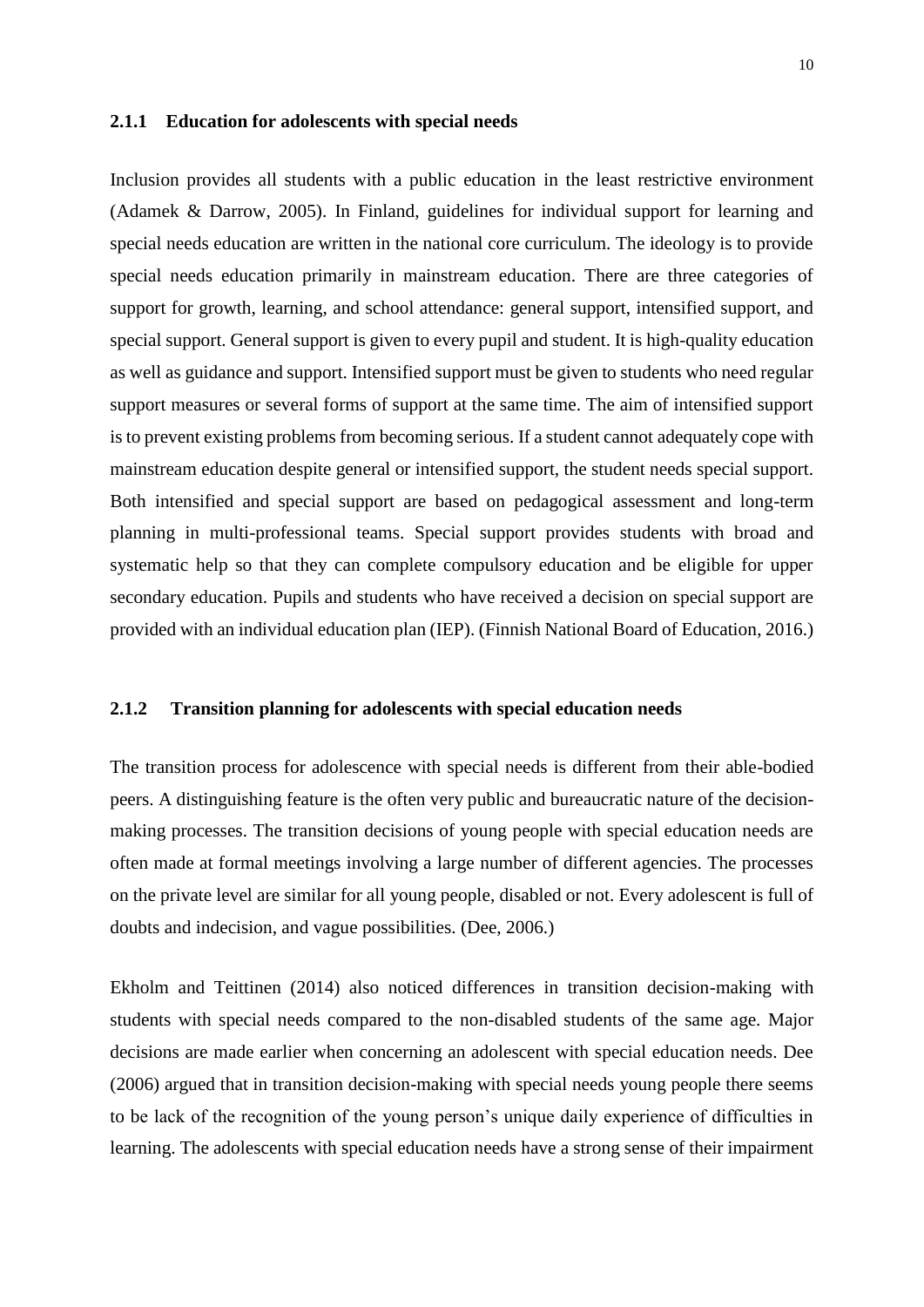as an integral part of their growing up and thinking about their futures. Students with learning difficulties must have their views considered. This, according to Korpi (2008) emphasizes the need for a transitioning student to have a clear understanding about his/her unique challenges, the opportunity to access information and build up the strategies that allow him/her to be successful before leaving the school system.

The transition process means uncertainty and change, which can lead to feelings of loss of control and anxiety as well as excitement and challenge (Dee, 2006). According to Korpi (2008) adolescents need supportive opportunities to develop a sense of self. They also need supportive opportunities to make decisions in order to develop their self-advocacy skills.

#### **2.1.3 Supporting and empowering students in their transition process**

Self-advocacy and self-determination skills are prominent in the literature concerning the transition process. According to Korpi (2008) it is necessary that the plan for transition for an adolescent with special education needs includes opportunities for the acquisition of selfawareness, self-advocacy, and social skills that are needed when living and working in the adult world. Korpi suggests to go beyond the boundaries of traditional classroom activities when planning the transition with an adolescent with special needs. Jones (2006) and a group of teachers found out that by involving students with special needs in their Individual Education Plan (IEP) process and encouraging them to determine their own future goals, students became empowered members in their IEP process.

Jones (2006) outlined that the students need to be taught the skills necessary for selfdetermination in order to become empowered. Self-determination is the umbrella under which students can be taught other relevant skills such as self-advocacy and self-knowledge. Selfdetermination skills focus on empowering students and helping them to gain insight and knowledge.

Self-determination is a person's freedom to make decisions independently (Bakken & Obiakor 2008; Korpi, 2008). In many cases students with special education needs require more time and support in developing self-determination than their non-disabled peers. According to Bakken and Obiakor (2008) self-determined individuals know how to choose. Making choices on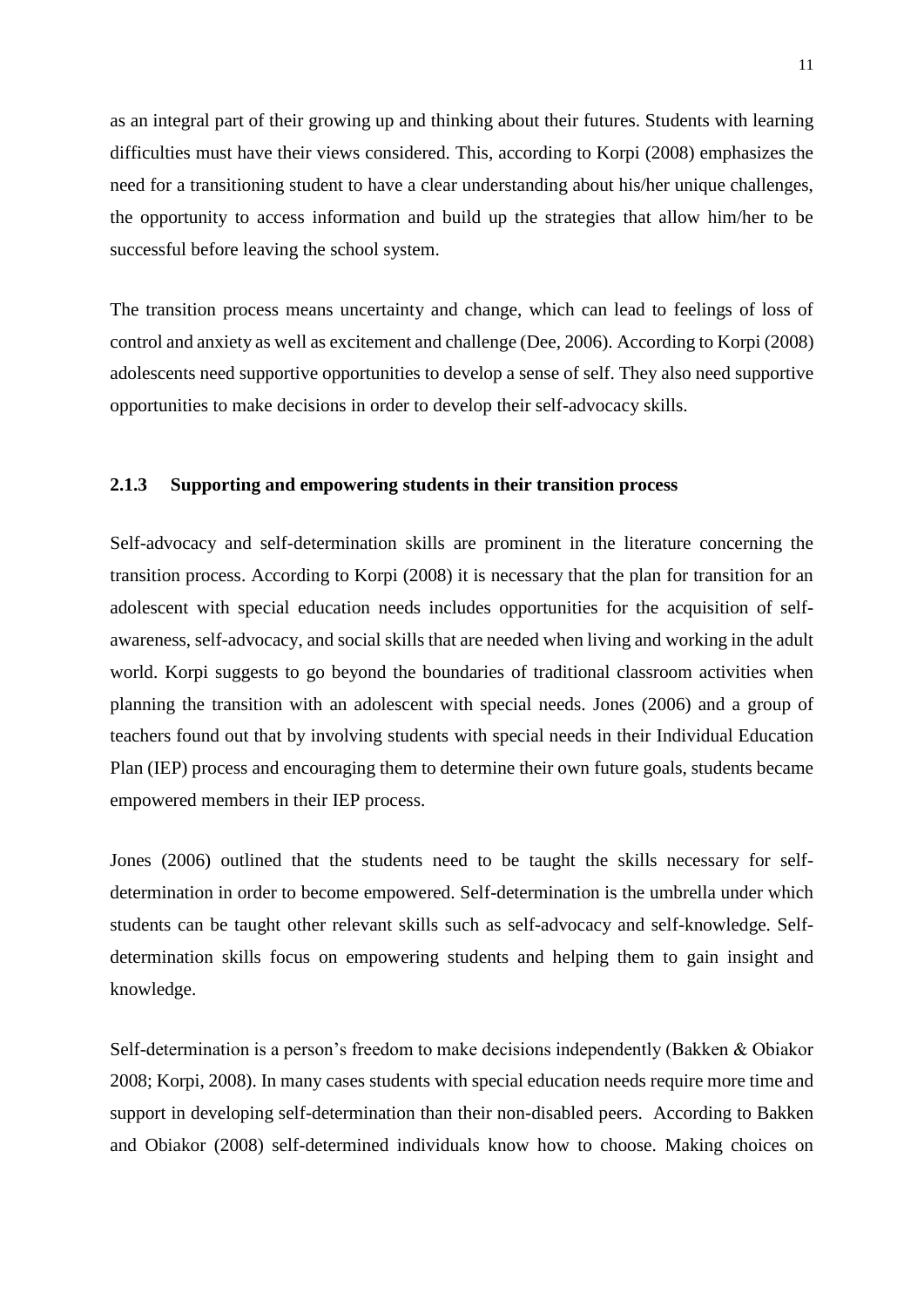education, independent living, and work are examples of self-determination. Self-determined people know what they want and use their self-advocacy skills to get it. Korpi (2008) mentioned the connection between the sense of empowerment and self-determination. When given the chance to make meaningful choices, the students can develop a sense of empowerment that has an impact on several areas of life. Self-determination skills are needed in maintaining control of emotions, in understanding responsibilities, and allowing a person to comprehend that their actions have consequences. Bakken and Obiakor (2008) emphasized that to be fully involved in their transition process, students with special education needs should be able to advocate their hopes and needs without unreasonable influence from others. The involvement of family and support networks is at the core of self-determination because the support from those who are closest is essential when implementing goals.

Bakken and Obiakor (2008) mentioned the following specific skills as being essential in a successful transition process: Self-awareness, problem-solving and decision-making, goal setting, and communication skills. These skills can be taught by following self-determination curricula.

In Finland, versatile and flexible study tracks have been developed for the transition point between basic education and upper secondary level. They are aimed at supporting successful transition from one level to the next as well as endorsing the continuity of a student's lifelong study track. Prior to starting education leading to an upper secondary vocational qualification, it is possible to apply for pre-vocational programs preparing for vocational studies where necessary. Voluntary additional basic education is one option for students who need support in the transition process. The objectives of voluntary additional basic education are to support students' development and growth and prevent social exclusion. There is no national syllabus for voluntary additional basic education so the education provider and the student, together with parents or guardians, plan and agree upon the goals and learning objectives, the guidance and counseling, and other support the student needs. The curriculum in voluntary additional basic education is flexible. In addition to academic studies the students learn daily life skills, complete internships, and take part in excursions. (Finnish National Board of Education, 2016.)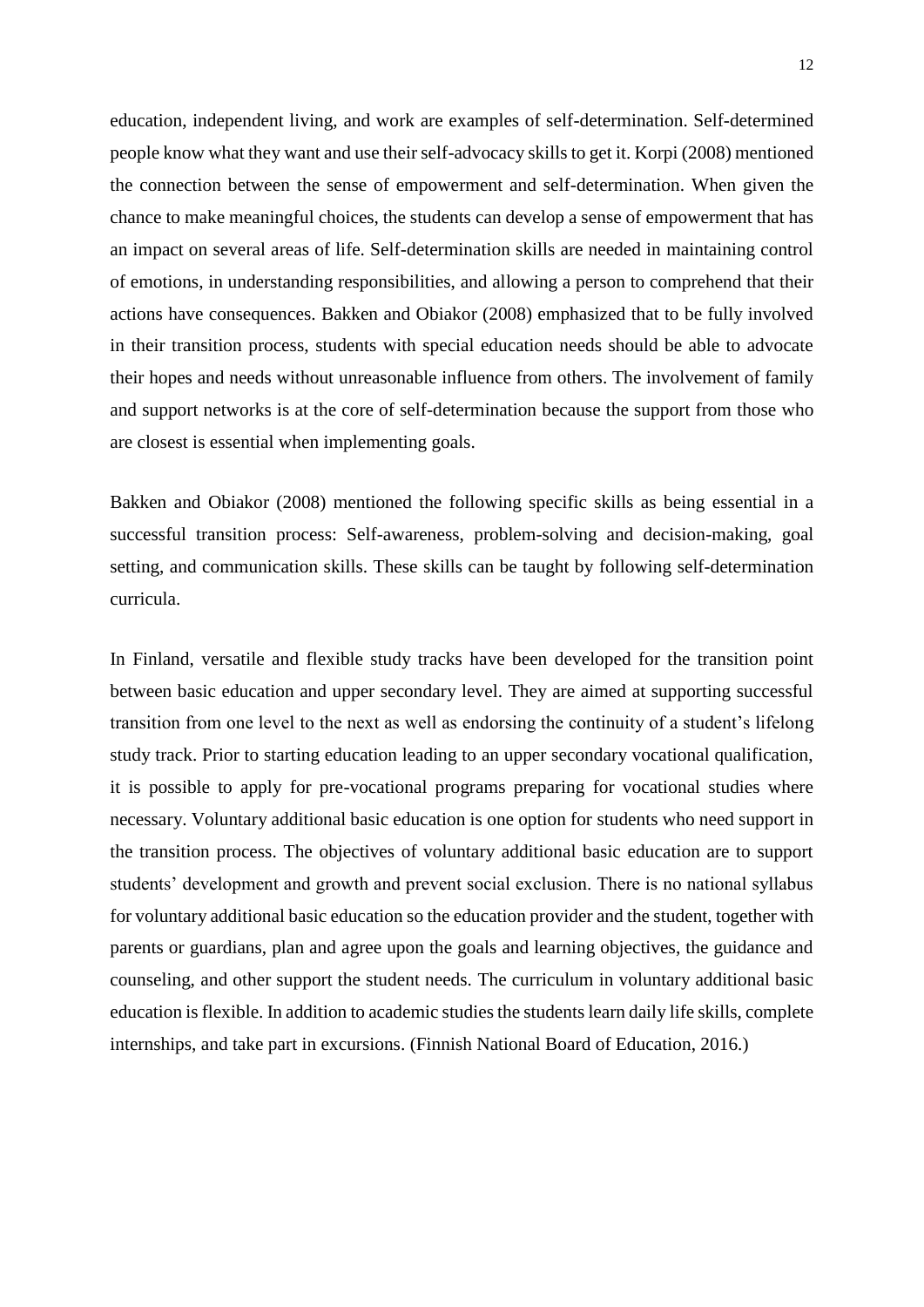Examined in light of the literature about adolescents with special education needs in transition, (Bakken & Obiakor, 2008; Dee, 2006; Jones, 2006; Korpi, 2008) the objectives of voluntary additional basic education seem to be parallel to the objectives of transition planning models and programs described in the literature.

Leivonen (2006) studied the empowering effect of voluntary additional basic education in the Jyväskylä School for the Visually Impaired (currently Valteri School Onerva). The results in his study indicated that the school provided empowerment as an operational environment.

## **2.2 Music therapy for adolescents with special needs**

#### **2.2.1 Music therapy for adolescents**

Bruscia (2014, p. 36) has written a working definition for music therapy:

Music therapy is a reflexive process wherein the therapist helps the client to optimize the client's health using various facets of music experience and the relationships formed through them as impetus of change. As defined here, music therapy is the professional practice component of the discipline, which informs and is informed by theory and research.

Music therapy can be provided either in individual or group setting. From McFerran's (2010) view, music therapy with teenagers is dynamic work, wherein the provision of blended, eclectic practice grounded in flexibility and creativity is needed. In a music therapy group for adolescents, it is possible to enhance relatedness to the others, help adolescents in getting to know the boundaries and personal interaction strategies, and to experience being responsible and becoming important (Ala-Ruona, 2013).

McFerran (2010) provides a systematic synthesis of what has been documented about music therapy with adolescents. The literature reviewed by McFerran was drawn from the entire history of music therapy published in English up until early 2008, so it does not tell the current situation, and the emphasis was on the English speaking countries. The situation in Finland differs from the picture given in McFerran's literature review. McFerran found out that the vast majority of music therapy still took place with young people who were institutionalized in hospitals, inpatient mental health institutions, residential settings, or hospices. However, in Finland there is a tendency towards inclusion and to educate special needs adolescents in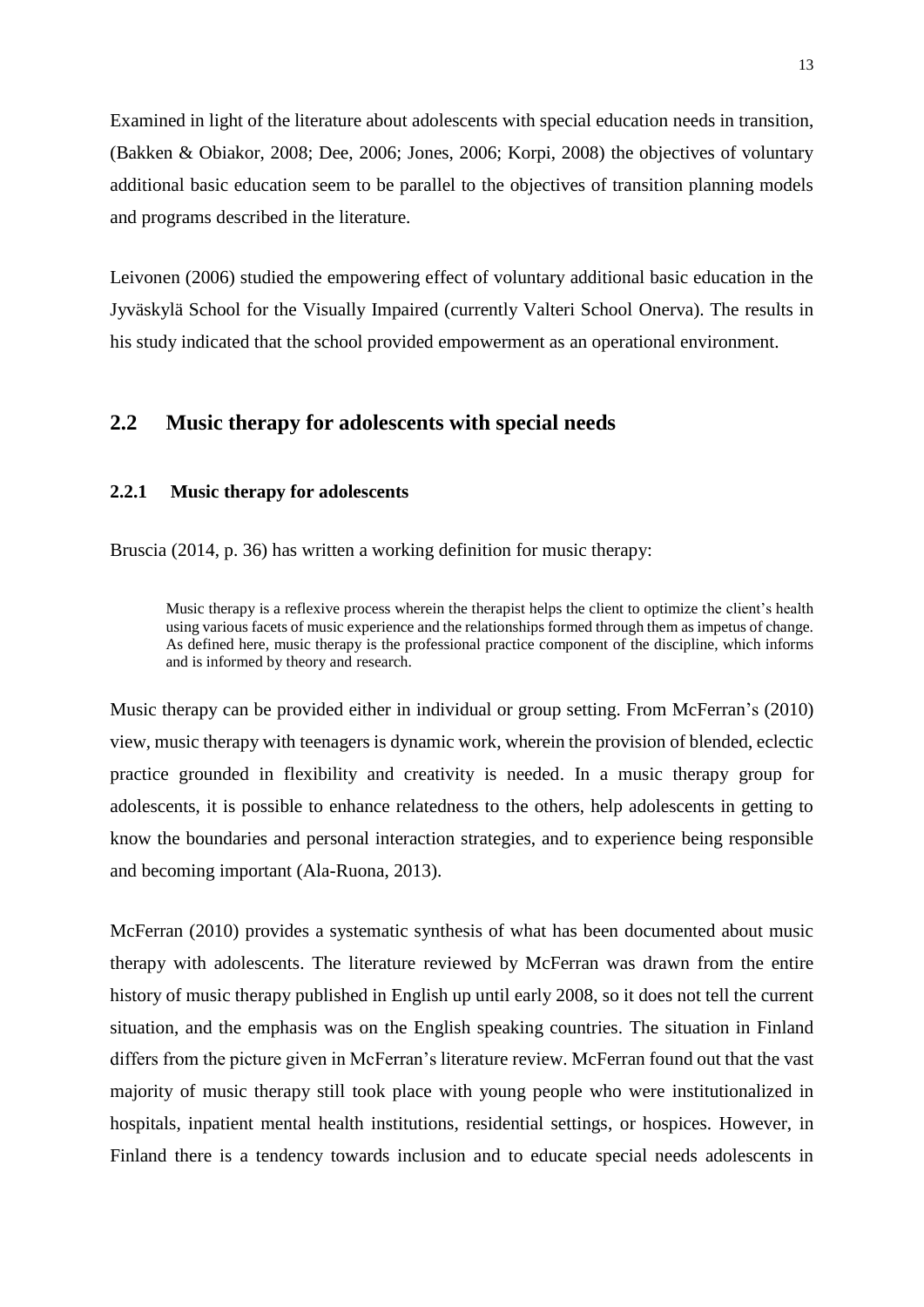mainstream schools, with the music therapy services usually being provided in outpatient settings.

In Erkkilä's (2011) experience, young clients are action oriented. Adolescents usually really want to create something instead of listening to music and discussing things. Songwriting is a useful method with adolescents, and most of the young clients can find a motivating and interesting way to accomplish their creativity through writing songs and engaging themselves in other music-related activities.

#### **2.2.2 Group music therapy for adolescents with special education needs**

There is a strong motive for group music therapy for adolescents with special needs. According to Nicholls (2002) a music therapy group can be a powerful tool to aid adolescents with severe learning disabilities. The group may help them in their search for a better way of relating to others, and help to develop the confidence and the skills for interacting with others. Relating to others and expressing oneself musically is often easier and less intimidating than through verbal communication, especially if one has impaired verbal communication. Using improvisation as the medium of exchange can help in finding freedom of movement and exploring new ways of being. Ahonen-Eerikäinen (2007) also supported the implementation of group music therapy. All people are members of various groups and being a member of a group is part of our identity. In group music therapy the participants can see who they are in a new light through their experiences of being reflected by the group mirror.

According to McFerran (2010) it is possible for adolescents to rehearse important social skills such as listening, waiting, taking turns, acknowledging, contributing, and finishing through group improvisation. Furthermore, she states that the therapeutic power of group music making with teenagers often takes place privately. The level of verbalization may be limited especially for adolescents with learning disabilities. Adolescents do not always articulate the insights they have gained, but group improvisations ensure that they have experienced them.

McFerran and Wigram (2007) studied the current practice in music therapy group improvisations by interviewing specialists in the topic. According to the interviewed specialists, music therapy group improvisation may allow the group members to discover new aspects of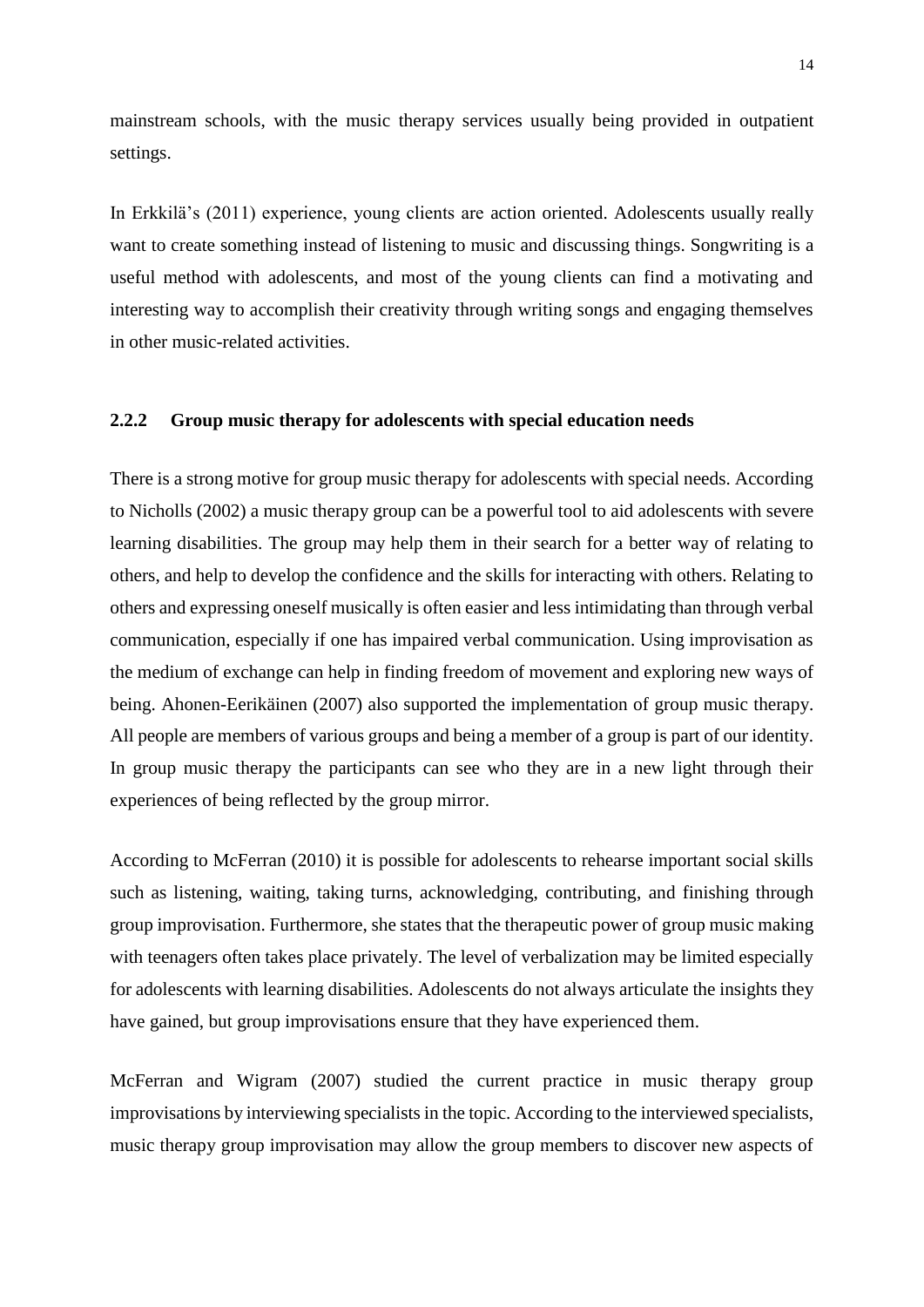themselves. The participants may rehearse new roles for behaviors within the group and they have the opportunity to express something new and surprising about themselves musically. Group improvisation reinforces the participants' flexibility in playing, ability to change styles, and awareness of the needs of others.

According to McFerran and Wigram (2007) group music therapy participants may feel as though they are part of something bigger than themselves, and the whole that is created is greater than the sum of its parts. This phenomenon took place in the music therapy group in my case study; Emil, one of the participants, stated that improvisation is much more delicate than a composition; to him, felt different and great.

## **2.3 Creative methods in music therapy: Improvising and songwriting**

#### **2.3.1 Improvising**

Creativity is mentioned and used in many approaches of music therapy. Creative Music Therapy is an approach originally developed for handicapped children by Paul Nordoff and Clive Robbins in 1959 (Robbins & Robbins, 1991; Nordoff & Robbins, 2006). It is an improvisational and compositional approach to music therapy, and traditionally it involves two therapists participating in sessions. The central concept in creative music therapy is "the music-child", which is based on the belief that every individual has an inborn musicality and the capacity to respond to musical experiences. (Carpente, 2012). Improvising is a basic element of creative music therapy, and as an activity it is as old as humankind (Aldridge & Aldridge, 2008).

Creativity also plays an essential role in improvisational psychodynamic music therapy (IPMT) (Erkkilä, 2012; Erkkilä, Ala-Ruona, Punkanen & Fachner, 2011). In IPMT, improvising is seen as therapeutic when it is linked to the term that Winnicot (1971) has called "potential space" (a holding environment between the therapist and client). It presupposes certain commitment, passion, and motivation. The creative act of improvisation triggers images, emotions, symbols, memories, and associations. They can be seen as a window to the client's subconscious. When linked to the client's everyday life these creative insights can gradually lead the client to implement these insights in reality. In IPMT there are five progressing stages of creativity.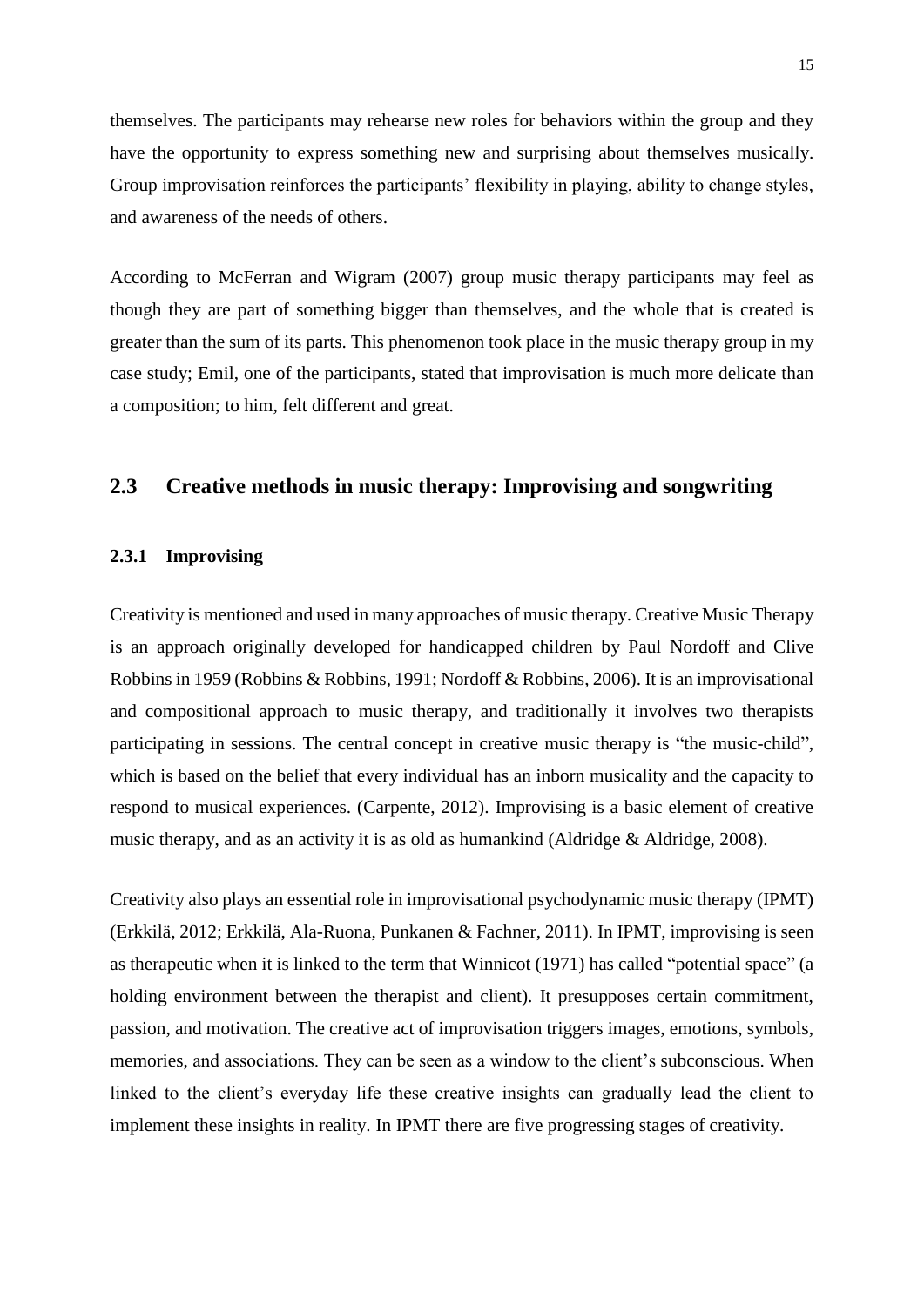1. Optimal basis for therapy: To ensure the optimal starting point the therapist must consider several things e.g. the client's perspective, therapist characteristics, processes of change, structures of treatment, relational factors, the client's motivation and expectations, the therapist's emphatic competence and encouragement, the enabling change and keeping it in view, clinical fidelity and cohesion, and working alliance.

2. Act of improvising: When there is an optimal basis for therapeutic work, and also commitment, passion, and motivation, it is possible that improvising can lead to a new kind of thinking, or diverse thinking.

3. Imagery process: Creative potential can arise as images, emotions, symbols, memories, or associations. This can happen simultaneously with improvisation but most often shows up when listening back to the improvisation or discussing it. When improvisation activates an imagery process, creativity is always involved.

4. Analytical process: IPMT is goal-orientated work. A creative process has to be connected to the processes of recovery and change for problem resolution to occur. It requires secondary process dominant focused attention, and analytical and logical conclusion.

5. Implementation: Creativity enables the realization of new and image-based ideas in the client. Implementation is successful if the client feels better and he/she has a better quality of life, and if his/her disorder is alleviated. (Erkkilä et al., 2011.)

According to Punkanen (2011) improvising is an integrative experience where bodily, emotional and cognitive levels of experience are present at the same time. The whole body is used to express intentions, emotions and thoughts in musical improvisation. Wigram (2004) suggests that it is possible for anyone to improvise creative, exciting, and aesthetically interesting music. Any instrument can be used or you can improvise even just on a chair, a table, a glass, or tapping on your own knee.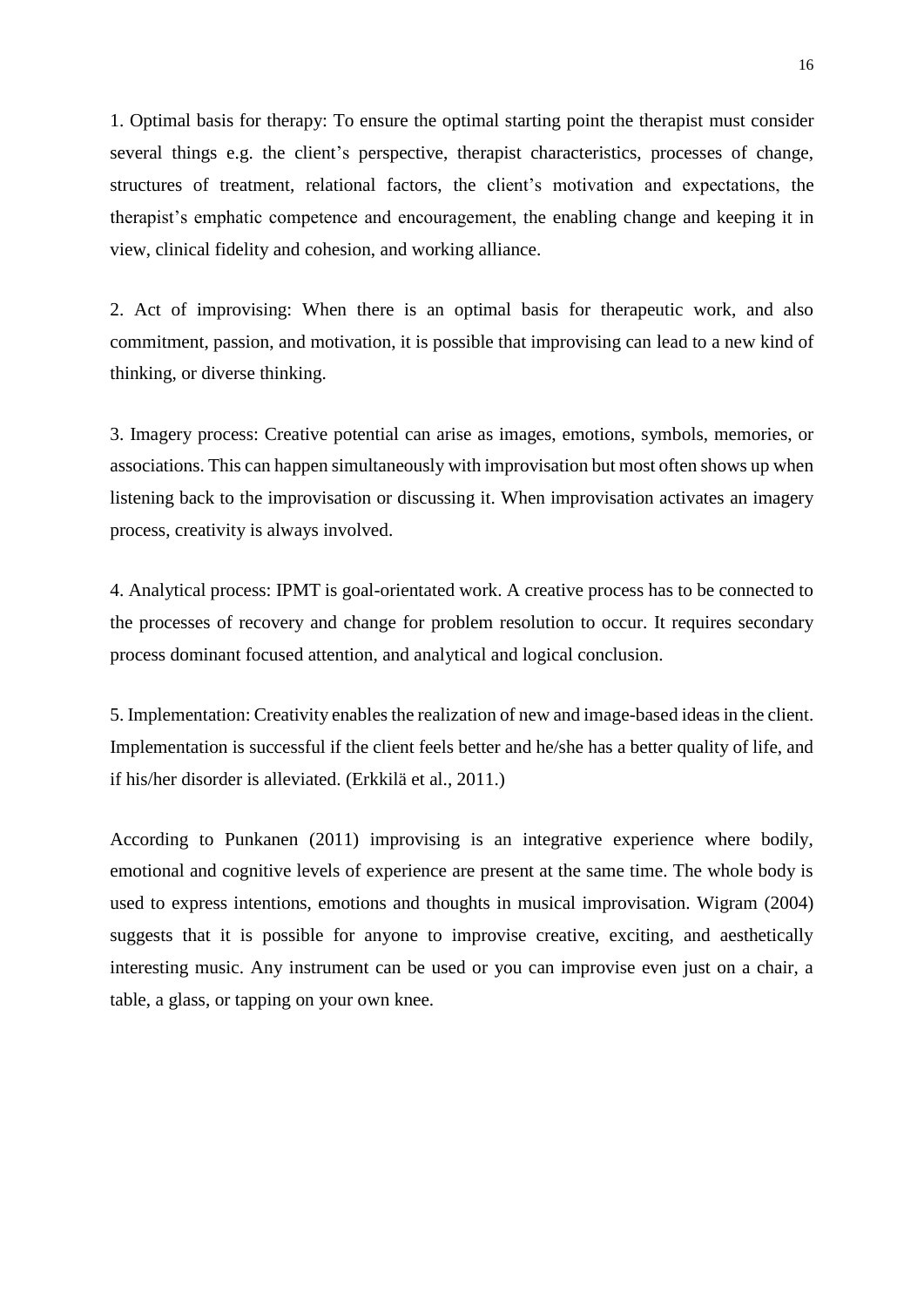#### **2.3.2 Songwriting**

As in the case of improvisation, songwriting functions as a means of self-expression. Derrington (2005) points out that a process of songwriting is an effective way for teenagers to express and define themselves, because it is a format which meets adolescents' emotional needs in a productive and organized way. Songwriting offers a structured and coherent way of creating music. It is relevant and helpful to adolescents because when writing songs, they can develop ideas in a creative way, find novel ways to define their thoughts and realize that their expression has importance and meaning which needs to be recognized.

Baker and Wigram (2005, p. 16) define songwriting in music therapy as:

The process of creating, notating and/or recording music and lyrics by the client/clients and therapist within a therapeutic relationship. The aim is to address psychosocial, emotional, cognitive, and communication needs of the client.

With youth songwriting it is necessary to address their needs, such as the development of a positive self-image and independence, the development of insight, and an increased awareness of the self and others (Derrington, 2005).

According to Bruscia (2014) there are four distinct types of experience in music: improvising, re-creating, composing, and listening. Each type has its own therapeutic potentials and applications. Since there are four main types of music experiences, these are considered the four main methods of music therapy: improvisational methods, re-creative methods, compositional methods, and receptive methods. In my music therapy group for adolescents with special education needs I used two of these methods: improvising and composing. Bruscia (1991) stated that improvisational methods may develop a sense of identity and interpersonal skills. It enables the client to express feelings that are difficult to express verbally. In addition, improvisation develops the ability to make decisions and choices within established limits. Compositional methods are beneficial for clients who need to develop identity and organize their decision-making. The most commonly used of compositional methods is songwriting, which could provide adolescents a means of expressing and understanding their fears about the future. According to Bruscia (2014), it is possible to develop the ability to integrate and synthesize parts into wholes through songwriting.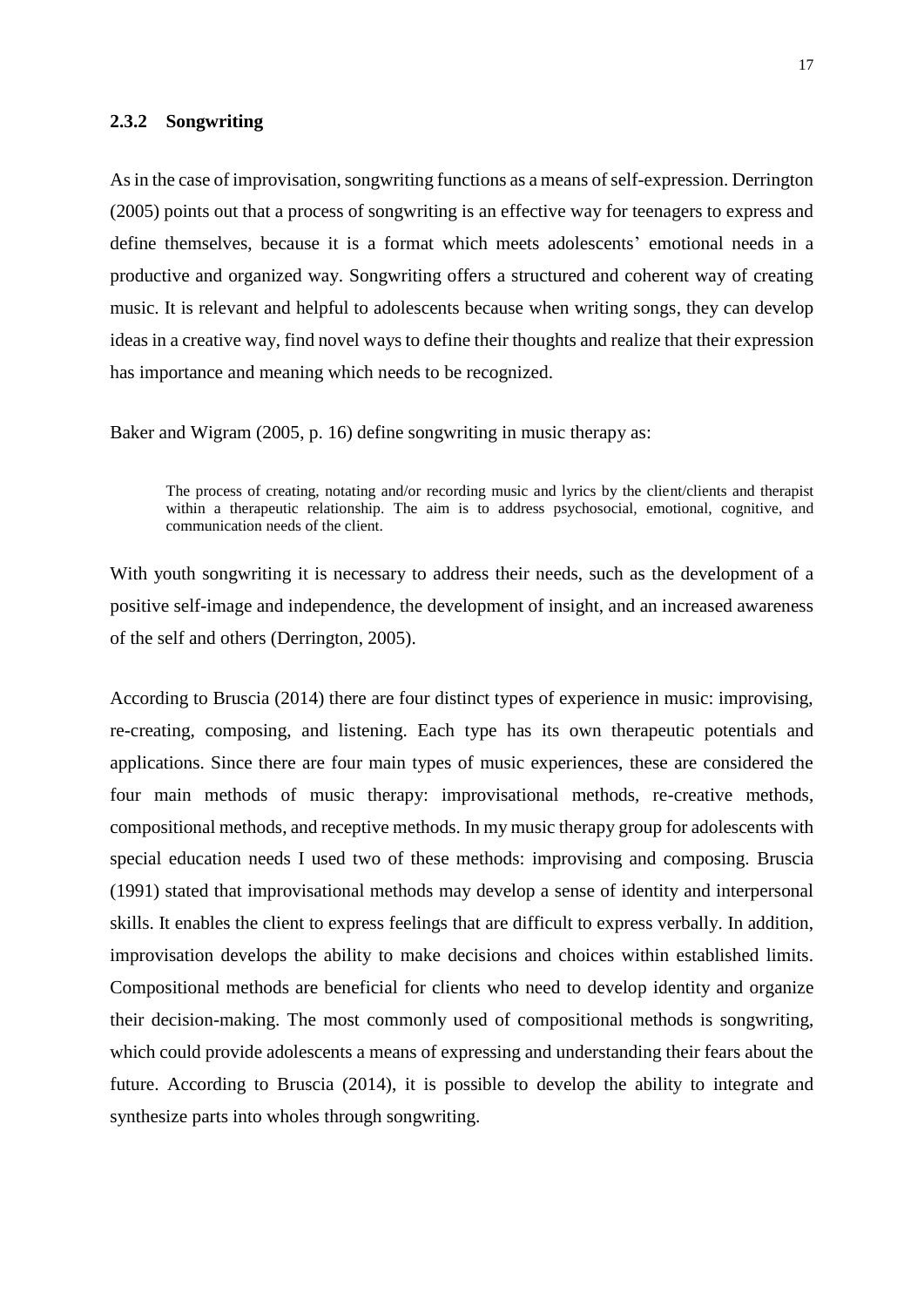#### **2.3.3 The storycomposing method**

The storycomposing method by Hakomäki (2007, 2013) is both a clinical improvisation technique and a therapeutic songwriting method (Hakomäki, 2013). The method provides people of all ages the opportunity to express significant feelings and experiences. It is a model for musical interaction and it is appropriate also for people with learning disabilities and special needs. Hakomäki (2013) describes the four steps of the storycomposing method as described below.

1. Musical expression: Storycomposing is a creative way to express one's own musical inventions. The storycomposer does not need any previous musical skills. All kinds of keyboards and many kinds of other different instruments are suitable for storycomposing.

2. Interaction: Storycomposing is interaction, because there is always the storycomposer, who is creating the piece, and the co-storycomposer, who is writing down the piece. There can be different kinds of storycompositons, for example songs, compositions, plays, or musical stories.

3. Artefact: The storycomposition is always written down so, it is an artefact, and can be recorded using conventional notation or can also take the form of Figurenotes, drawings, or photos. The artefacts of a storycomposition are valuable both as educational and music therapy material.

4. Performance: The storycomposition is performed in a concert-like situation. The audience of the event can be for example family members, friends, teachers, or other school personnel. The performance can take place in the same session in which it has been completed or in later sessions.

In my case study the performance took place in the last session and the audience consisted of the music teacher and the group's special needs assistant. The storycomposition was played again a few months later in the spring semester. The students' storycomposition was also used as educational material.

The four steps of storycomposing must be included in the protocol for the activity to be called storycomposing, yet the method is flexible and gives plenty of space for creativity. Hakomäki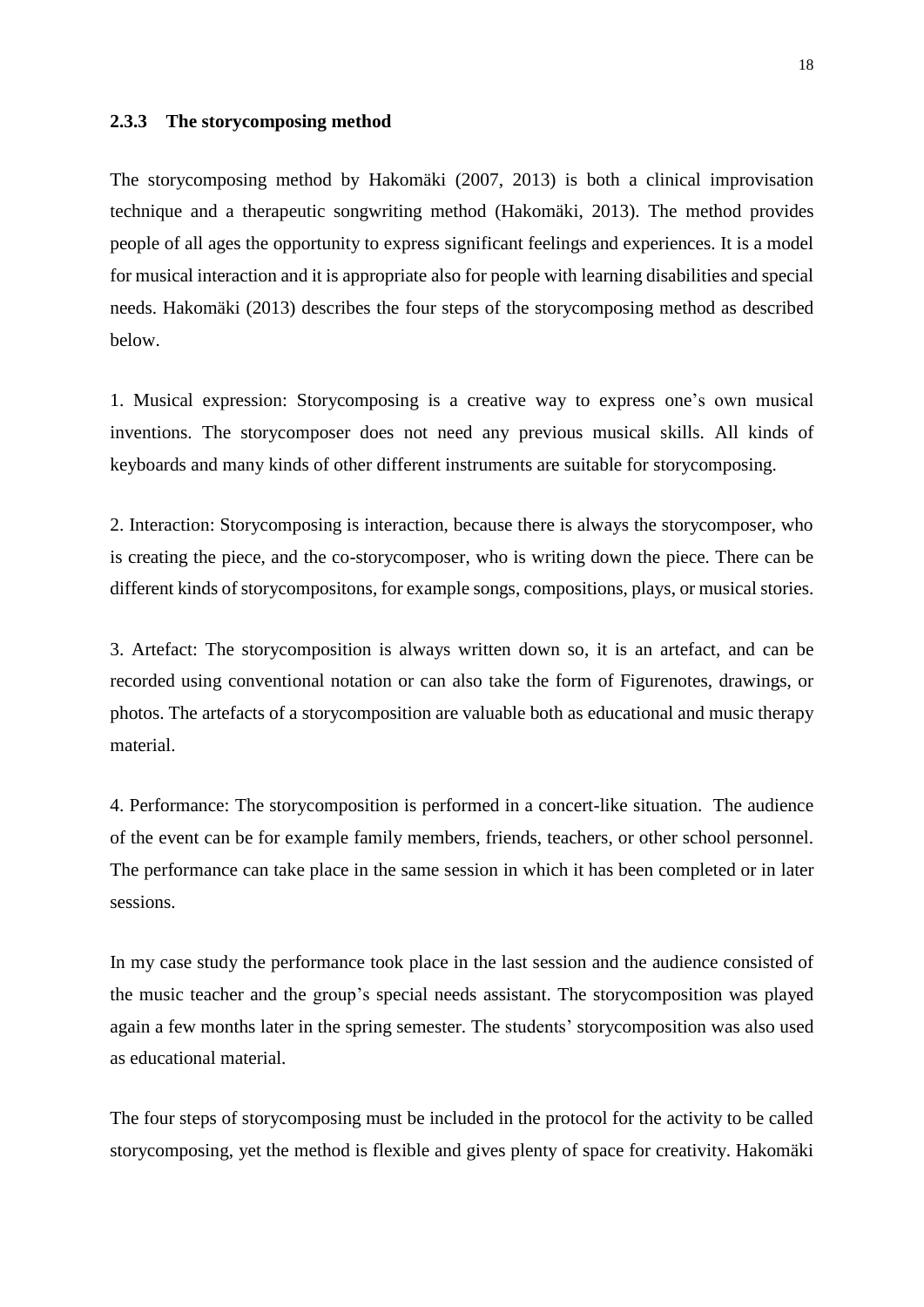(2013) discussed the benefits of storycomposing in education settings. Primarily the aim of storycomposing in an education setting is for learning basic musical skills and how to play an instrument, but it is also a very applicable way to support children's and youth's holistic development. Composing and playing one's own pieces improves not only cognitive ability, but also emotional expression and communication skills.

By using storycomposing in education settings it is possible to set and achieve goals that satisfy both the student and the teacher. When using this method in a group, the members of the group interact with each other and improve collaboration skills. The storycomposing method provides the group members an opportunity for naming thoughts and feelings, and for practicing how to discuss matters, and how to be flexible and responsible. With storycomposing it is possible to empower young people in many ways; it develops self-expression, self-esteem, and concentration. Playing storycompositions with others, children and young people learn to understand their relationship to others by sharing the experience in a musical environment. (Hakomäki, 2013.)

After reading about the storycomposing method by Hakomäki (2013) I planned the music therapy intervention for my group. As I was familiar with the clinical improvisation techniques, I combined improvisation and songwriting in the music therapy group.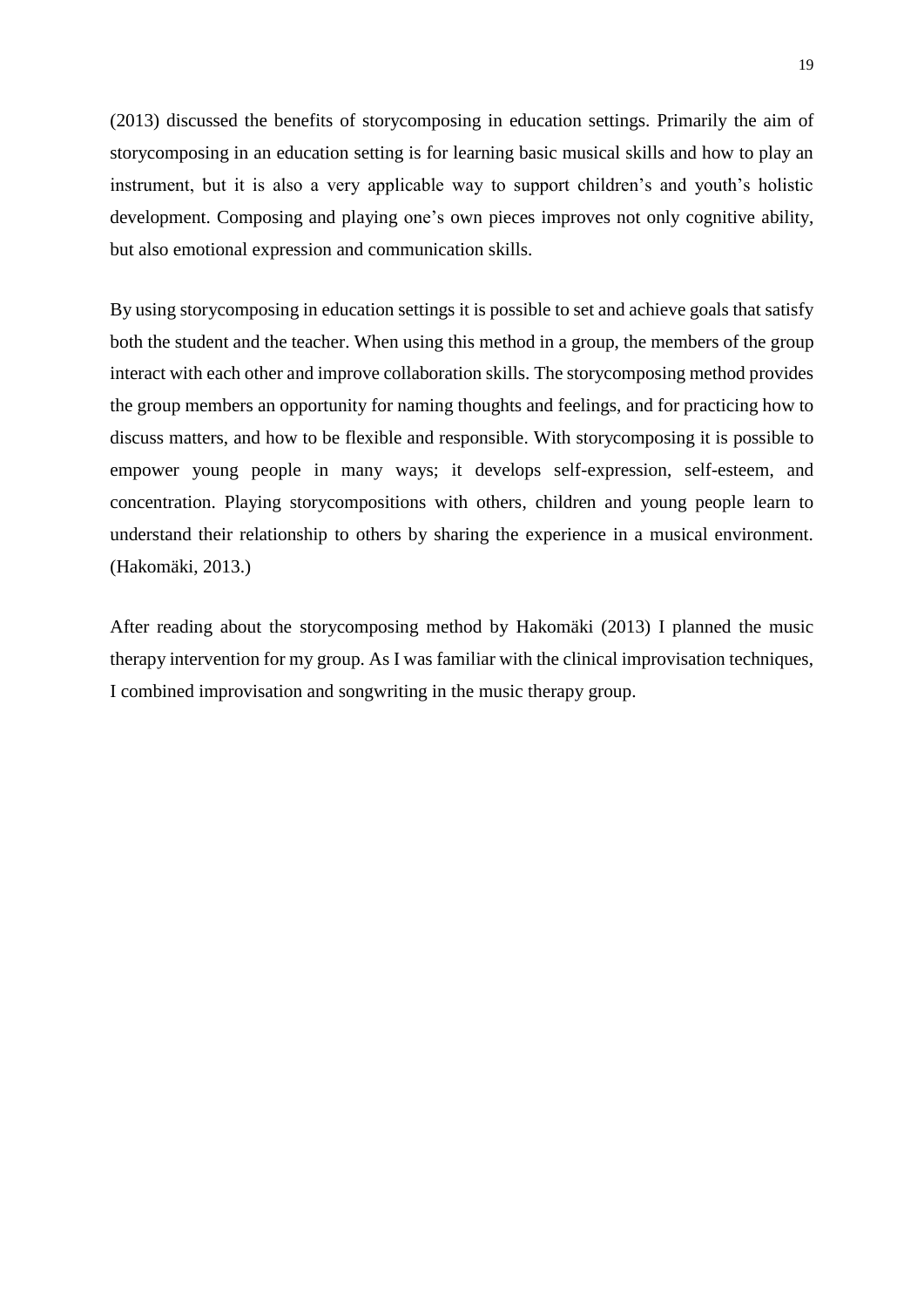## **3 METHOD**

#### **3.1 The case study**

My research design is a qualitative case study. Case studies bring an important aspect to clinical research: the personal application. With case studies it is possible to clarify why we are doing what we do in the therapy. Case studies allow for the assessment of individual development and meaningful incidents in the relationship between client and therapist. (Aldridge, 2005). Bruscia (2012) emphasized the importance of case examples as they give answers to essential questions such as how different forms of therapy are practiced and how clients respond to those therapies. Case studies and reports provide invaluable and unique insights into therapy practice. Gurman and Messer (2003) proposed that well-written case studies bring material alive in a compelling way.

## **3.2 The clinical approach and the music therapy methods**

The literature review by McFerran (2010) indicated that the most obvious trend in the stance of the music therapist when working with adolescents is the tendency towards eclectic, or blended, approaches to practice. The music therapist need not identify purely with one approach. An eclectic approach is common across the majority of practicing psychotherapists, who tend to draw on the strategies that are most suitable to the individual in front of them in that moment. According to Norcross & Goldfried (2005) the four most well received routes toward the integration of psychotherapies are technical eclecticism, theoretical integration, common factors, and assimilative integration. An eclectic orientation would seem to dictate the use of those procedures that best fit the client, regardless of the theoretical origins of those procedures (Norcross & Goldfried, 2005). Bruscia (2014) stated that the therapist stays reflexive in integral practice, is flexible and open-minded, and is ready to continually meet the emerging needs presented by the client as therapeutic priorities.

I identify as an eclectic therapist; my aim is to be flexible and reflexive in my clinical work. In light of my experience and the literature of the transition process, I surmised that the adolescents needed opportunities for the acquisition of self-awareness, self-advocacy, and social skills. I tried to find the most suitable method for the group. There was a fixed topic for the group music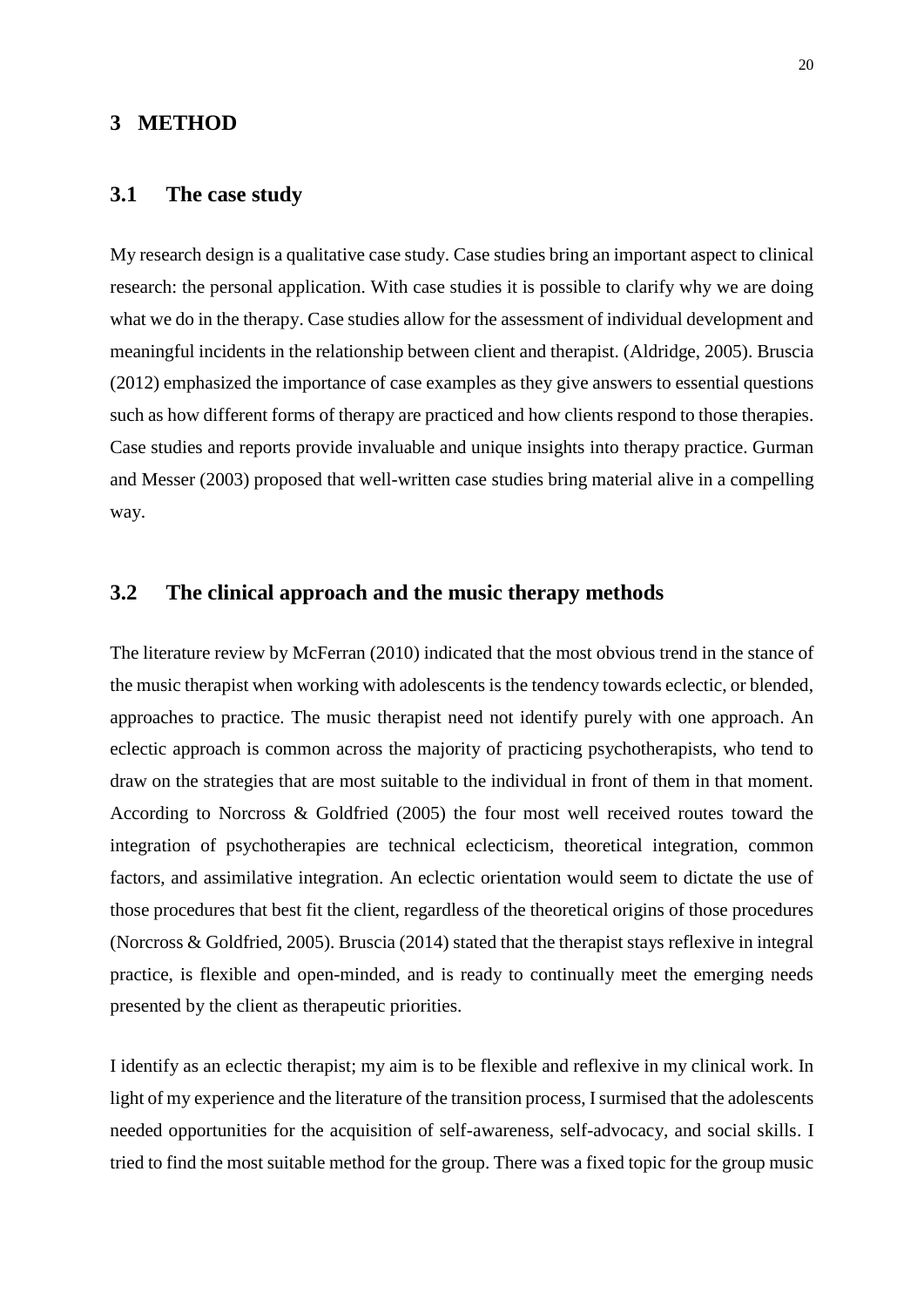therapy - the transition to secondary education and adulthood. Each of the adolescents had their own hopes and plans for the future and each of them was in a different phase of the transition process.

My case represents didactic music therapy. In music therapy in Special Education, which Bruscia (2014) defines as a form of Augmentative Didactic Practices, the music therapist utilizes music to aid students with special education needs to gain nonmusical knowledge and skills that are part of, or essential to, their education, adaptation, or development. Didactic practices focus on helping clients to gain skills, behaviors, and knowledge needed for social adaptation, functional, independent living, and quality of life, thus learning and development are in the foreground of the therapeutic process.

The music therapy methods used with the group in this study were improvisation and composition, more specifically; the storycomposing method. Bruscia (2014) defined composition as a construction of emotions; the composer builds a musical composition using sounds, and in this sense, the composer becomes an architect of emotions. Composing involves the same creative decision-making as improvisation. Composition is creating a life narrative in sound that can be interpreted and experienced by others.

The group improvisations were referential. In the beginning of each session I conducted a group discussion on the topic, which always considered the future plans of each student. I then gave the students instructions to portray the feelings and thoughts they had about their future on their chosen instrument. According to Bruscia (2014) in instrumental referential improvisational music experiences the client improvises on a musical instrument to portray something nonmusical, for example a feeling, title, idea, person, image, experience or event, in sound.

## **3.3 Data collection**

The data was collected during two months in eight group music therapy sessions. I kept a journal of the sessions and recorded the music and the conversations concerning future plans on an iPad. The music teacher who was present in the sessions assisted me with the recordings. There was also a civil servant working as a special needs assistant with the group. I had asked the school principal for permission to conduct the study with the students who attended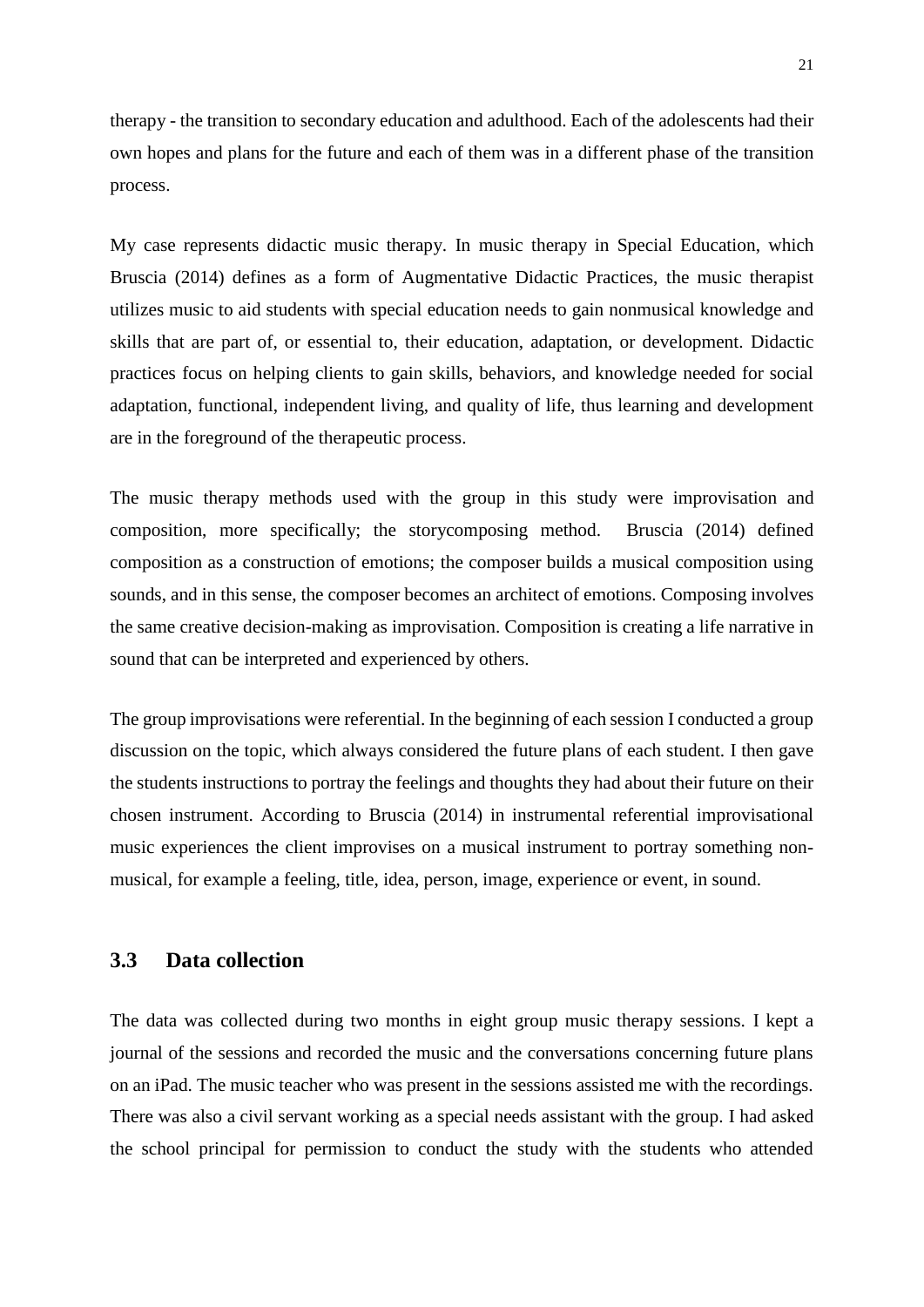voluntary additional basic education. I visited the class in the beginning of the school year to introduce myself and to inform the students of the study. The consent forms were sent to the students' parents. The sessions took place in the music classroom where there was a good selection of musical instruments available.

Figure 1 illustrates the transition process in this study. I combined my own preconception and knowledge with views from literature and previous research (Jones, 2006; Korpi, 2007; Bakken & Obiakor, 2008; McFerran, 2010) as I had defined which abilities, means of support, and finally the expected outcomes of a planned intervention are essential for the students in transition.



Figure 1*.* A successful transition process as seen in the therapeutic framework in this study.

## **3.4 The music therapy process**

A total of eight group music therapy sessions were provided for five adolescents with special needs in the autumn semester. The group was chosen for this study, because these students were attending the voluntary additional basic education, and I was to be their class teacher during the following spring semester. The names of the students have been changed to protect their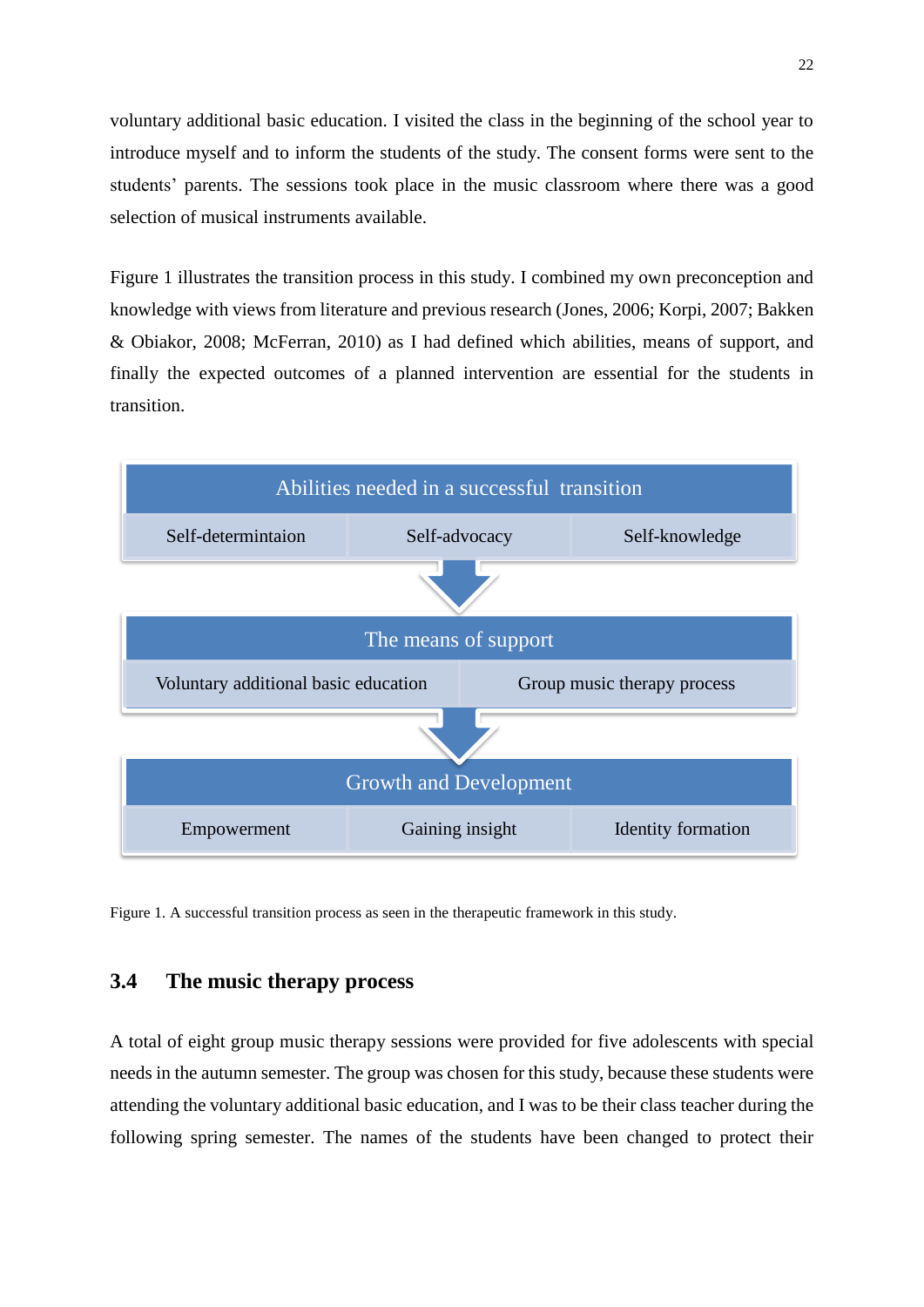anonymity. I had three different roles with the group; in the autumn semester I was their music therapist and a researcher, and in the spring semester I was their teacher.

In the beginning of the process I explained that the purpose of the music therapy group was to give the students time and space to discuss their future plans together in a different way: by using music improvisations and composing and creating a storycomposition. As a costorycomposer I assumed the role of a listener, but I also had to encourage the students in their conversations and in playing the instruments. Every session began with a discussion about their future plans.

#### **3.4.1 The beginning: Sessions one, two, and three**

First I explained what we were supposed to do in the session and defined the Storycomposing method. I then shortly interviewed the students about their future plans and asked them to choose an instrument.

At the time of the music therapy group process the future career choices of the students were not yet clear. Anni for example stated in the initial conversation that she did not know yet what to study, because there are so many interesting occupations.

The questions and instructions for the first session were as follows:

- 1. Tell about your future plans.
- 2. What kind of a composition would you like to make?
- 3. Choose an instrument with which you would like to compose.
- 4. Explore the instrument freely. How does it sound? What kind of sounds does it produce?

The students chose the instruments and became familiar with improvisation techniques. I instructed them to think about their future plans and to listen to each other while improvising.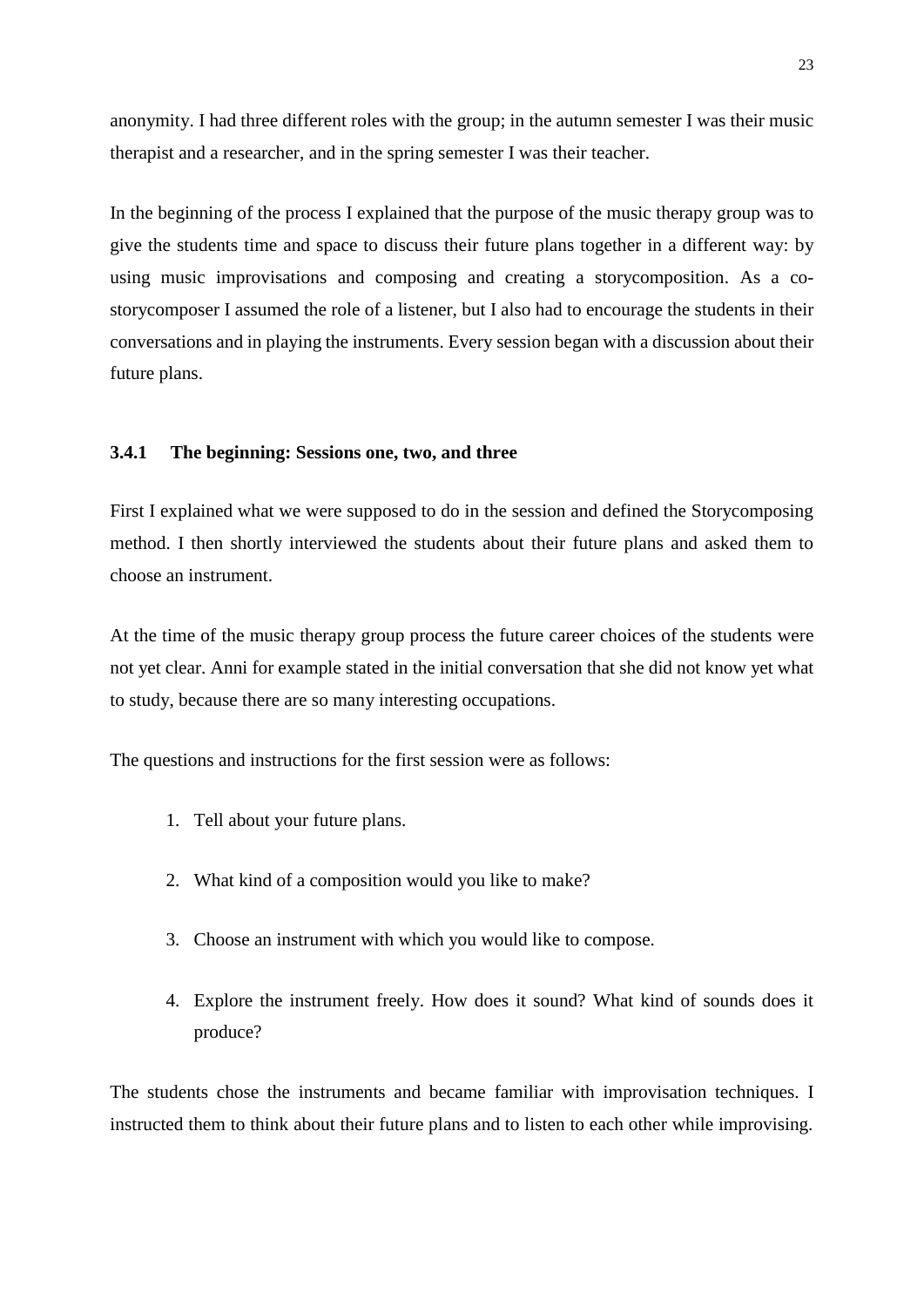The students played two improvisations and they were recorded on an iPad and listened to so they could later comment.

For session two I sent the students questions to reflect in advance:

- 1. Shall the storycomposition be an instrumental or a song with lyrics?
- 2. Shall all the instruments play together or shall there be solo parts for different instruments?
- 3. How can you express different emotions and atmospheres with the instrument you have chosen?

Storycomposing began in session 2. The students agreed that the storycomposition was supposed to be instrumental without lyrics. The first part of the composition concerning future plans was composed in sessions 2 and 3.

## **3.4.2 The working phase: Sessions four, five, and six**

Improvisations: In session four we worked with the second part of the composition. I presented the students three questions in the beginning of the session:

- 1. How would you like the composition to sound?
- 2. Are there going to be surprises or is there a fixed rhythmic structure?
- 3. What do you want to tell or express with your music regarding your future plans?

The structure of the composition formed during sessions four, five and six. There were three improvised parts in the storycomposition. The instructions, which the students chose for those three improvisations, were to play in a hesitatant, reflective, and joyful way.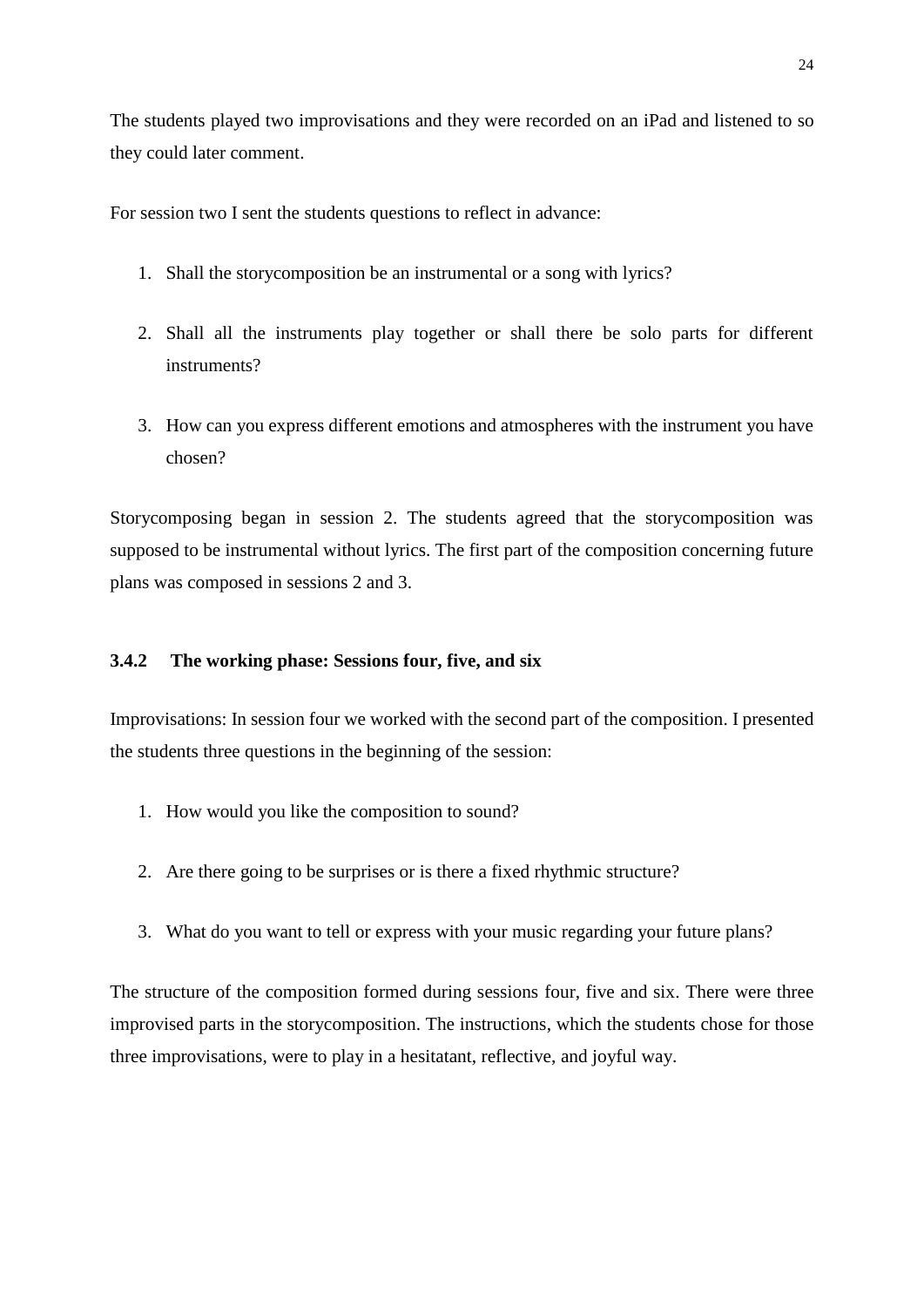#### **3.4.3 The ending: Sessions seven and eight**

The students had made progress in improvising. This progress was heard in the improvisation that the students played on the chosen theme: internship and their future profession. The storycomposition was completed in session seven. In session eight, which was the last session, the students played the whole piece. The students were seriously involved with the storycomposing process. They did not name the composition. It was called *Tarinasävellys* or *Sävellys*, Storycomposition or Composition, so I will use the name Composition when analyzing the students' artefact. The students' participation in the sessions is displayed in Table 1. The recordings of the sessions are shown in Table 2.

| <b>Sessions</b>                                           | Anni               | Emil                     | <b>Iina</b> | <b>Janne</b> | Juha     |
|-----------------------------------------------------------|--------------------|--------------------------|-------------|--------------|----------|
| Session 1<br>Improvising                                  | maracas            | $\overline{\phantom{a}}$ | piano       | piano        | drum kit |
| Session 2<br>Improvising<br>and beginning<br>of composing | maracas,<br>cabasa |                          | piano       | piano        | drum kit |
| Session 3<br>Improvising                                  | cabasa             | congas                   | piano       | piano        |          |
| and composing                                             | sand tube          |                          |             |              |          |
| Session 4<br>Improvising                                  | maracas            | congas                   |             |              | drum kit |
| Session 5<br>Improvising                                  | calabash           |                          |             | piano        | drum kit |
| Session 6<br>Improvising                                  |                    |                          |             | piano        | drum kit |
| Session 7<br>Improvising                                  |                    | congas                   | piano       | piano        | drum kit |
| and finishing<br>composing                                |                    | piano                    | shaker      |              |          |
| Session 8<br>Rehearsing the<br>Composition                | percussion         |                          | piano       | piano        | drum kit |

TABLE 1. Students' participation in composing and improvising activity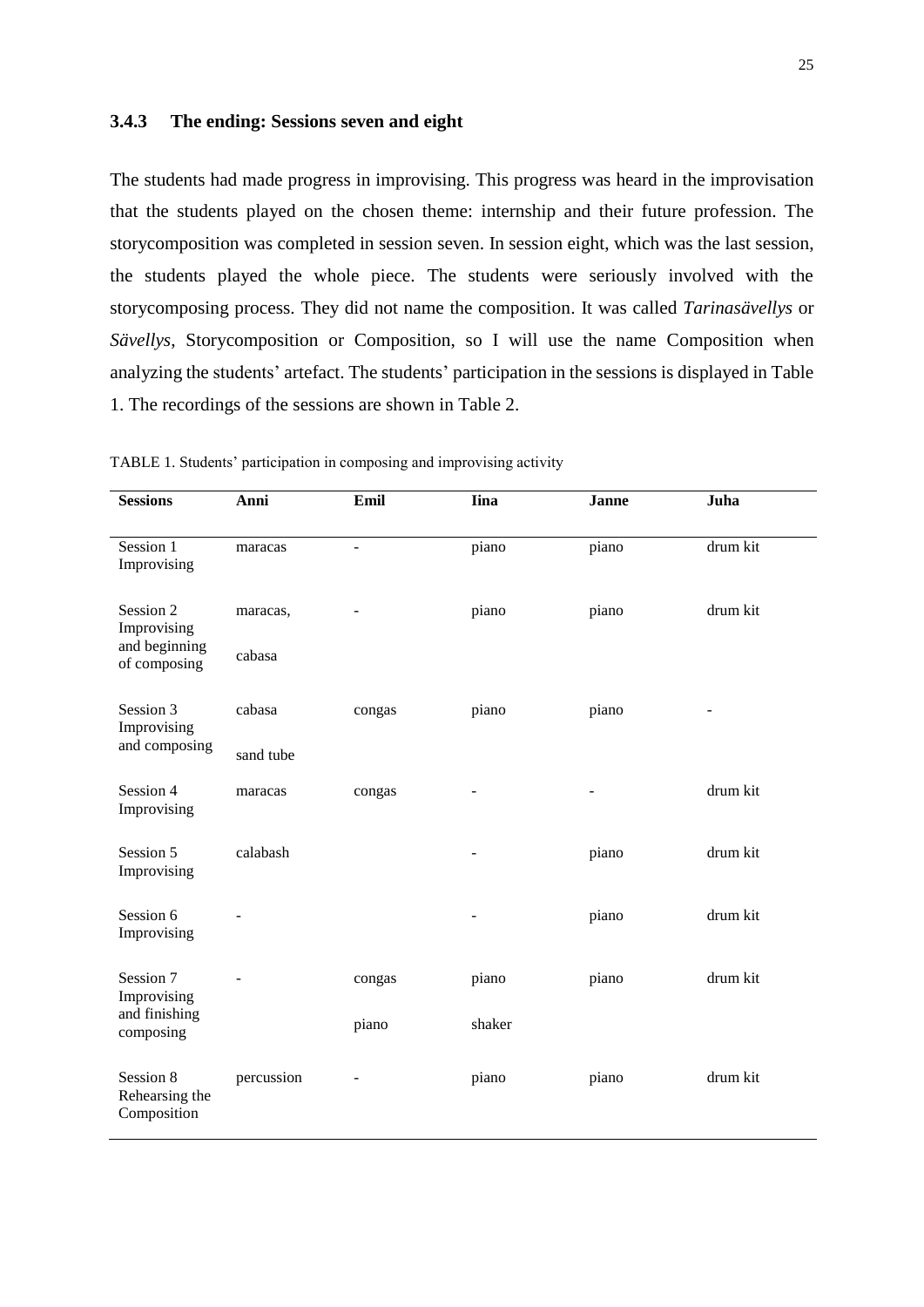TABLE 2. The recordings

| <b>Recording</b>                   | <b>Activity</b>                                                                                                                                 |
|------------------------------------|-------------------------------------------------------------------------------------------------------------------------------------------------|
| Recording 1 (length 00:03:19)      | Improvisation<br>(Session 1)                                                                                                                    |
| Recording 2 (length $00:02.51$ )   | Improvisation<br>(Session 1)                                                                                                                    |
| Recording 3 (length 00:01:59)      | Improvisation<br>(Session 2)                                                                                                                    |
| Recording 4 (length 00:20:44)      | Beginning of composing, planning together, bars 1 and 2<br>(Session 2)                                                                          |
| Recording 5 (length 00:01:11)      | Improvisation<br>(Session 3)                                                                                                                    |
| Recording 6 (length 00:01:30)      | Continuing composing, bars 3 and 4<br>(Session 3)                                                                                               |
| Recording $7$ (length $00:01:06$ ) | Rehearsing the bars 3 and 4<br>(Session 3)                                                                                                      |
| Recording $8$ (length $00:01:46$ ) | Improvisation part of the Composition, option 1, (hesitant, Juha started)<br>rhythm improvisation (Session 4)                                   |
| Recording 9 (length 00:02:49)      | Improvisation part of the Composition, option 2, (hesitant, Emil started)<br>rhythm improvisation, chosen to the actual composition (Session 4) |
| Recording 10 (length 00.02:26)     | Improvisation part of the Composition, option 3, (hesitant, Anni started)<br>rhythm improvisation (Session 4)                                   |
| Recording 11 (length 00:03:11)     | Improvisation part with melody to be the continuum after the rhythm<br>improvisation (reflectively) (Session 5)                                 |
| Recording 12 (length 00:01:58)     | Continuing the improvisation part with melody to be the continuum after<br>the rhythm improvisation (reflectively) (Session 6)                  |
| Recording 13 (length 00:01:59)     | Improvisation part of the composition to be the continuum after the<br>reflectively played parts (joyfully) (Session 6)                         |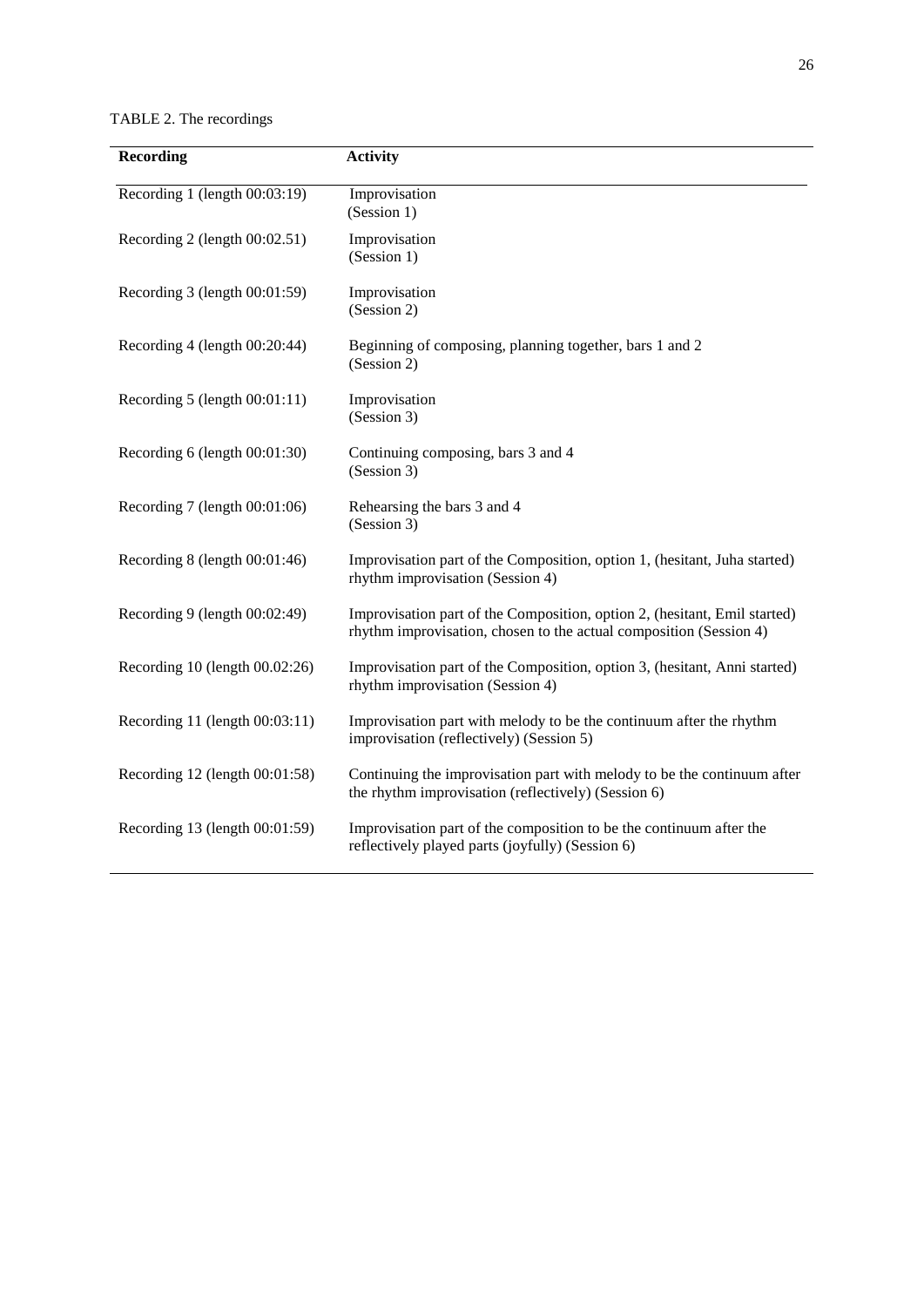## **3.5 Data analysis**

The data of this case study consisted of the session recordings, the composition produced during the sessions, and the interviews. I implemented several microanalyses to allow different layers of feelings, sensations, and meaning to emerge.

Wosch & Wigram (2007, p. 22) define microanalysis in music therapy:

Microanalysis is a detailed method investigating microprocesses. Microprocesses are processes, changes/progressions within one session of music therapy. The amount of time can be one minute (moment) or five (therapy event) of one session, one clinical improvisation (episode), or one complete session. To analyze process over time, several microanalyses can be undertaken to look at several events.

Figure 2 illustrates the data analysis.



Figure 2. The microanalyses

In analysing the data, I used the Phenomenologically Inspired Approach to Microanalyses in Music Therapy (Trondalen, 2007). I found it suitable, because my data consisted of both music and interpersonal dialogue. When beginning the analysis, I listened to the recordings of the sessions and chose the recordings to be analyzed; I chose the excerpts from the recordings which had formed the storycomposition for the microanalysis. The method suggests a procedure for analyzing empirical data emerging from music as perceived and including both musical and interpersonal data. Ruud (2005) suggested that the phenomenological approach opens possibilities for a close examination of expressions, memories, feelings, and imagination as The<br>
Entertoanalysis of<br>
Entertoanalysis of<br>
Entertoanalysis of<br>
the beginning of<br>
the composing<br>
The meta-<br>
Entertoanalysis of<br>
The meta-<br>
Fragme 2. The microanalyses<br>
The meta-<br>
Fragme 2. The microanalyses<br>
The storycomp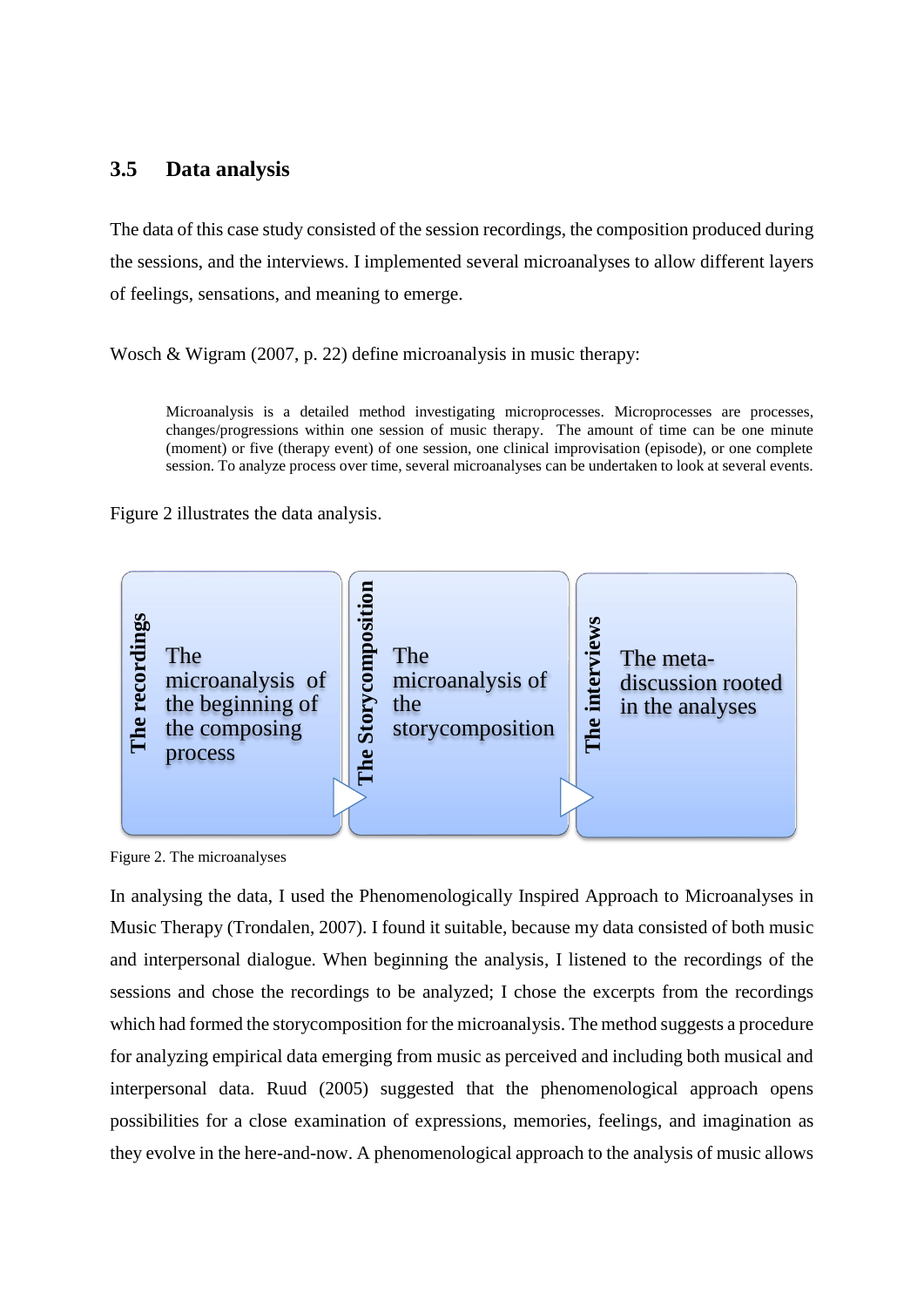experiences to be in the foreground of study. Forinash and Gonzalez (1989) stated that, as a research method, phenomenology can capture the dynamic qualities of art and human service. Forinash and Gonzalez have applied Ferrara's (1984) method to music therapy research. Ferrara created a procedure for phenomenological analysis as a tool for musical analysis. The procedure begins with open listening to the musical piece allowing any dimensions of meaning to emerge. Open listening can be repeated several times followed by a reflective description of each listening. Forinash and Gonzalez modified Ferrara's method and made necessary changes to better reflect the music therapy process.

## **3.6 The phenomenologically inspired approach to microanalyses in music therapy**

Phenomenology aims to search for the essential structures and essence of experience using the terms bracketing, epoché, and phenomenological reduction (Forinash & Gonzalez, 1989; Trondalen, 2007)

The data analysis of my study included a phenomenologically inspired description, which also took hermeneutic aspects - the interpretation - into consideration. The procedure consisted of nine steps. Many of these steps included two parts. (Trondalen, 2007):

Step one: contextual. The first part of the analysis is the contextual part. The contextual issues are sorted out and written as notes before the open listening. Such issues include the client's personal, social, biological, clinical, and musical history.

Step two: open listening. The first part of open listening addresses listening to the improvisation as one enduring whole and the second aspect of the open listening is body listening. When listening to the music for second time the researcher can move her body to the music with her eyes closed. This is an important step, because clients may have embodied mental constraints.

Step three: structural. The first part focuses on sound and intensity experienced in time, whilst the second focuses on sound/music measured in time. Trondalen (2007) suggests a modified version of the Structural Model of Music Analysis (SMMA) by Grocke (1999, 2002). The most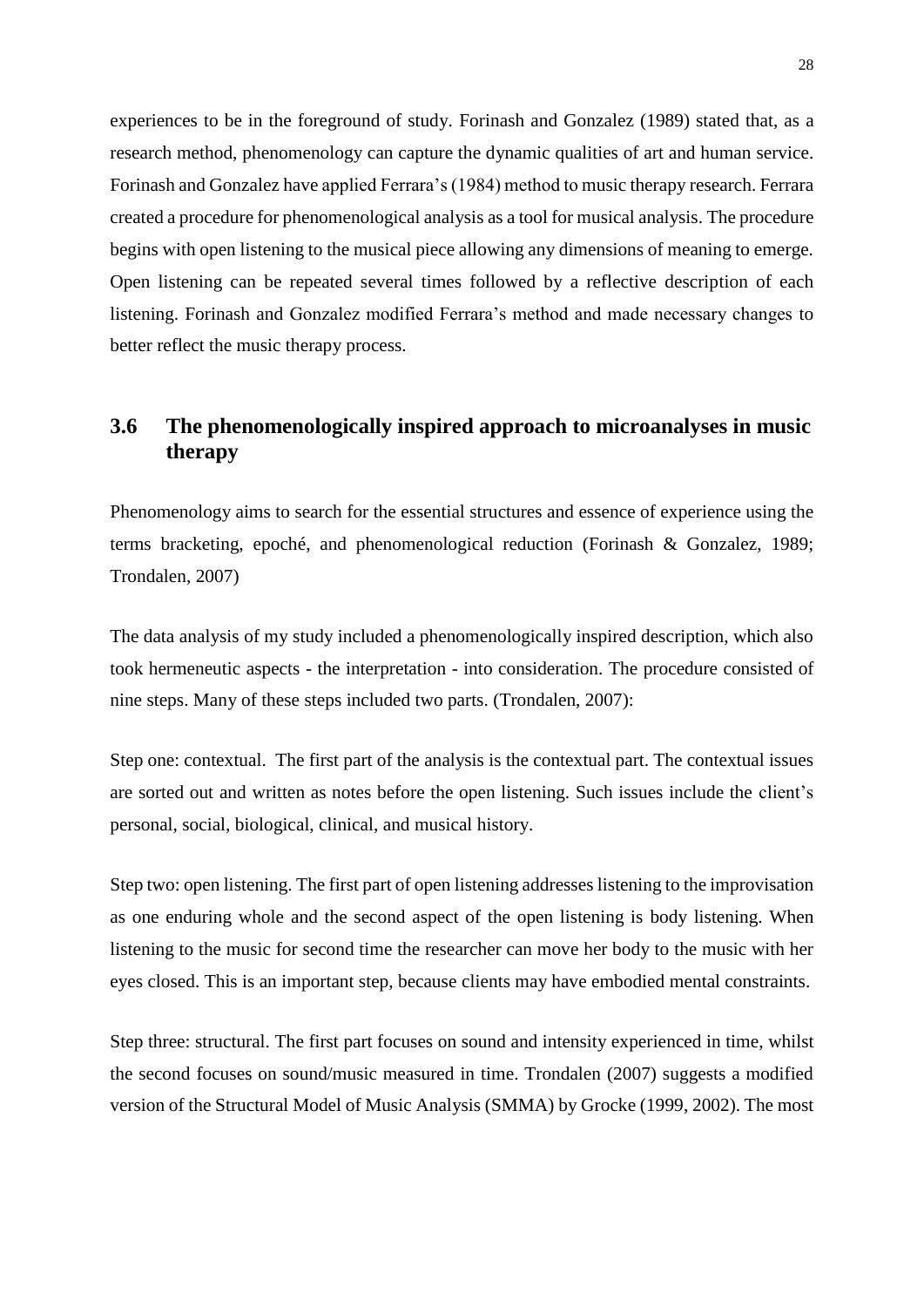important thing in this step is to notice musical codes and musical relationships between the client and the therapist on a structural level.

Step four: semantic. The first part focuses on explicit meaning, i.e. referential meaning. This includes describing musical structures in relation to other information. The second part focuses on implicit meaning, i.e. analogy.

Step five: pragmatic. At this step it is important to search for a potential effect the music has within the music therapy process.

Step six: phenomenological horizontalization (informed by steps three-five). During step six, the researcher returns to steps three, four, and five. The main point of step six is to dwell upon the results so far, before bracketing this information thereby allowing oneself to engage in a new open listening.

Step seven: open listening. The first part includes listening to the improvisation as one enduring whole again. The second part includes a new body listening. These new open listenings allow the researcher to weave the earlier experiences into one new multilayered pattern of music.

Step eight: phenomenological matrix. The aim of this step is to synthesize the previous information from the analyses into three unit blocks, the essence of which are the music, the potential meaning of the music, and a potential 'effect' of the music within the treatment process.

Step nine: meta-discussion. After the music analyses, there is a meta-discussion. This discussion is rooted in the analysis and may take different philosophies of science and theories into consideration. In this ninth step the client's personal history and process in music therapy is considered. It is relevant to include information from different data sources, for example transcriptions from sessions including both musical and verbal interactions, a written score, an interview, and the therapist's own experience of the analyzed music and the therapy process itself. (Trondalen, 2007).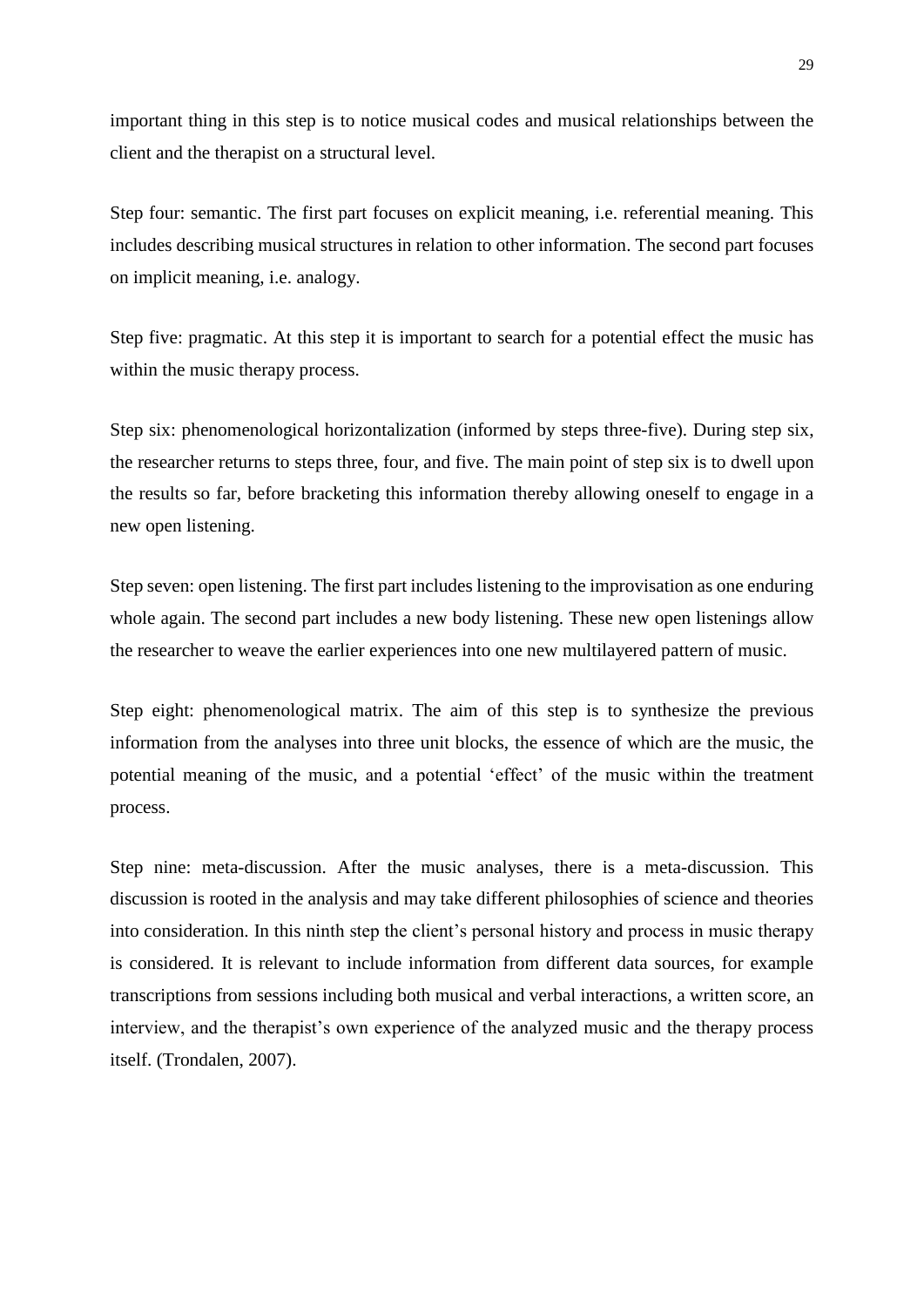## **4 RESULTS OF THE MICROANALYSIS**

#### **4.1 Step one: contextual**

The context within which the therapy process took place was the clients' personal history within a group of young adults with special education needs: Anni, Emil, Iina, Janne, and Juha, aged 17, attending the voluntary additional basic education (i.e.  $10<sup>th</sup>$  grade).

The clients' personal history and their expectations, aims, and future plans are outlined below.

Anni had attended a mainstream school following a general education plan. She and her mother had just recently moved to the city where our school is located. Anni did not have many friends in or outside her former school. She had a habit of underestimating herself. Her aims for the year of voluntary additional basic education were to get better grades in mathematics and Swedish, and to have a plan for future studies in secondary education. She planned to apply for vocational upper secondary education after voluntary additional basic education but did not have a clear idea of her career of choice yet.

Emil had completed basic education (i.e.  $9<sup>th</sup>$  grade) at our school. He did not have any learning difficulties, but he needed to study in a small group because of his autistic spectrum disorder characteristics. He had followed the general education plan. He applied to the voluntary additional basic education because he needed to develop his interpersonal skills. He also needed time to rethink his choice for secondary education. Emil lived with his father and younger brother in our city.

Iina had studied in a mainstream class and followed the general education plan, with the exception of English class, in which she had an individual education plan. She lived with her family in the countryside far away from the school and traveled home for weekends. Iina had many friends and good family relationships. She had lots of plans and expectations for the future. Her goal for voluntary additional basic education was to get better grades in Finnish, English, and Swedish, as well as in mathematics. She hoped to later be able to study at upper secondary school.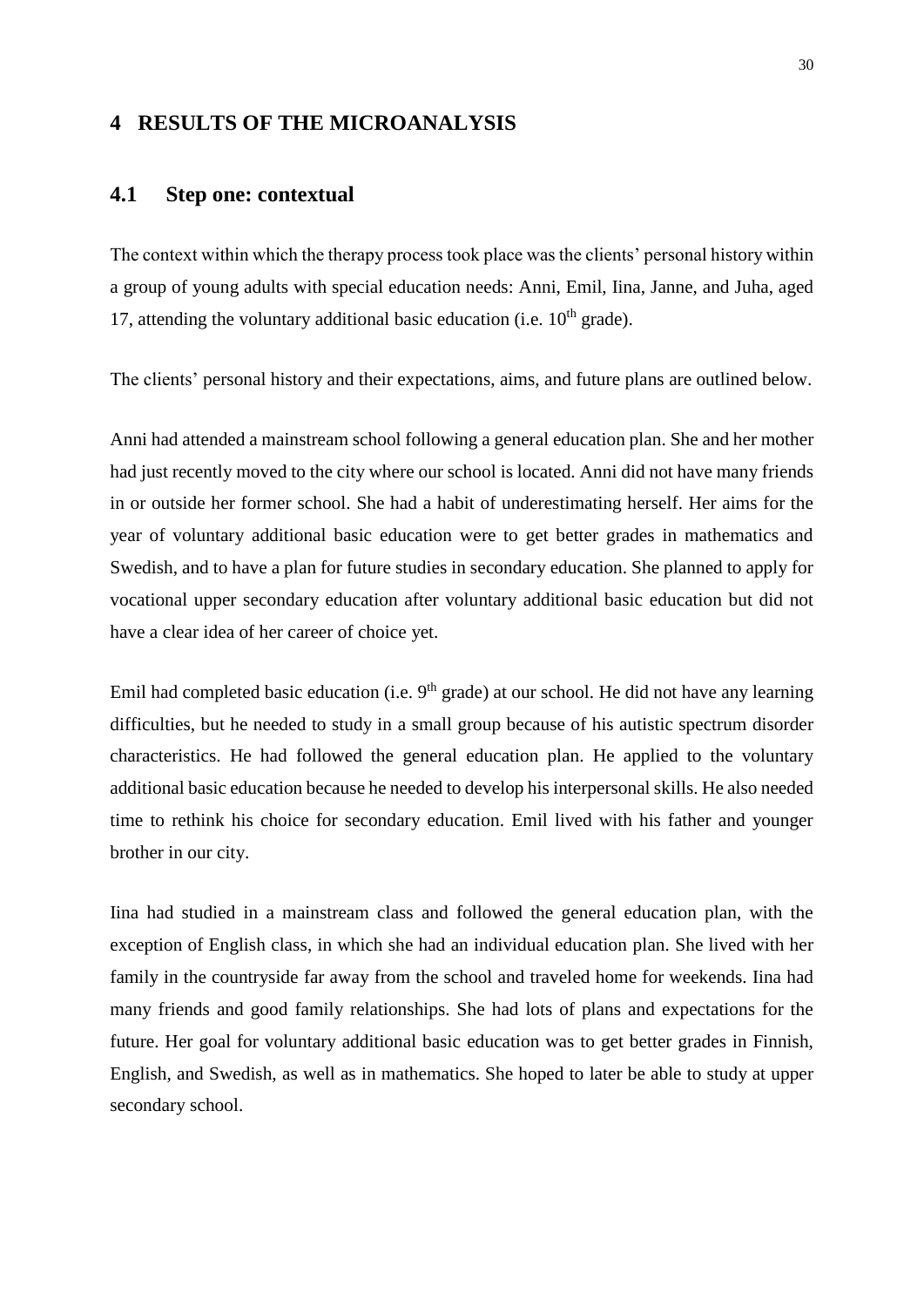Janne had attended school in a small group and had an individual education plan. He lived with his family far away from the school. His sister attended our school too, so the siblings traveled the long trip home together every weekend. His aim for voluntary additional basic education was to practice his study skills and to apply for suitable education after completing the  $10<sup>th</sup>$ grade.

Juha had attended our school from pre-school to voluntary additional basic education. He had learning difficulties and an individual education plan. He lived with his mother and his twin sister in another city and traveled home for weekends. He did not have friends outside the school and his interaction with his peers was narrow and limited. He preferred interacting with adults. His objective in the voluntary additional basic education was to practice his study skills and to find a suitable education for the future. His plan was to first apply for a preparatory program and after that for vocational upper secondary education.

The clients' musical history is outlined below.

Anni had not played any instruments. She had studied music as an obligatory school subject in 7<sup>th</sup> grade. She considered studying music a waste of time.

Emil had not played any instruments either and had not studied music since  $7<sup>th</sup>$  grade. He showed interest in playing piano and percussions.

Iina had no experience of playing musical instruments, but expressed interest in playing piano. Similar to Anni, she considered music lessons a waste of time and had studied music as a compulsory school subject in  $7<sup>th</sup>$  grade.

Janne took piano lessons and was interested in music. He could not read musical scores, but learnt the pieces by ear. Janne was a good singer and considered music to be very important in his life.

Juha played guitar, bass guitar, and drums. He was also a good singer. He enjoyed all kinds of musical activities and would rather have listened to or played music all day long than concentrate on doing school assignments.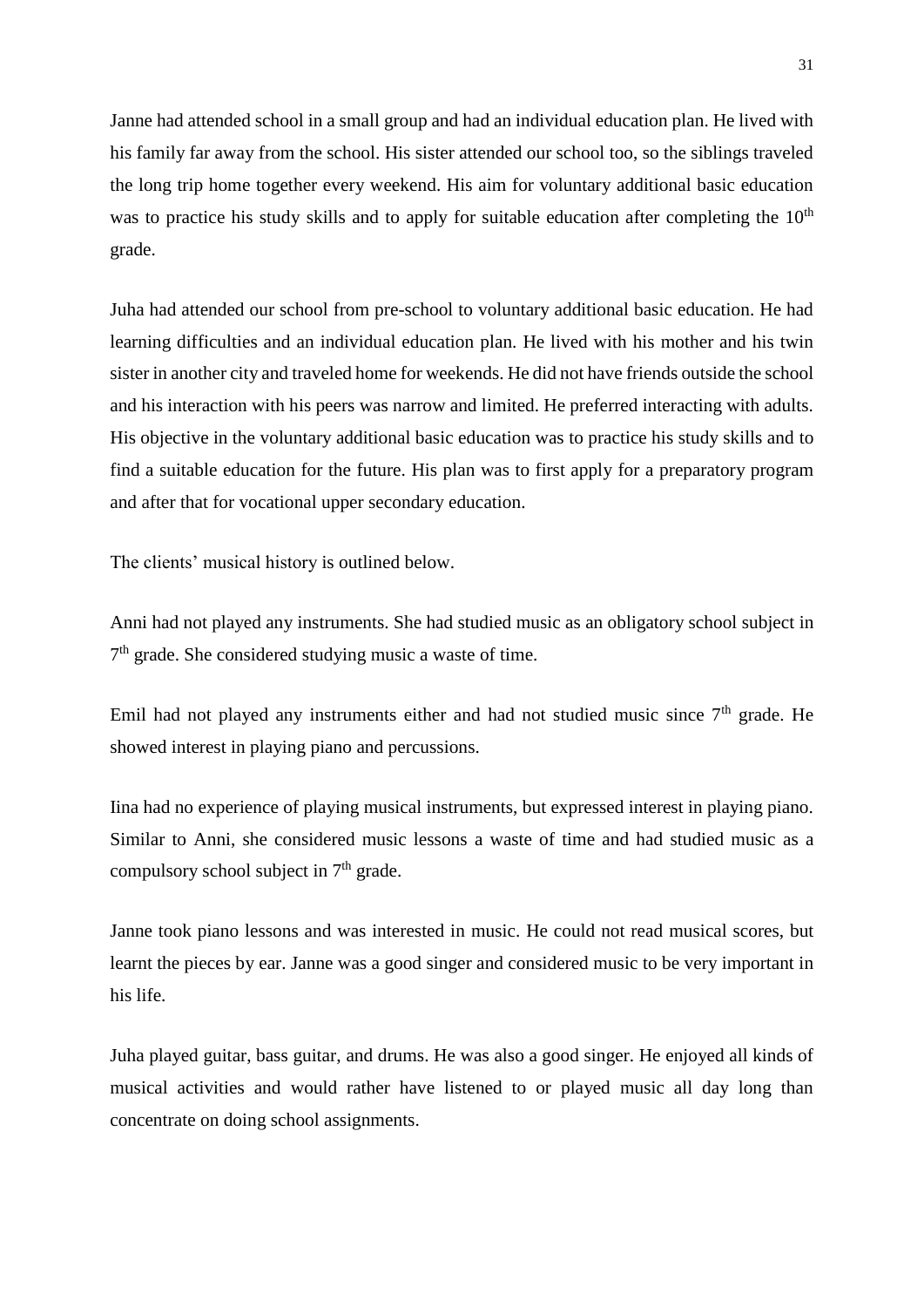## **4.2 Step two: open listening**

My first open listening, listening to the music event as one enduring whole, addressed recording number four that took place during the second session and lasted 00:20:44 mins. I concentrated on two music excerpts from the recording. Excerpt one occurred between 12:01 and 13'03'', and the second music excerpt occurred between 16'47'' and 17'37'' on the recording.

The fourth recording portrayed the beginning of the storycomposing process. In the beginning of the recording we planned the composition together. I let Iina compose the first notes. The purpose was to engage her in the music making from the very beginning to give her the experience that music was meaningful and her involvement was important. During the conversation she said that she wanted the composition to sound slow and a little bit sad. At first Iina hesitated, but after few minutes she had enough courage to play the first notes of the composition. I then asked Janne to join Iina. He caught the atmosphere of Iina's theme immediately and created a harmony.

MUSIC EXAMPLE 1

## The Beginning



Iina's and Janne's theme at the beginning of the composition

Music example 1 shows the notation of the first four bars of the composition, which was played in A minor. Bars one and two were invented in session two and bars three and four were invented in session three.

In the first music excerpt Iina played in the bass clef and Janne played in the treble clef. Juha joined Iina and Janne with the electric drum kit very fluently. Juha was a skillful drum player; he added a steady beat to the opening part of the composition and played excellent fills with the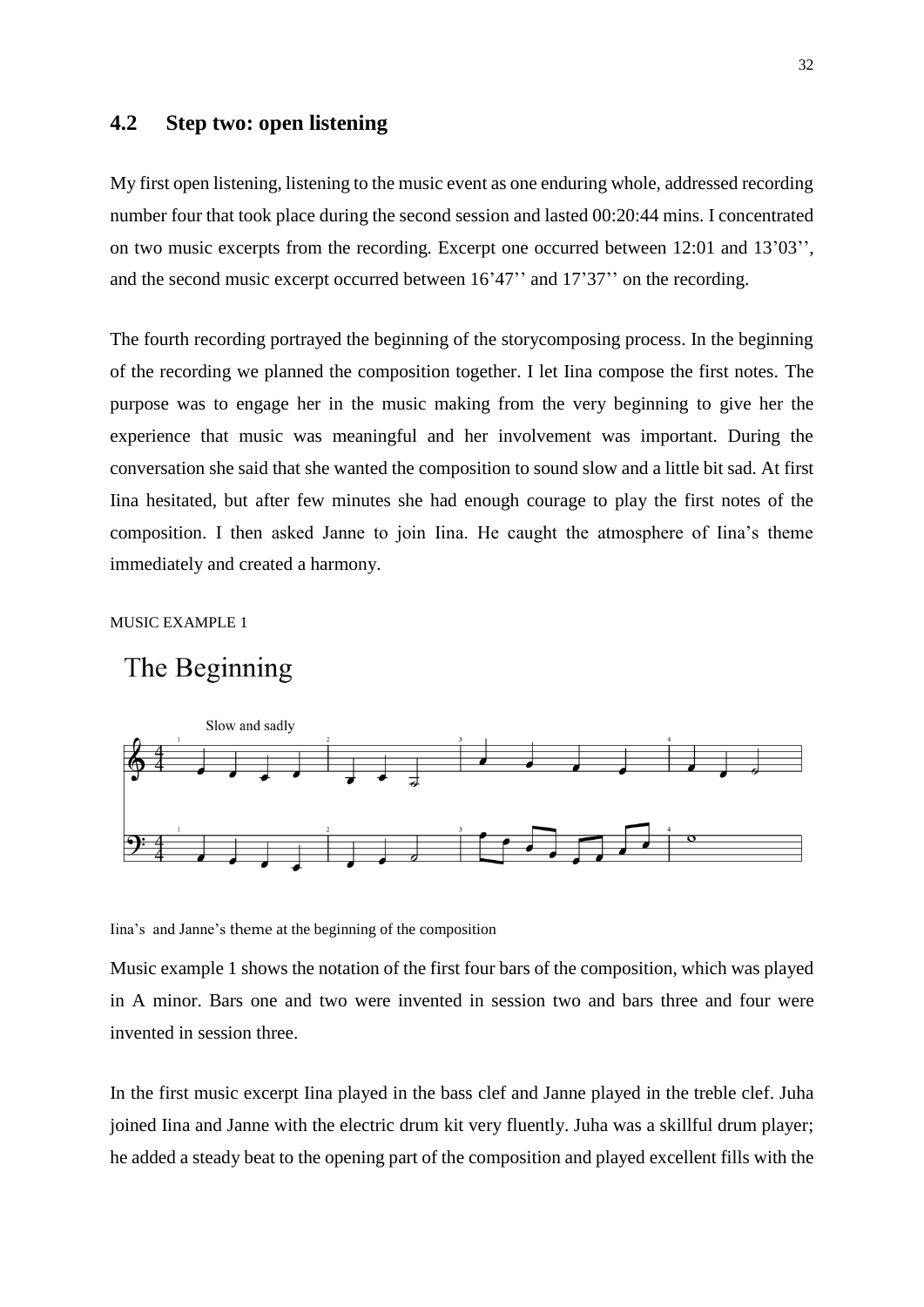drums. Anni's particular way of participating in the composing process did not unfold until I had completed step two of the microanalysis, open listening. I listened carefully with the headphones and transcribed the recording. I had noticed Anni's activity in the conversations and in planning the composition during the sessions, but it was the open listening that revealed the delicate way Anni was participating in playing with percussion.

The interaction between the students in the music began naturally and quickly. In the first music excerpt, Janne supported Iina by playing harmony matching her part. Anni and Juha started playing drums and percussions almost simultaneously. Juha's role was important in giving structure and form to the composition.

The conversations on the recording revealed that, despite their hesitation, the students were willing to participate and begin the process. They all took part in planning and starting the process. They were prepared to work together and with me. There was also some conversation between the students. Iina gave feedback to Juha: "Juha, you are an awesome player".

In the second music excerpt the students were rehearsing the first two bars of the composition playing it as a loop. They played the beginning of the composition four times gaining more confidence each time. As Iina and Janne learnt to listen to each other, they managed to start their playing simultaneously on the third and fourth round. Juha played several fills with the drums and Anni also played in a more assertive way than in the first music excerpt. The ensemble sounded very good and I gave positive feedback to the students.

The second aspect of open listening was the body listening. In the first music excerpt the feeling of trust was the first to come into my mind when moving to the music. There was a clear structure in the music and it gave the feeling that the music making students knew their roles in the process. When moving to the second music excerpt I felt that the percussion was very pleasant. The playing as a whole was more cohesive in this excerpt than in the first excerpt. Anni's cabasa playing made me feel happy. Anni was shaking her instrument rather powerfully, which I did not hear and notice during the session. After listening and sensing the music on the recording with my body I discovered that Anni had also made an effort in the group composition.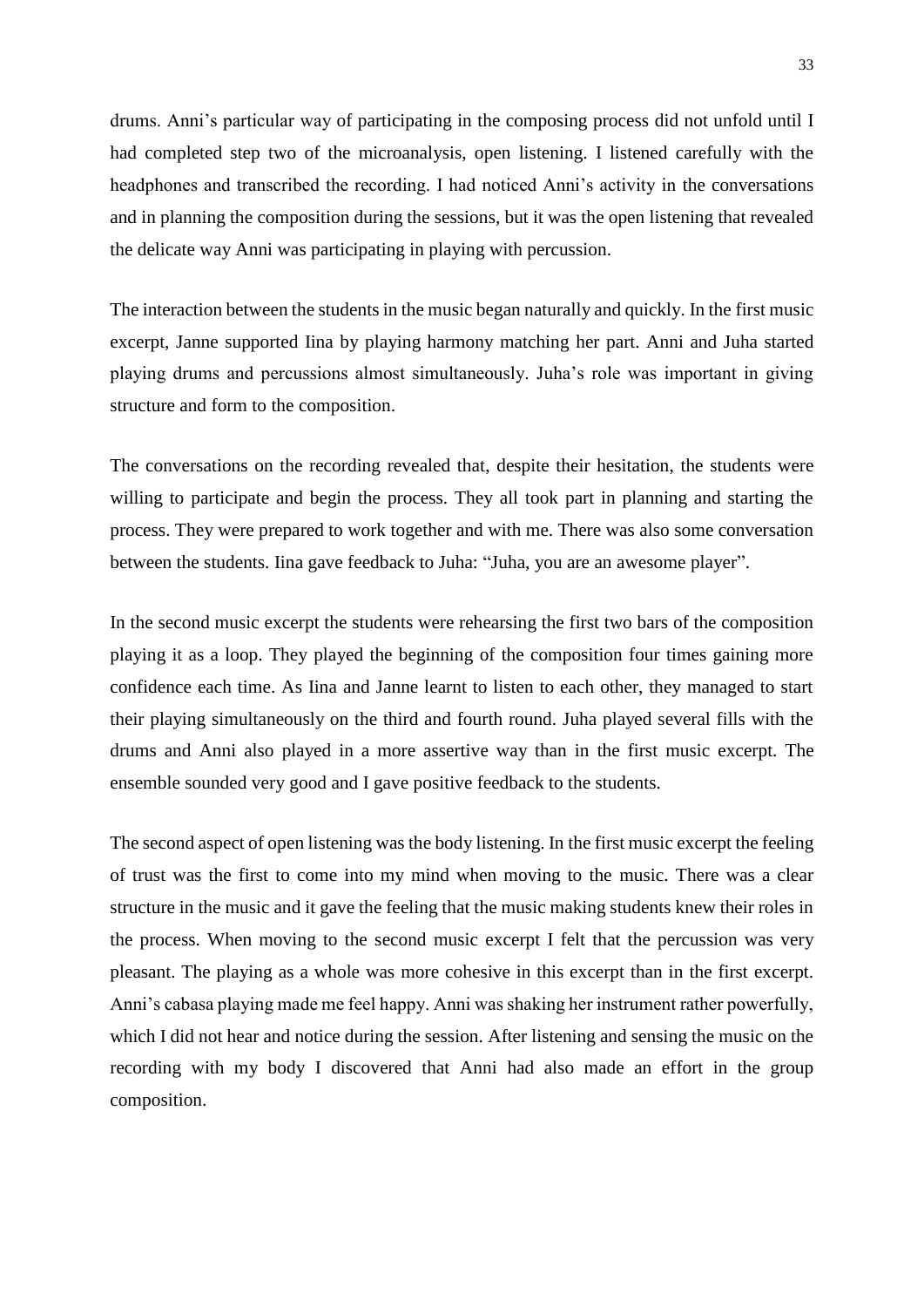## **4.3 Step three: structural**

Sound and intensity experienced in time

The beginning of the Composition (Excerpts one and two) sounded steady and smooth. There were no peaks nor arousal in the intensity. Excerpt three in the ninth recording portrayed the beginning of the improvisation parts of the composition; the intensity stayed similar to that of the beginning.

Sound/music measured in time

As the analysis proceeded, it became important to analyze the recordings which formed the whole composition.

With Structural Model of Musical Analysis (SMMA) it is possible to analyze selections of music. The SMMA contains a comprehensive list of music elements, with sub-sections. Elements 1-12 relate to musical form, while elements 13-15 relate to interpretation. The SMMA of the Composition is presented in Table 3. The SMMA was found to be a useful tool to compare and contrast various selections of pre-composed music. Elements of the SMMA might be used in isolation for analysis of music in other music therapy methods for example, in improvisation. (Grocke, 2002, 2007).

TABLE 3. A Structural Model of Music Analysis (SMMA) (Grocke, 2002)

\_\_\_\_\_\_\_\_\_\_\_\_\_\_\_\_\_\_\_\_\_\_\_\_\_\_\_\_\_\_\_\_\_\_\_\_\_\_\_\_\_\_\_\_\_\_\_\_\_\_\_\_\_\_\_\_\_\_\_\_\_\_\_\_\_\_\_\_\_\_\_\_\_\_\_

#### *1. Style and Form*

- 1.1 Period of composition: e.g., Baroque, An instructed Storycomposition including Classical, Romantic; Impressionist; 20th century
- 1.2 Form: e.g., Sonata form; ABA; Theme  $A Improvisation$  (hesitant) and variations; Rhapsodic Improvisation (reflective) form; Fugue; Tone Poem Improvisation (joyful) – B

#### *2. Texture*

2.1 Consistently thick/thin, or variable Thin

improvisational parts, year 2013

34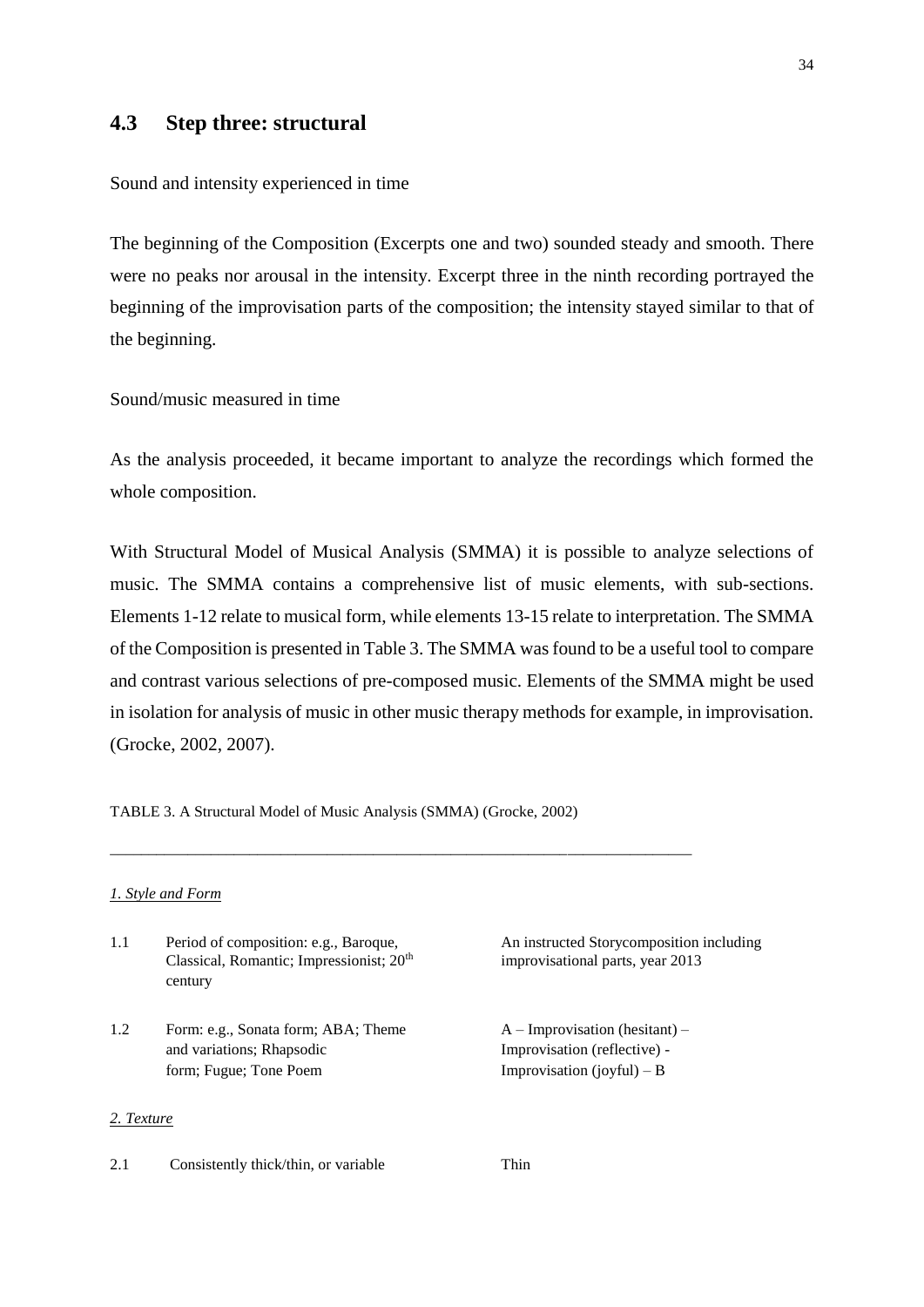| 2.2.       | Monophonic; homophonic; polyphonic                         | Monophonic                                                                 |
|------------|------------------------------------------------------------|----------------------------------------------------------------------------|
| 3. Time    |                                                            |                                                                            |
| 3.1        | Meter - 2/4 or 4/4; 3/4 or 5/4, etc.                       | 4/4                                                                        |
| 3.2        | Complexity and variability in meter.                       | Variation in the improvisational part                                      |
| 3.3        | Silences; rests; pauses                                    | In part 2, hesitant improvisation                                          |
|            | 4. Rhythmic features                                       |                                                                            |
| 4.1        | Underlying pulse of the work - consistent/<br>inconsistent | Consistent                                                                 |
| 4.2        | Important rhythmic motifs                                  | The free rhythm of the percussion                                          |
|            |                                                            | The congas in tentative improvisation                                      |
| 4.3        | Repetition in rhythmic motifs.                             | <b>Basic</b> beat                                                          |
| 4.4.       | Variability in rhythm - predictable/                       | Predictable in parts A and B,                                              |
|            | unpredictable                                              | more variation in the Improvisation parts                                  |
| 4.5        | Syncopation.                                               | In the piano improvisations                                                |
| 5. Tempo   |                                                            |                                                                            |
| 5.1<br>5.2 | Fast; slow; moderato; allegro etc.<br>Alterations in tempo | Beginning and ending are slow<br>Tempo is altering in the 3 improvisations |
|            |                                                            |                                                                            |

## *6. Tonal features*

| 6.1 | Key in which the work is written | A part: bars 1 and 2, A minor, bar 3 begins in A |
|-----|----------------------------------|--------------------------------------------------|
|     |                                  | minor ending in C major, bar 4 in C major, B     |
|     |                                  | part: C major                                    |
| 6.2 | Key structure; diatonic; modal.  | modal                                            |
| 6.3 | Major/minor alternations         | Alterations in the 2 piano improvisations        |
| 6.4 | Chromaticism                     | None                                             |
| 6.5 | <b>Modulation</b> points         | Bars 3 and 4, and in the piano improvisations    |
|     |                                  |                                                  |
|     |                                  |                                                  |

## *7. Melody*

| 7.1 | The main themes                                | $1st$ theme in A part and $2nd$ theme in B part |
|-----|------------------------------------------------|-------------------------------------------------|
| 7.2 | Significant melodic fragments.                 | Themes of three different students              |
| 7.3 | The structure of the melody: propinquity;      | Propinguity in all the themes,                  |
|     | step-wise progressions; large intervallic      | Progression follows the scale                   |
|     | leaps.                                         |                                                 |
| 7.4 | Significant intervals (e.g., fall of an octave | None                                            |
|     | in a melody)                                   |                                                 |
| 7.5 | Shape - rounded, ascending, descending.        | Descending                                      |
| 7.6 | Length of phrases                              | <b>Short</b>                                    |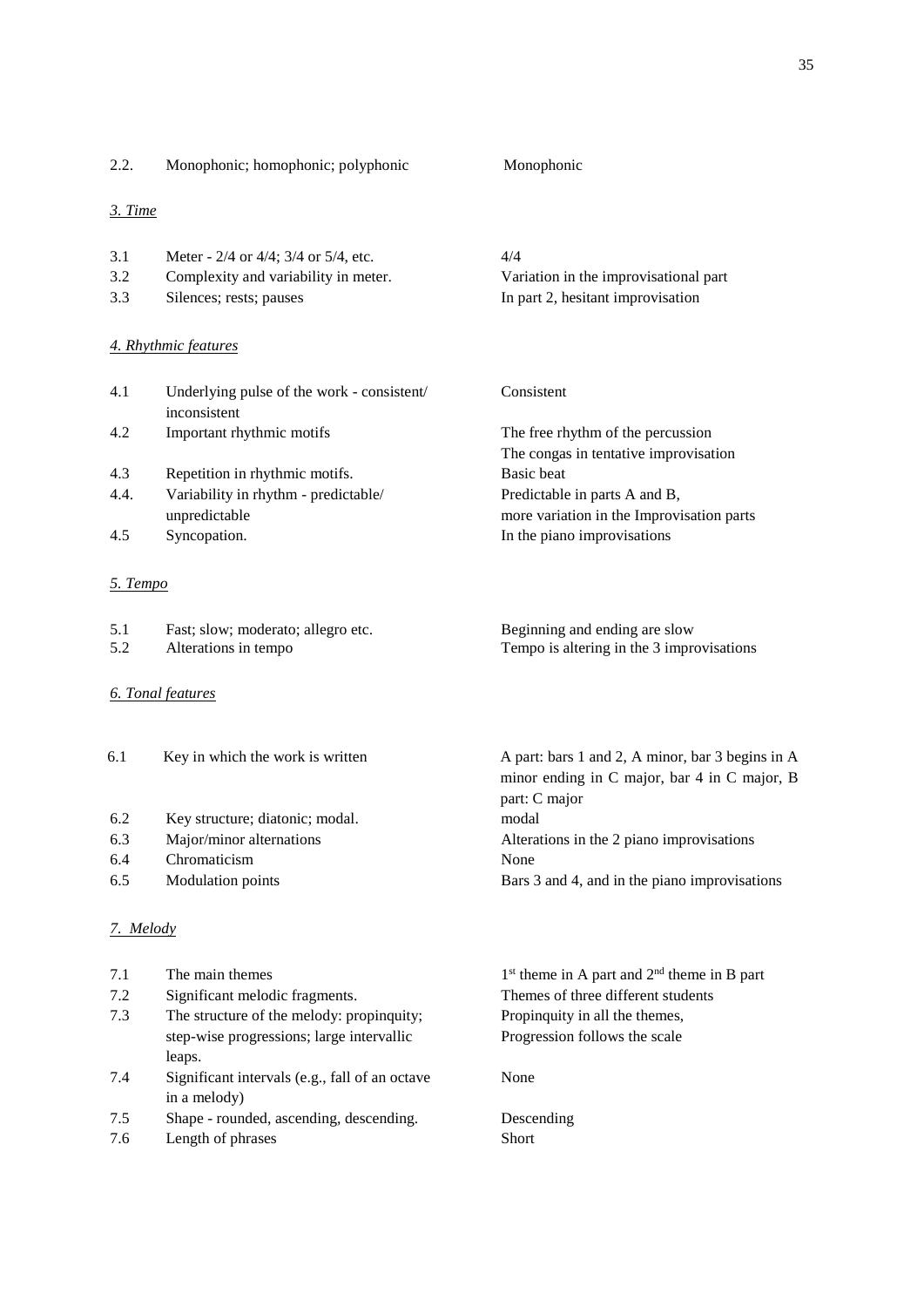#### *8. Embellishments, ornamentation and articulation*

- 8.1 Embellishments to the melodic line None
- 8.2 Trills; appoggiaturas None
- 8.3 Accentuation: marcato; accents; In the piano improvisations
- 8.4 Pizzicato/Legato In the piano improvisations
- 8.5 Use of mute n/a

#### *9. Harmony*

| 9.1  | Predominantly consonant, or dissonant     | Consonant                                    |
|------|-------------------------------------------|----------------------------------------------|
| 9.2  | Consonance/dissonance alternation within  | Not much alteration                          |
|      | the selection.                            |                                              |
| 9.3  | Significant harmonic progressions         | In both melodies in A and B parts            |
| 9.4  | Rich harmonies                            | None                                         |
| 9.5  | Predictable harmonies                     | Predictable in A and B parts                 |
|      | $(e.g., I; IV; V$ progression)            |                                              |
| 9.6  | Unpredictable harmonies                   | Some, in the piano improvisations            |
| 9.7  | Cadence points                            | Bars 1 and 2                                 |
|      | 10. Timbre and quality of instrumentation |                                              |
| 10.1 | Solo instrument: instrumental; vocal      | Two pianos, rhythm improvisations            |
| 10.2 | Accompaniment                             | Electric drum kit, congas, other percussions |

- 10.3 Small groupings Five musicians
- 10.4 Instrument groups creating timbral colour Percussions
- 10.5 Interplay between instruments In all parts of the Composition
- 10.6 Layering effects (adding and reducing In the improvisational parts instrument parts)

#### *11. Volume*

| 11.1 | Predominantly loud or soft | Soft |
|------|----------------------------|------|
| 11.2 | Special effects of volume  | n/a  |

#### *12. Intensity*

| Tension/release                                   | In the Improvisations |
|---------------------------------------------------|-----------------------|
| Crescendi, building to peak, and resolution       | None                  |
| Tension in harmony, texture etc and<br>resolution | None                  |
| Delayed resolution or absent resolution           | None                  |
| Ambiguity resolved or unresolved                  | Resolved              |
|                                                   |                       |

#### *13. Mood*

| 13.1<br>Predominant mood, as depicted by |  |  | Sad, hesitant, reflective, joyful |  |
|------------------------------------------|--|--|-----------------------------------|--|
|------------------------------------------|--|--|-----------------------------------|--|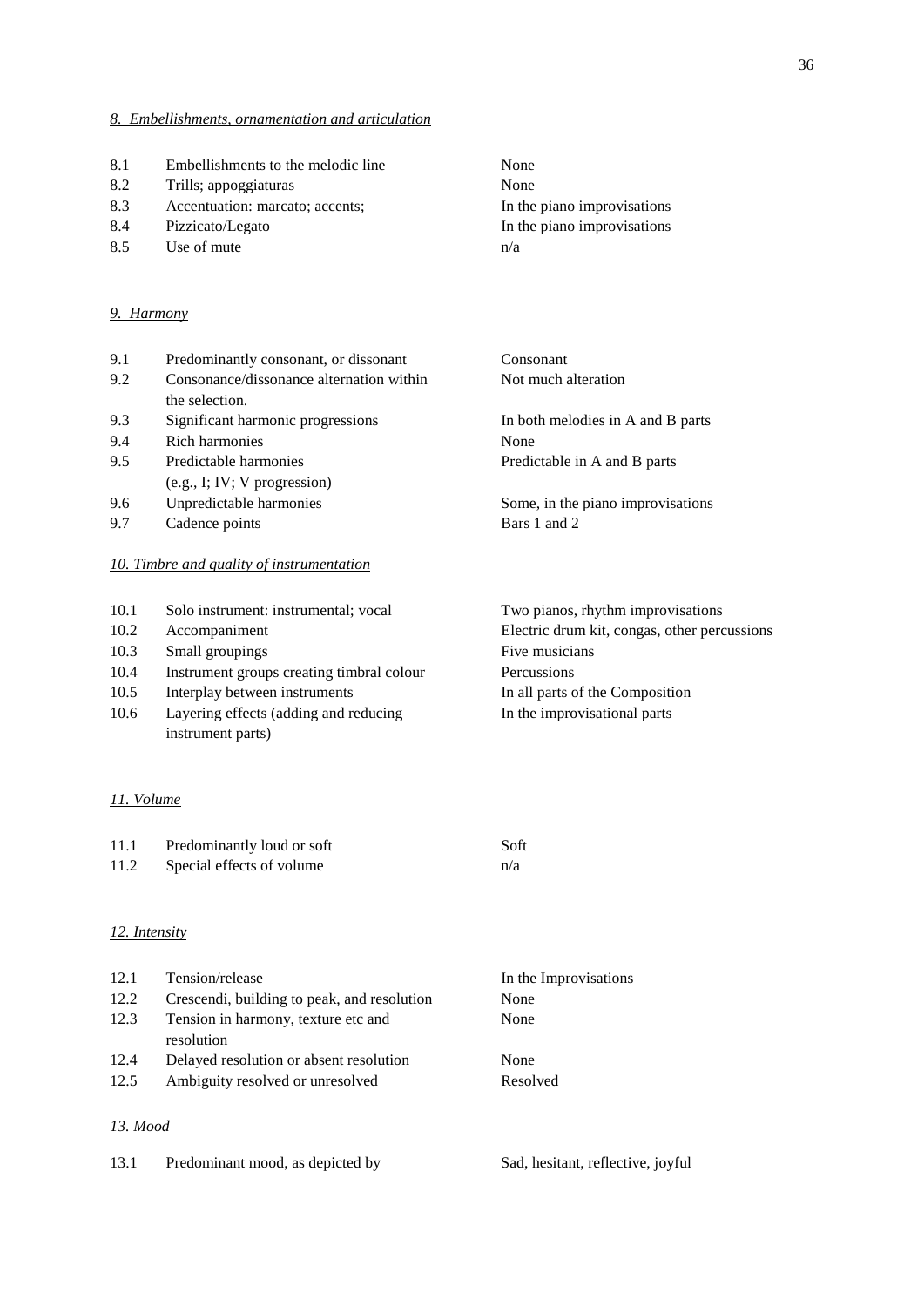|      | melody, harmony and predominant<br>instrument |                                                                                                                                                                          |
|------|-----------------------------------------------|--------------------------------------------------------------------------------------------------------------------------------------------------------------------------|
| 13.2 | Feelings and emotions represented.            | Sadness, hesitation, reflectiveness, joy                                                                                                                                 |
|      | 14. Symbolic/associational                    |                                                                                                                                                                          |
| 14.1 | Culturally specific associations              | Jazz music, the reflective and joyful<br>improvisations reminiscent of Erik Satie's piano<br>music                                                                       |
| 14.2 | Metaphoric associations                       | None                                                                                                                                                                     |
|      | <u>15. Performance</u>                        |                                                                                                                                                                          |
| 15.1 | Quality of the performance                    | The electric piano player and the percussionist<br>playing drum kit were skillful, the other pianist(s)<br>and the percussionists did not have any musical<br>background |
| 15.2 | Stylistic interpretation - artistic merit     | Improvisations were expressive.                                                                                                                                          |
| 15.3 | Articulation of feeling and emotion           | Sadness, hesitation, reflectiveness, joy, stability                                                                                                                      |

## **4.4 Step four: semantic**

Explicit meaning, i.e. referential

In the first and second music excerpts the four students tried their best to be successful in their contribution. They carefully listened to the instructions and asked clarificatory questions. They concentrated on listening to each other and in playing together. In the third music excerpt, three students were improvising. The mode of the improvisation was hesitant. It was Anni's suggestion that the emotions related to future plans could be joy or hesitation. Of these two options, Juha and Emil chose hesitation. Emil started with congas and played TA-TA (pause) TA-TA-TA. Juha played a basic beat and kept the beat of the improvisation steady while Emil continued his rhythm. Anni shook her maracas offbeat. The initiative to finish the improvisation came from Anni who changed her playing and shook the maracas continuously for a moment. The students chose this improvisation to be part of the composition, because it expressed hesitation very well.

Implicit meaning, i.e. analogy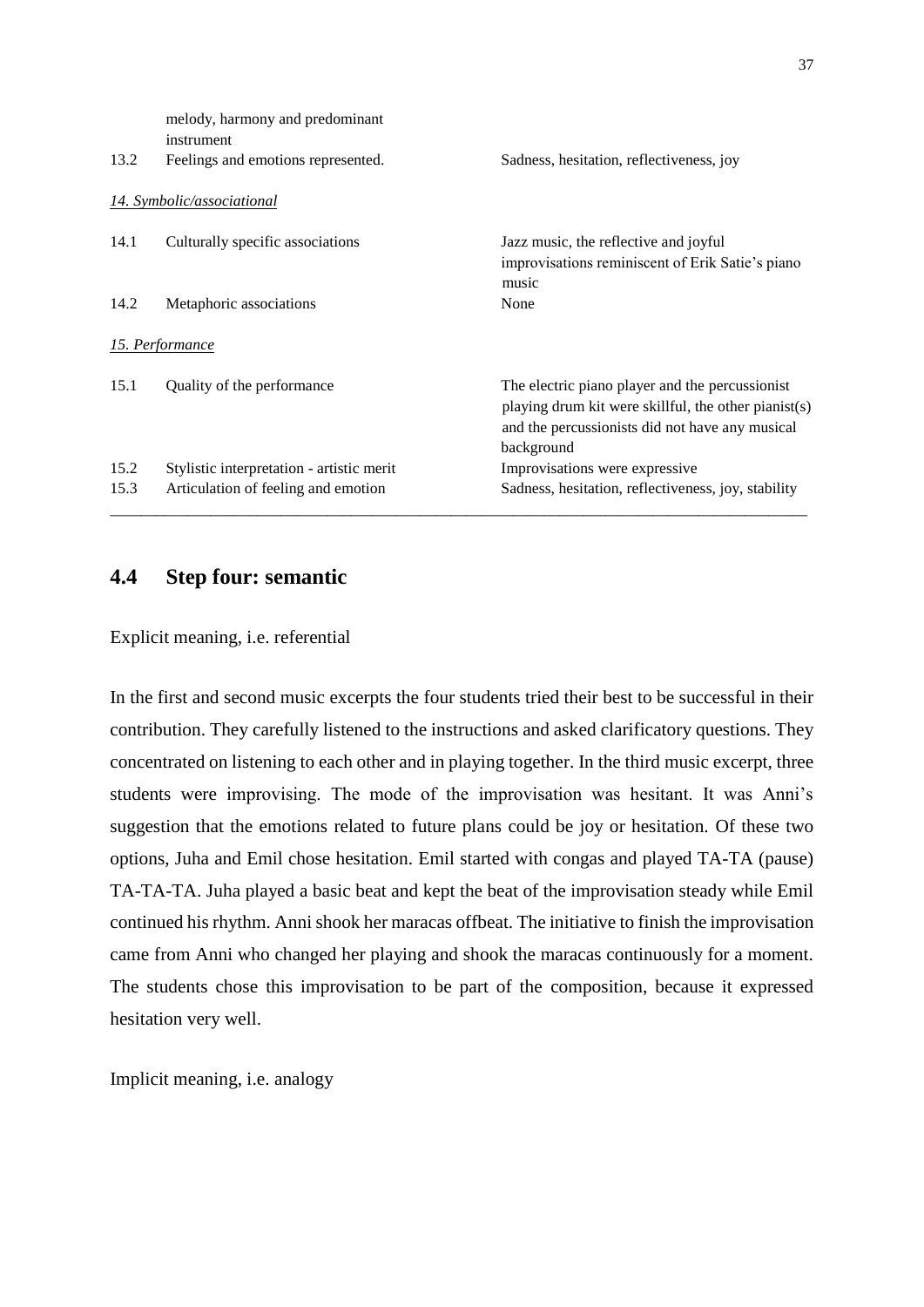The students wanted to be successful in their efforts, when beginning the composing process. There was good interplay and collaboration in the students' work in the first and second music excerpts. Emil was absent, when the first decisions about the structure of the Composition were made. In the third excerpt Anni wanted to give Emil more space and attention and an opportunity to participate the decision-making. Anni showed the ability to take responsibility for everybody's equal participation.

## **4.5 Step five: pragmatic**

The storycomposing procedure provided a warm and confidential relationship between the students and me. They respected me as a co-storycomposer. The students created a fine composition together in a short time. Through the process I gained important knowledge of the students' abilities in decision-making, taking responsibility, and interpersonal skills. When I returned to my work as a teacher in the spring semester, I already had knowledge on and a good relationship with the students. In addition, I had teaching material for our music lessons. The composition was played again during the spring semester and parts of it were written down as a score with the students.

## **4.6 Step six: phenomenological horizontalization**

Here I review the Composition as a whole, informed by the Structural Model of Music Analysis (SMMA) in step three. The motif of the Composition was based on four different emotions that emerged when the students were thinking about their future plans. The different parts of the composition (sad, hesitant, reflective, joyful, and conclusion) are equally important in expressing the feelings of the adolescents in their transition to adulthood.

Informed by analysis steps three to five, I decided to listen to the composition as one enduring whole in step seven.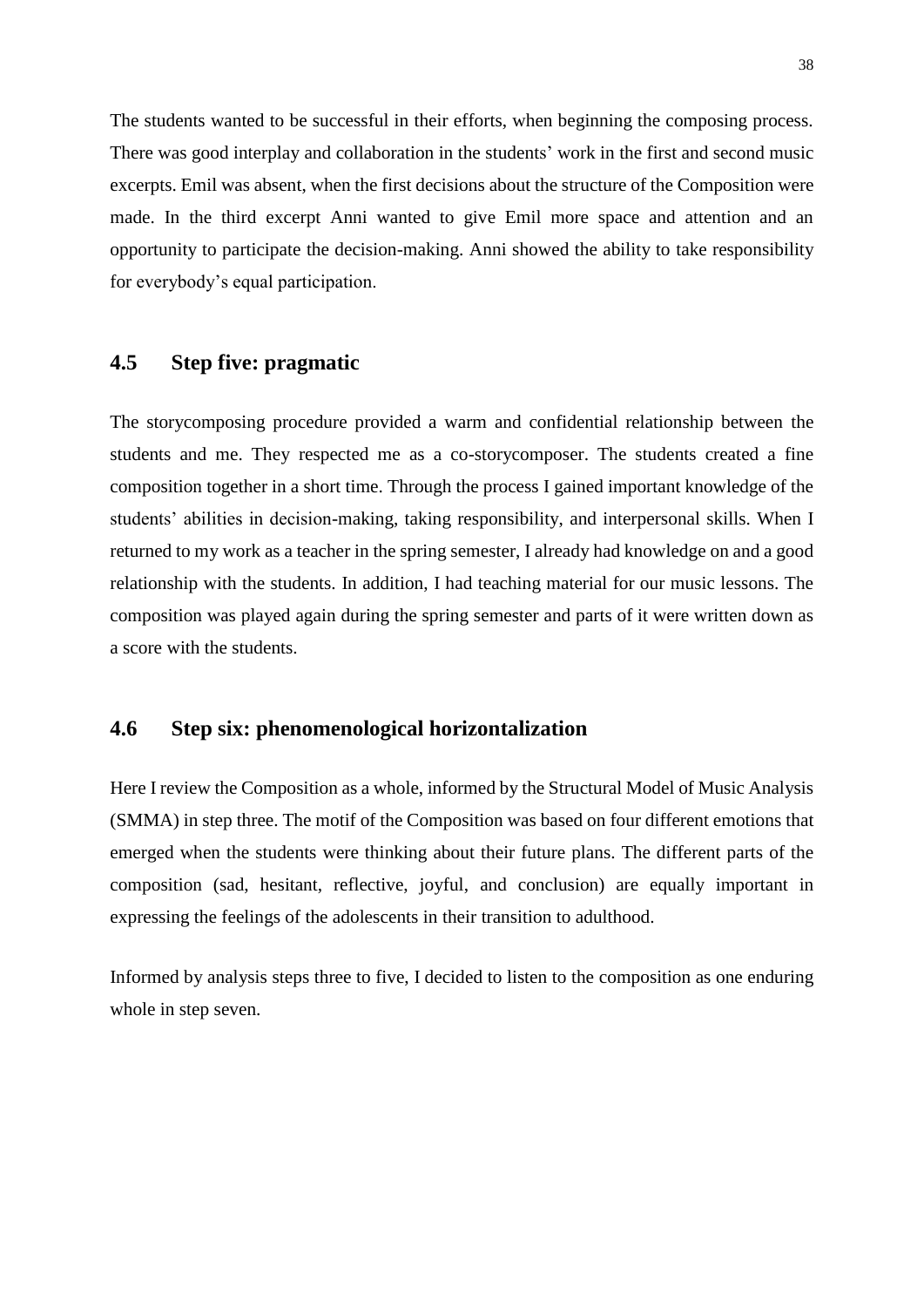## **4.7 Step seven: open listening**

Listening to the Composition as one enduring whole and to the conversations concerning the composing process.

PART 1, A, sad: The conversations on the recording have an important meaning. They display how my relationship with the students and their relationships with each other were making progress. The students had a positive attitude towards the creative work. They were open and curious.

I tried to be really careful and exact when writing down the composition. I directed the students in the composition process and respected every student's contribution. I remembered finding it difficult to take account of Anni's participation, because I did not hear her silent playing during the sessions. She was playing percussions like a sand tube and maracas, which did not make much sound. It was only after listening again with the headphones as I heard all the different instruments clearly, that I realized Anni was also fully engaged in the process. Juha played skillfully on the drum kit. It is audible that he enjoyed playing and wanted to show his talent.

PART 2, Improvisation, hesitant: Emil started the improvisation with congas. Juha played a basic beat without any fills on the drum kit. Anni played shaking and rattling sounds with her maracas. The congas played the first two bars alone. In the third bar the maracas came along hesitatingly and, right after the maracas, the drum kit joined the improvisation. The three instruments were not playing in synchronization, which portrays hesitation in an excellent way.

PART 3, Improvisation, reflective: There was a short conversation before the improvisation. In the previous session there had been discussion about the emotions related to future plans. One of the students had suggested to play joyfully.

#### Anni: Or confused.

Therapist: Yes, confusion may also be related to the future and thinking about the future.

Janne decided to play in a reflective manner, as we had agreed it was his turn to decide the mode of the improvisation. He said that it could begin from the note Bb. Anni chose percussion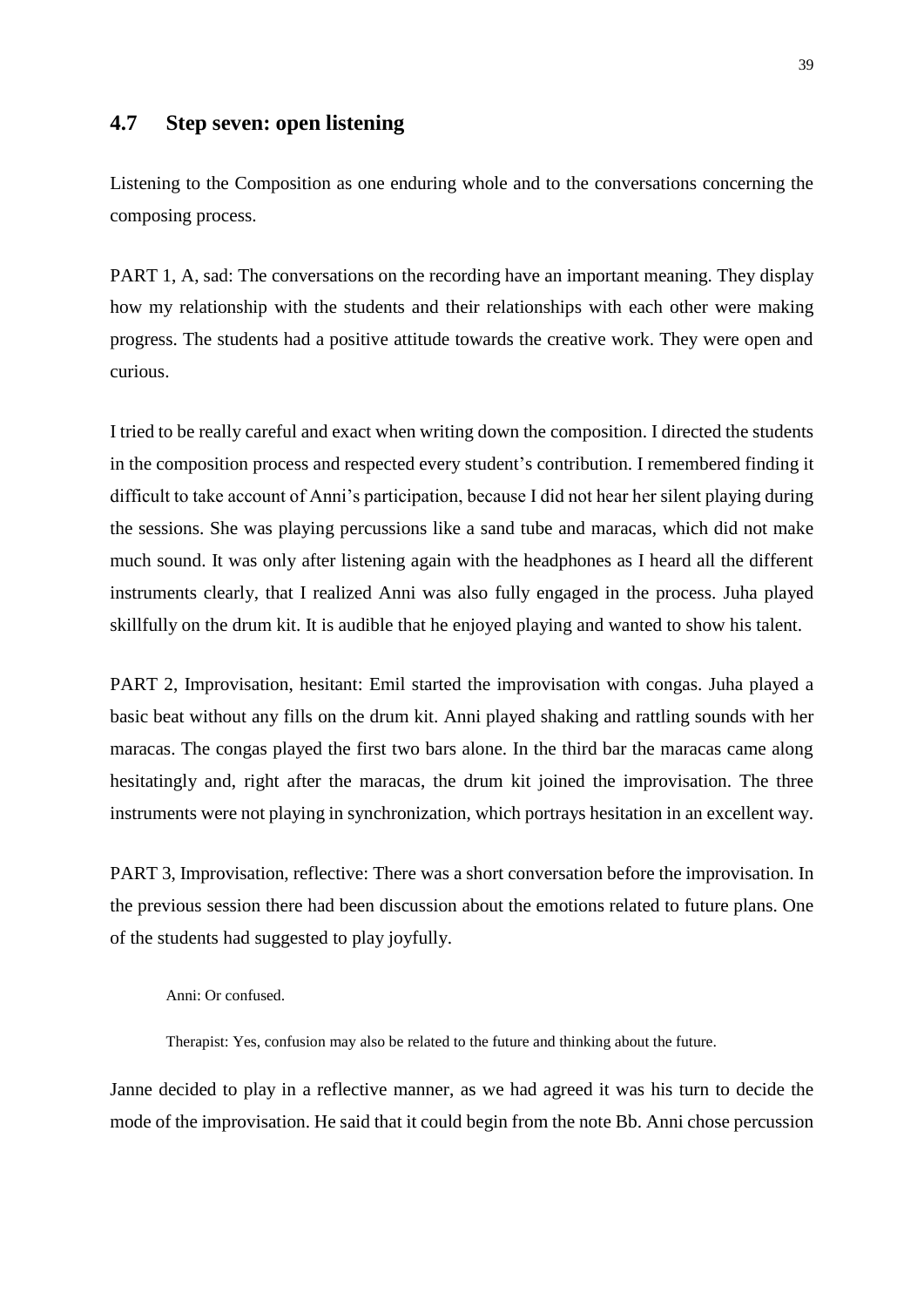and picked different percussion instruments out of a basket. There were sounds of percussions as Anni was testing them. She said: "This is good", when picking up a calabash from the basket.

In the beginning of the composing process I thought that the whole composition would be written down as a score but, as the sessions proceeded, the improvisations grew to be in the major role. We agreed that the composition would include improvised parts, which could be varied when playing the piece again. Janne started the improvisation and was also first to stop playing after a powerful hit from Juha's drum kit. The improvisation sounded like jazz music.

PART 4, Improvisation, joyful: The mode of the improvisation was "joyful" and chosen by the two students that had attended the session. Juha started with drums. Janne, the pianist played joyful, merry melodies. He played occasionally with two hands creating harmonies. The two musicians stopped almost simultaneously. The improvisation reminded me of Erik Satie's piano music.

PART 5, B, conclusion: I wanted to give Emil an opportunity to compose a melody for the last part of the composition, because I had noticed his interest in piano playing. I suggested that Emil would compose the ending part of the composition with Janne.

MUSIC EXAMPLE 2



Janne's and Emil's theme in the ending of the Composition

Music Example 2 is the ending of the composition. Emil played a simple descending melody progression in the bass register of the piano following the scale in C major from C2 to C1. Janne completed Emil's theme by playing a nice, positive, and bright conclusion to the composition in C major.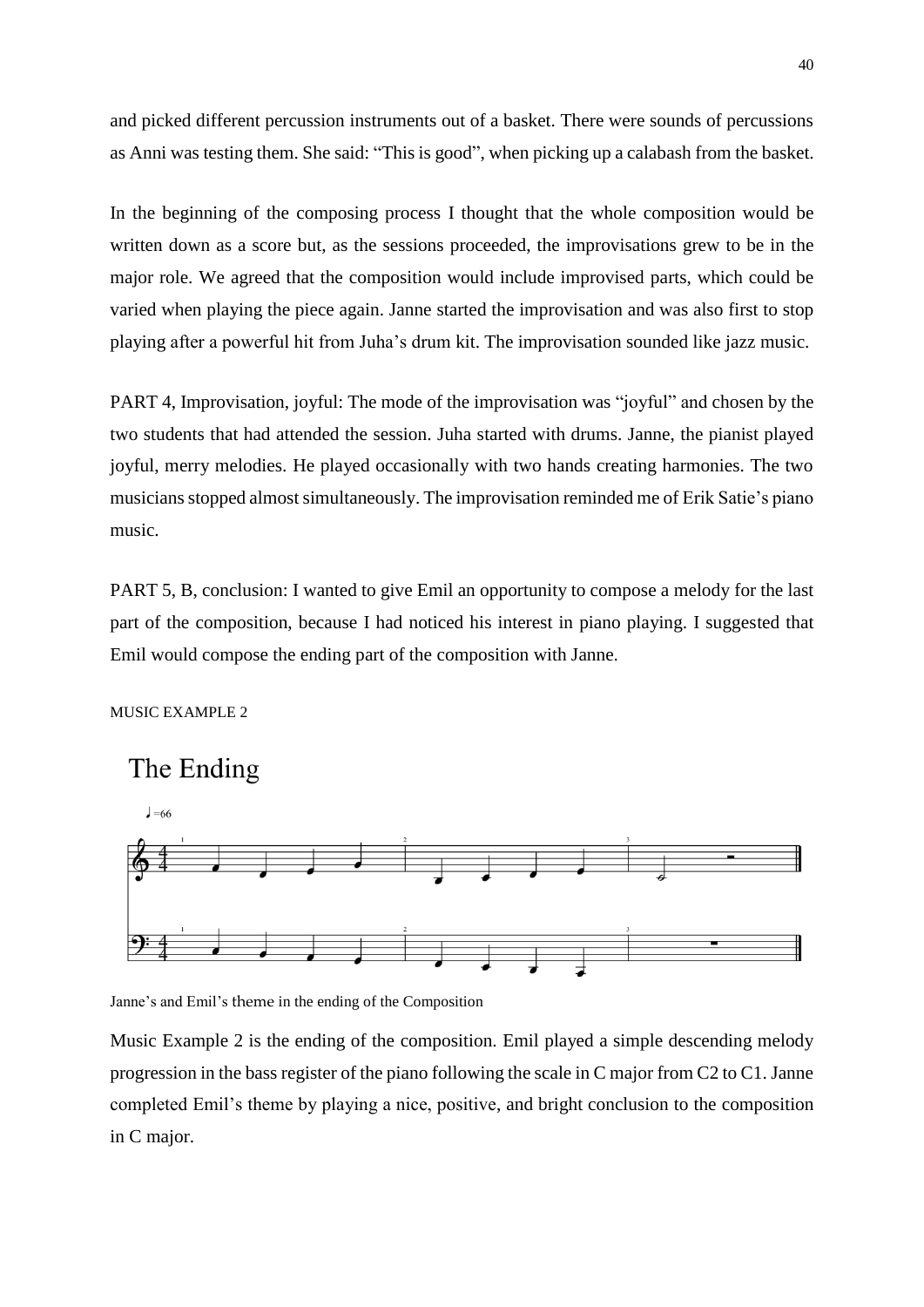Body listening

In this step I listened to the composition with my eyes shut as one enduring whole without the conversations.

PART 1, A, sad and slow: Heavy steps, the melody is sad and slow. It gave the feeling that my feet were heavy and it was difficult to walk. The shaking sound of the maracas brought some lightness and gave pleasure and inner warmth. It was the only light thing in the heavy atmosphere and gave hope in the beginning section, which was played in A minor. In bars three and four the atmosphere became lighter. The congas tapped irregular beats and the sand tube was playing intermittently. Iina was playing quavers and the tempo of her playing was quicker than Janne's, so they were not synchronized in their playing. Repeating the bars sounded like they were playing a canon.

PART 2, Improvisation, hesitant: The tapping of the congas gave me a feeling of going back and forth; the movement that I felt in my body mirrored hesitation very well.

PART 3, Improvisation, reflective: When listening and feeling the reflective part with my body I felt the impulse to twirl around, sway my body, and snap my fingers.

PART 4, Improvisation, joyful: During the joyful part I got the urge to jump around with light steps.

PART 5, B, conclusion: The conclusion part gave me the feeling of settling down and stability.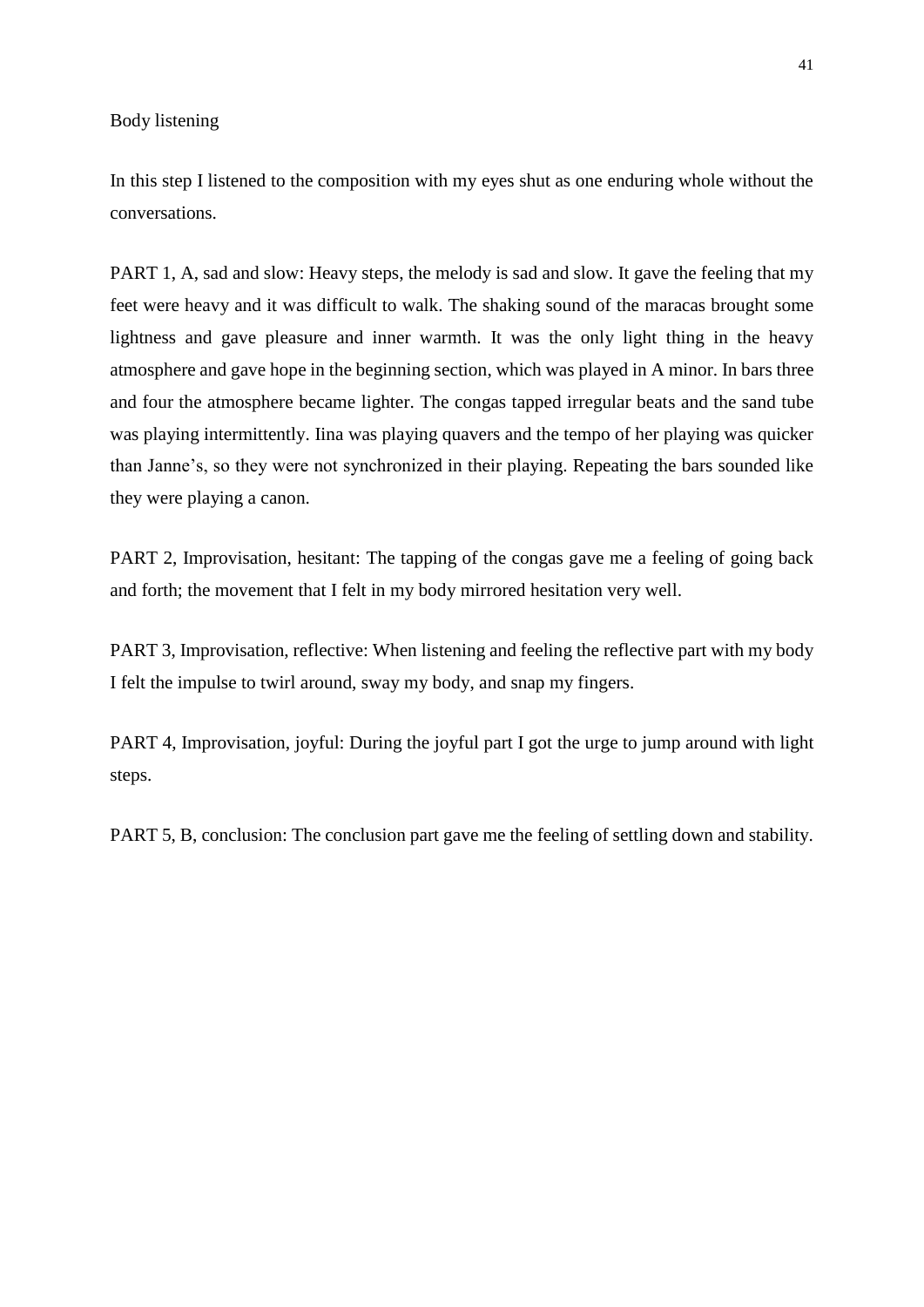### **5 DISCUSSION**

## **5.1 Step eight: phenomenological matrix**

The music was an instructed storycomposition, which included improvisational parts, and was written in 2013. The Composition consisted of five parts which were "Part A" (in recording four, length 00:01:30, bars one and two; in recording six, length 00:01:30, bars three and four), "Hesitant improvisation", (in recording 9, length 00:02:49), "Reflective improvisation", (in recording eleven, length 00:03:11), "Joyful improvisation", (in recording 13, length 00:01:59), "Part B", (on the iPad, the playback option of iWriteMusic programme).

The texture of the music was thin and monophonic. Variation occurred in the improvisation parts and the underlying pulse of the work was consistent. Important rhythmic motifs were heard in the hesitant improvisation, where the three percussionists played together. The composition began with a steady and slow basic beat. There was variety in the rhythms in the improvisation parts. The composition was made for two pianos, (but can be played with only one piano) and percussion instruments. There was interplay between the instruments in all parts of the Composition and layering effects (adding and reducing instruments) were heard in the improvisation parts. There were harmonic progressions in both melodies in parts A and B. The volume was soft throughout the Composition. There was some change in the intensity in the improvisation parts. The mood was different in every part: sad, hesitant, reflective, joyful, and stable. Janne, the electric piano player and Juha, the percussionist playing the electric drum kit were skillful, the other players, Anni, Iina and Emil did not have any musical background.

There were many aspects in the potential meaning of the music. The process of producing a composition together served as a means to become familiar with each other. The students were polite and tried to do as I wished. They knew that I was doing research and that I would be their teacher in the spring semester. The music making process was significant for the three boys in the group. The meaning of the music and the process was heard in their playing and is also revealed in the interviews of the boys. The meaning of the music making for the girls was difficult to determine during the process. Later when interviewed Iina mentioned that music is important to her.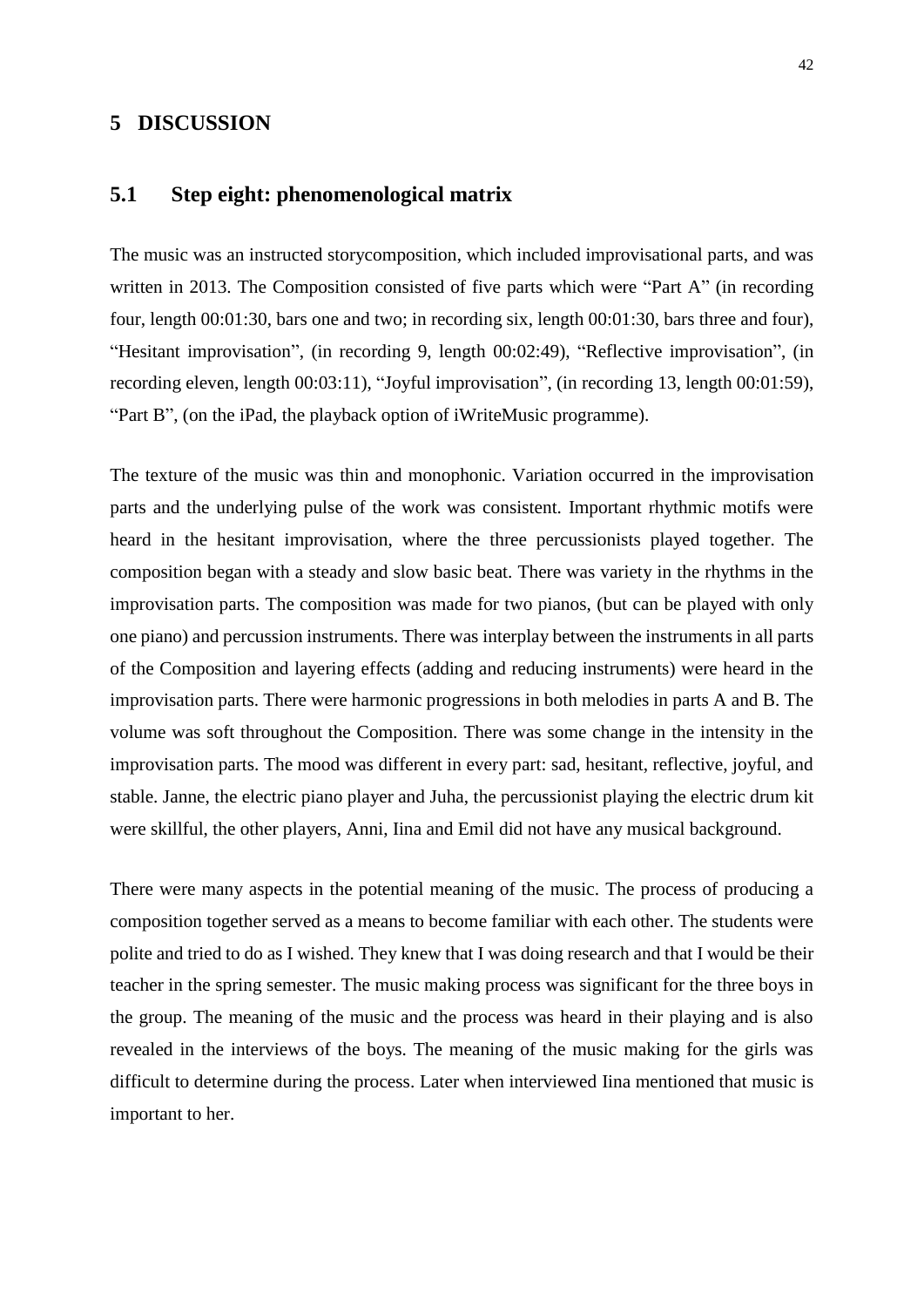I understood the composition in the following modes: Sadness, hesitation, reflectiveness, joy and stability. The analysis could point towards the sadness the participants were feeling when having to leave one's safe and secure life at a familiar school environment and home. Hesitation represented the many alternative choices there are to be considered and chosen for the future. Reflectiveness took a step forward and took responsibility to consider the alternative choices. Joy was experienced when the plans for the future were beginning to be clarified. The final mode recognized by me when writing down the score, playing it by myself with piano and listening to it, was stability. This referred to the situations when the decisions about the future studies had been made and applications had been sent. The emotions in the composition were relevant to the planning of the future studies.

The potential "effect" of the music within the process

The music making process helped me to establish a close relationship with the students. The students widened their perspectives regarding their future plans. The creativity and diversity was seen in their decisions in the spring term. The process strengthened the relationship between the students. In the interviews the students expressed their feelings and thoughts about music and creative art making.

## **5.2 Step nine: meta-discussion**

The aim of this study was to explore the benefits of a music therapy group process carried out with adolescents with special education needs. The objective was to determine (1) how improvising and composing helped the students' growth and development and (2) if musical interaction had a positive impact on social interaction between the adolescents.

After examining the data, the results showed that a group music therapy process can be beneficial for students with special education needs in transition to adulthood for the purpose of gaining understanding of their responsibilities, their own personal strengths and weaknesses, and about realistic choices. The ability to take responsibility has a connection with empowerment. Understanding one's strengths and weaknesses may indicate that a person has gained insights. To be able to see realistic life goals is an important part of identity formation. (Jones, 2006).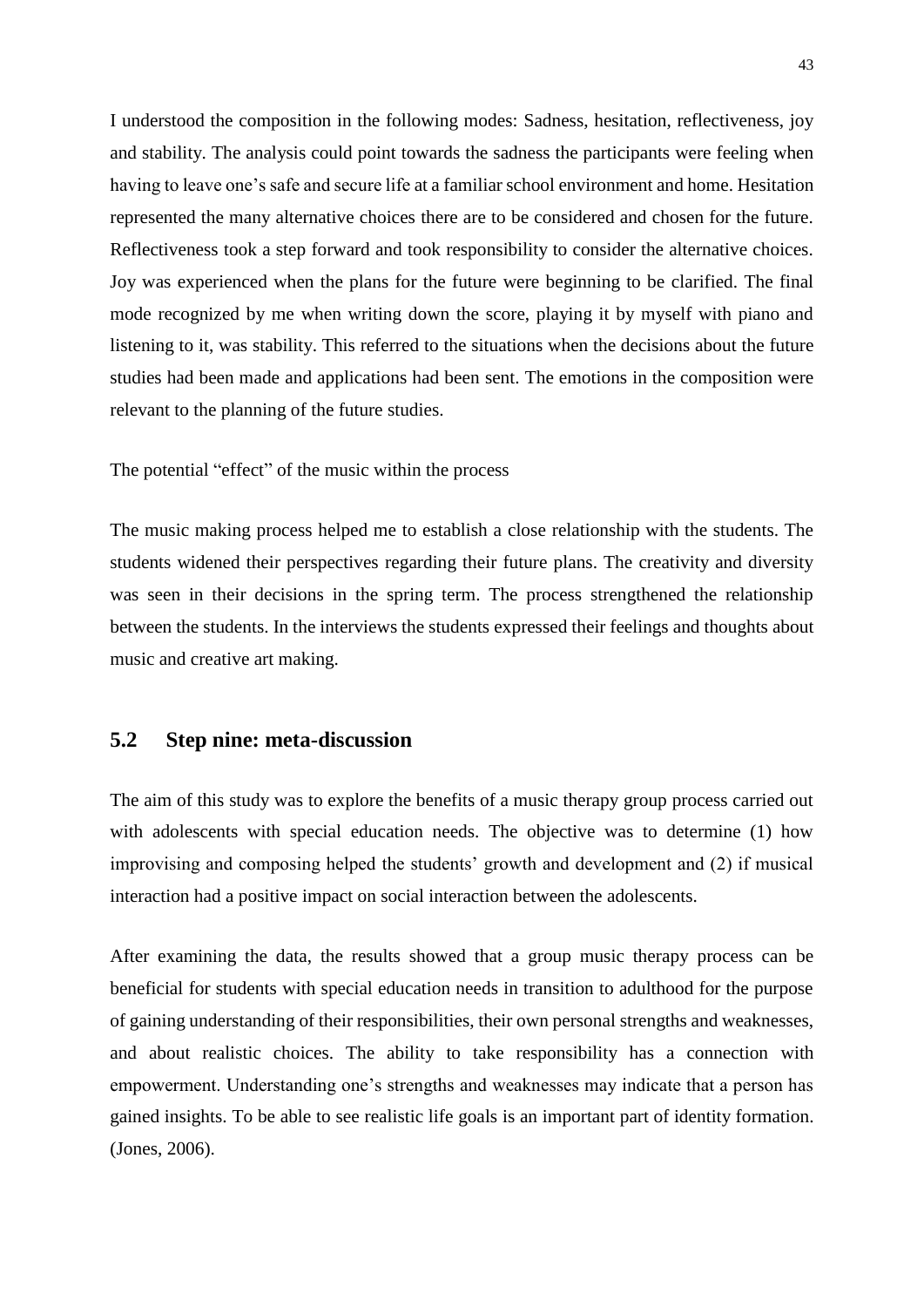Figure 3 illustrates the expected outcomes of a successful transition process.

| <b>Growth and Development</b>               |                                                                              |                                                          |
|---------------------------------------------|------------------------------------------------------------------------------|----------------------------------------------------------|
| <b>Empowerment</b><br>Taking responsibility | <b>Gaining insight</b><br>Understanding one's<br>strengths and<br>weaknesses | <b>Identity formation</b><br>Making realistic<br>choices |

Figure 3. The successful outcomes of a transition process.

In accordance with the second aim of the study, a group music therapy process can be beneficial in enhancing the social interaction between adolescents. The young students grew to be more open to listen to what others have to say, asking questions, and accepting comments and criticism.

## **5.3 Limitations**

Completing writing this paper was not possible for me until enough time had passed after the school year when the group music therapy process for adolescents with special education needs took place. Certain issues arose while identifying the results of this research, so it is important to also consider the limitations of this study. There was the issue of subjectivity as I was in three different roles with the adolescents. In the autumn semester I was their music therapist and a researcher, and in the spring semester I was their teacher. To hear another person's perspective on the process, I interviewed the special needs assistant who participated in the sessions and worked with the group the whole academic year.

Although this study produced some encouraging results, it is good to remember that the actual therapy process was short, and that at the same time the students received special support and rehabilitation during the academic year at the voluntary additional basic education. Was the growth and development due to the music therapy process or due to the supportive and rehabilitative school environment? I believe that these two complemented each other.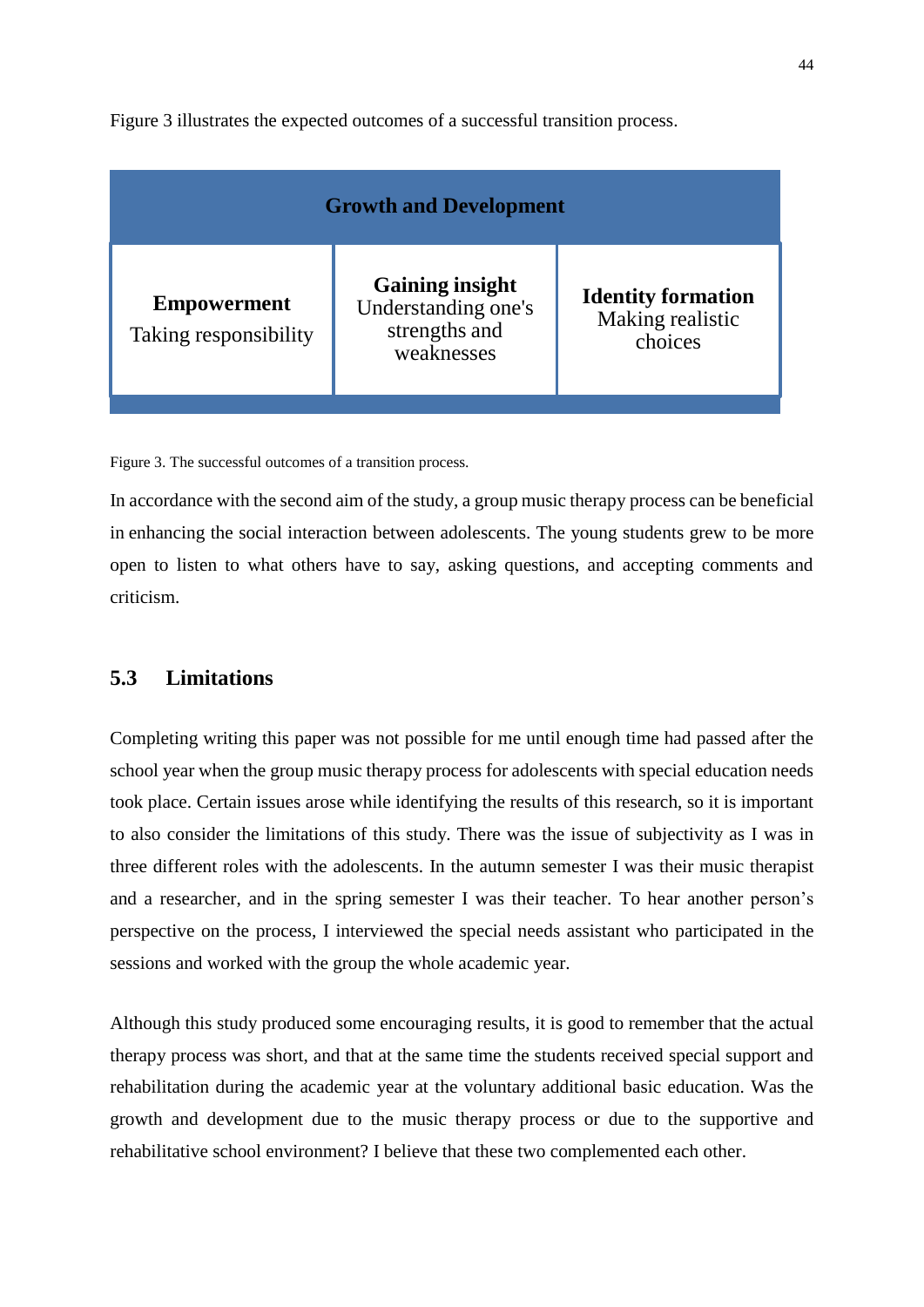Other limitations consist of the fact that the students' timetable was tight, and there were students missing from the sessions due to sickness and internships. Still the main data in this research was the group composition, to which every student made a contribution. So, the results of the microanalysis represent the growth and development of the whole group.

However, this research provided me with a valuable opportunity to study my own work. Through improvising and creative music making, it is possible to better understand the strengths and the weaknesses of the students. While working together with a common music project, students have to use their communication skills and cooperation skills, take responsibility, and make choices. During the process, I gained useful knowledge about the students' learning styles, their ways of communicating and cooperating, and about their future plans. It was beneficial when I returned to my work as a teacher, and worked with the student counselor in planning the students' future studies.

## **5.4 Recommendations**

For further studies on group music therapy improvising and songwriting with special needs adolescents, I would recommend a longer process. It would be interesting for future studies to use different methods of microanalyses to analyze the minimal details or changes within a music therapy session to get the answers to questions like: "What did actually happen?" and "Did the clients really behave in the way that I believed they behaved?" With briefer periods of therapy, which is often the case in research projects, a short and detailed assessment tool is very useful. (Wosch & Wigram, 2007).

The method of microanalysis I used opened the data for me in an intriguing way. I had collected data with both verbal and musical elements, so the phenomenologically inspired procedure provided a method to focus on both the music and the interpersonal dialogue. The method is very detailed and the researcher is able to follow the nine steps of the procedure. During the microanalysis, the music, which was audio taped, was revisited several times. The open listenings enabled the researcher to dwell on the music several times, allowing different layers of meanings and musical significance to emerge from the procedure of the analysis itself. (Trondalen, 2007).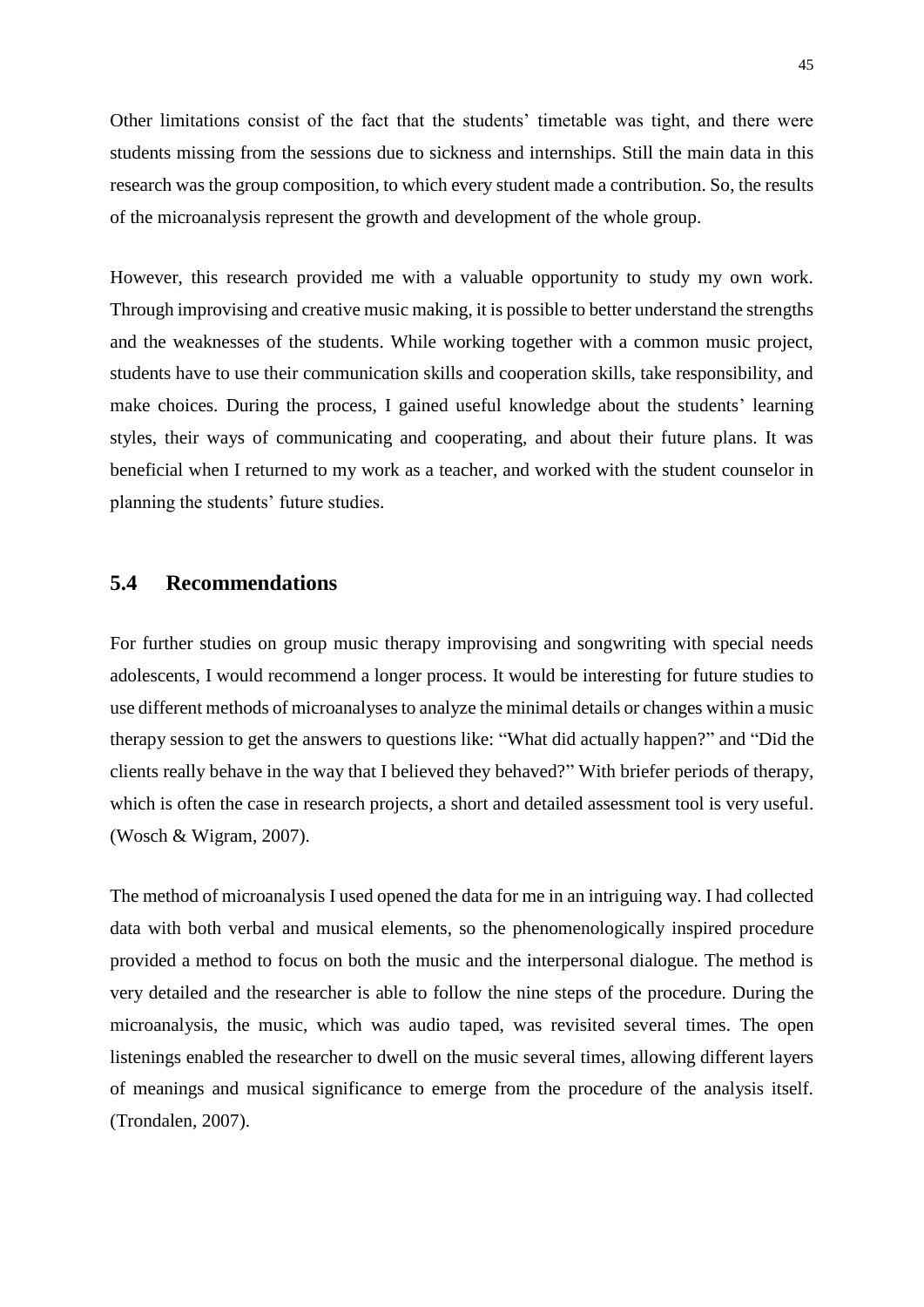## **6 CONCLUSION**

Not often does the therapist engage in therapeutic conversations with adolescents. Usually the therapist has to place meaning and importance on the young client's creative expression. The therapist has to keep interpretations to themselves and trust the functionality of the process. (Erkkilä, 2011.) As McFerran proposed (2010), adolescents do not usually indicate whether sessions have been helpful. Observing and assessing the change may be difficult. The value of music therapy is not always obvious in daily work with adolescents, but it definitely is worthwhile. In McFerran's interviews about youths' experiences of music therapy, the adolescents highlighted the importance of the opportunities for emotional expression. The adolescents described feeling connected to other people in their music making, and that it had changed their life.

As one of the students in this study stated:

Janne: Through music I can express how I feel.

At the end of the school year I interviewed the students. The future plans of all the five students had become clarified. Three of them had applied for upper secondary education and two of them had applied for pre-vocational programs. They were waiting for the news about the admission when I interviewed them. They were optimistic about their futures. Four of them mentioned home and family to be the important things in their lives. Three of the students mentioned music to be an important thing.

Iina: Music is really important. It is great that someone can play and offer others an opportunity to enjoy the music. I listen to all kinds of music. There is music for every mood, some music irritates, and some feels very good. The kind of music, which may sometimes be annoying, may fit your mood on another day.

I found it challenging to pay attention to every student's contribution because their musical skills were different. It happens very easily that the more talented ones get more attention. I was aware of that and gave them equal attention. During the process I was worried that Anni's contribution had received less attention than the other students'. While listening again to the recordings with headphones I heard the little versatile nuances in Anni's playing. Juha had an essential role with the drum kit by maintaining the pulse and varying the beat thereby enabling the other musicians to float in the rhythm while improvising. Iina, who was verbally competent,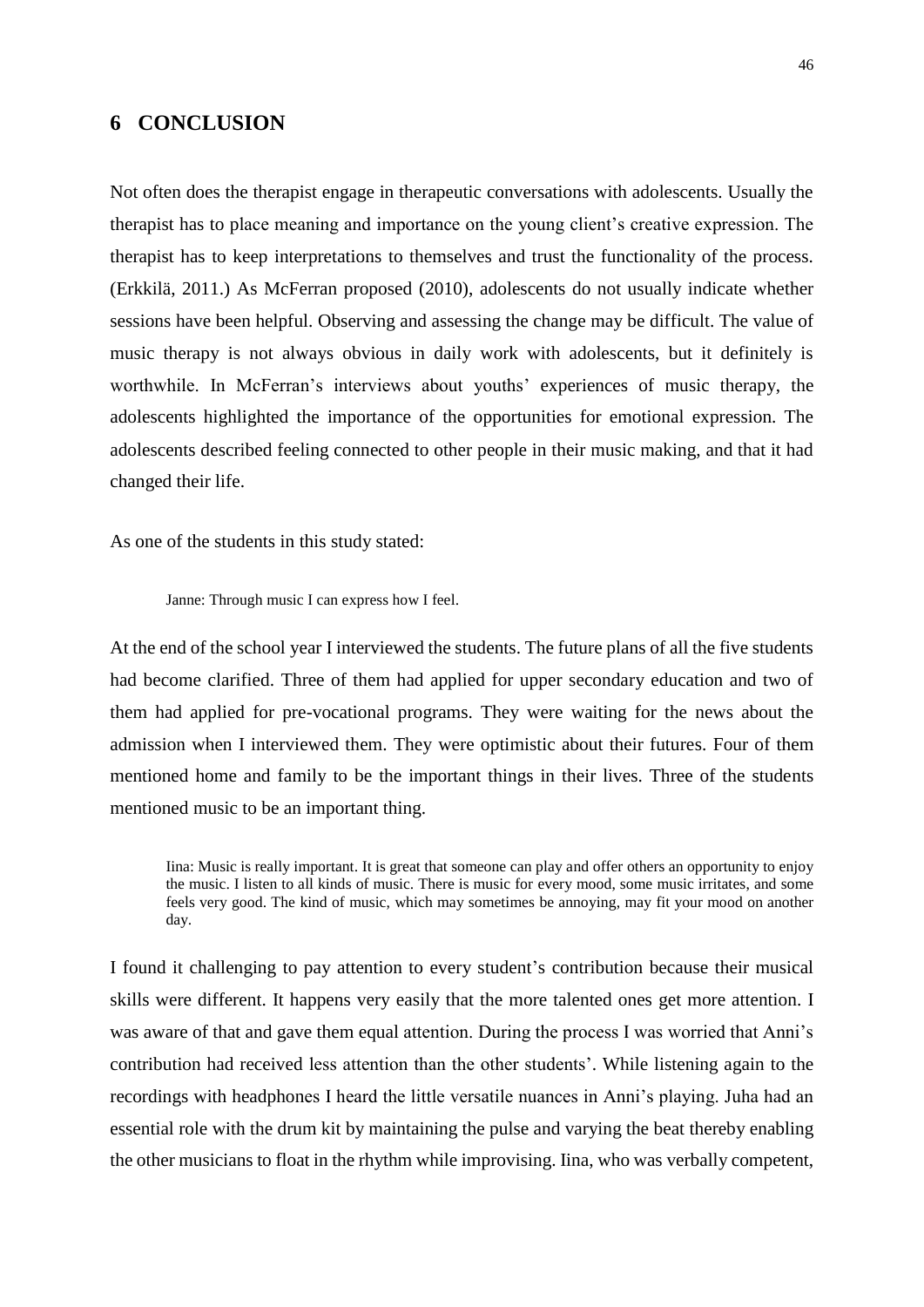commented on the improvisations in a nice way. According to her, they sounded like "everyday life" or "muddy". I helped Iina, Emil, and Janne to write their themes on the score and then they played the themes as they followed the score. For Emil, who was present only for three sessions in the autumn semester, the importance of the process became apparent in the spring semester when the students played the composition together again.

Emil: Improvising is great. It can be much better than a pre-planned composition. It feels different.

To conclude with Janne's words.

Janne: It was good, that Composition we made.

As the supportive school environment and the music therapy group process complemented each other, as too did my two professions; special education teacher and music therapist. Through this research I learnt something about how to combine my skills and how to help my students in their transition process to adulthood.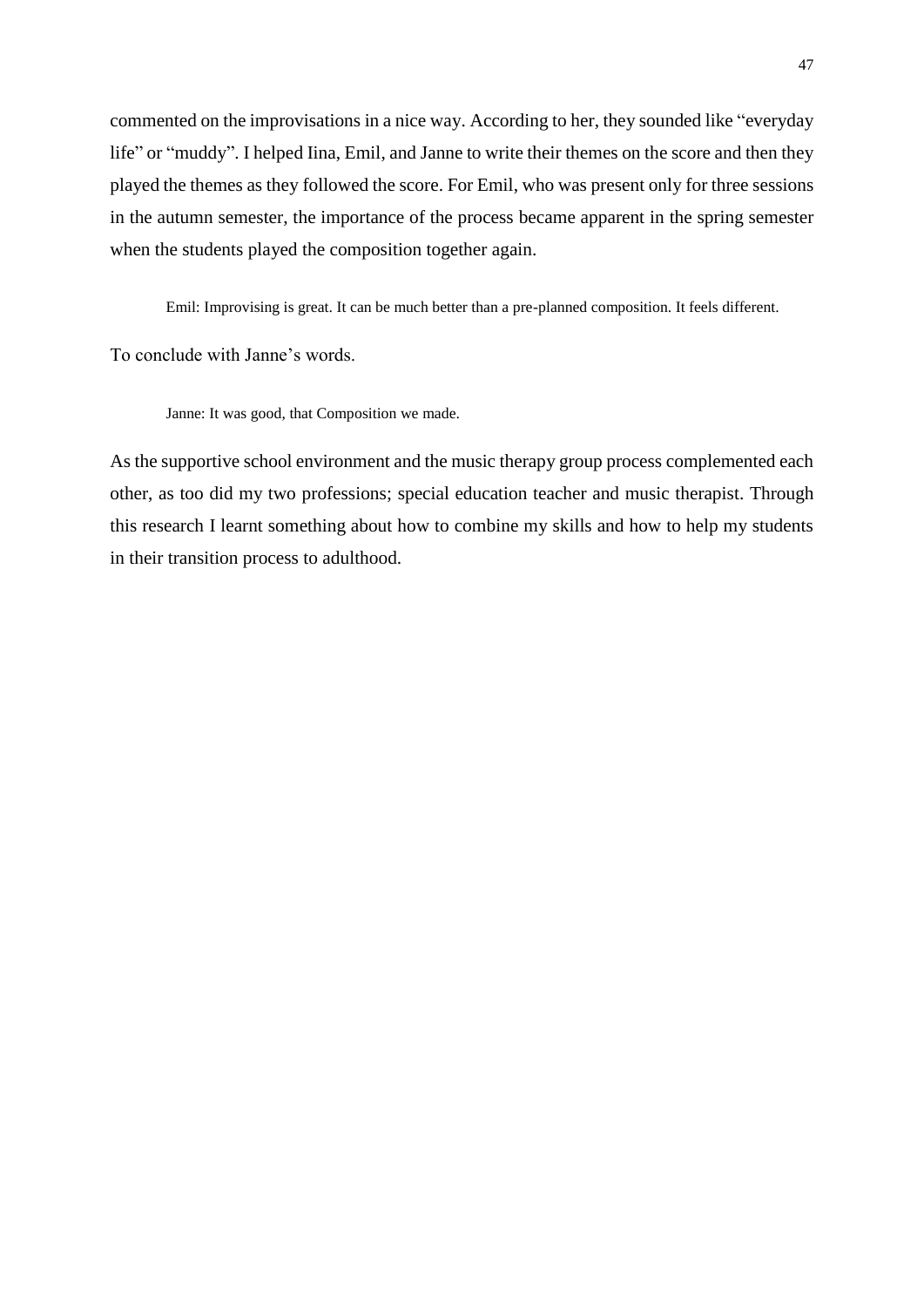#### **References**

- Aasgaard, T. (2005). Song Creations by Children with Cancer process and Meaning. In David Aldridge ed. *Case Study designs in music therapy. (pp. 67-96). London: Kingsley*
- Adamek, M. S. & Darrow, A. (2005). *Music in special education. Silver Spring.* MD: American Music Therapy Association.
- Ahonen-Eerikäinen, H. (2007). *Group analytic music therapy*. Gilsum N.H.: Barcelona Publishers.
- Ala-Ruona, E. (2013). *Music Psychotherapy for Adolescents* [PowerPoint presentation slides] Retrieved from<https://optima.cc.jyu.fi/learning/id40/bin/user>
- Aldridge, D. (2005). A Story told from Practice. The Reflective Inquirer in an Ecology of ideas. In David Aldridge ed. *Case Study designs in music therapy. (pp. 9-30). London: Kingsley.*
- Aldridge, G., & Aldridge, D. (2008). *Melody in music therapy: A therapeutic narrative analysis*. London; Philadelphia: J. Kingsley,.
- Baker, F., & Wigram, T. (2005). Songwriting: Methods, techniques and clinical applications for music therapy clinicians, educators and students. London: Jessica Kingsley Publishers.
- Bakken, J. P., & Obiakor, F. E. (2008). Transition planning for students with disabilities: What educators and service providers can do. Springfield: Charles C Thomas Publisher, LTD.
- Bruscia, K. E. (1991). *Case studies in music therapy*. Phoenixville PA: Barcelona Publishers.
- Bruscia, K. E. (2012). *Case examples of improvisational music therapy*. Gilsum NH: Barcelona Publishers.
- Bruscia, K. E. (2014). *Defining music therapy (3rd edition)*. University Park, IL, USA: Barcelona.
- Carpente, J. (2012). A Research Case Study on the Effectiveness of Nordoff-Robbins Music Therapy in Accomplishing Musical and Socio-emotional Goals for a Child with autism. In K. E. Bruscia (Ed.), *Case examples of improvisational music therapy. (pp.85-109).*  Gilsum NH, USA: Barcelona Publishers.
- Dee, L. (2006). Improving transition planning for young people with special educational needs. Maidenhead England; New York: Open University Press.
- Derrington, P. (2005). Teenagers and Songwriting: Supporting students in a mainstream secondary school. In F. baker & T. Wigram (Eds.), *Songwriting: Methods, techniques and clinical applications for music therapy clinicians, educators and students. (pp. 68- 81).* London: Jessica Kingsley Publishers.
- Ekholm, E. & Teittinen, A. (2014). Vammaiset nuoret ja työntekijäkansalaisuus. Osallistumisen esteitä ja edellytyksiä. Helsinki: Kela.
- Erikson, E. H. (1968). *Identity, youth and crisis*. New York: W. W. Norton.
- Erkkilä, J. (2011). Punker, Bassgirl and Dingo-man: Perspectives on Adolescents' Music therapy. In A. N. Meadows (Ed.), *Developments in music therapy practice : Case study perspectives*. (pp.198-214). Gilsum: Barcelona Publishers.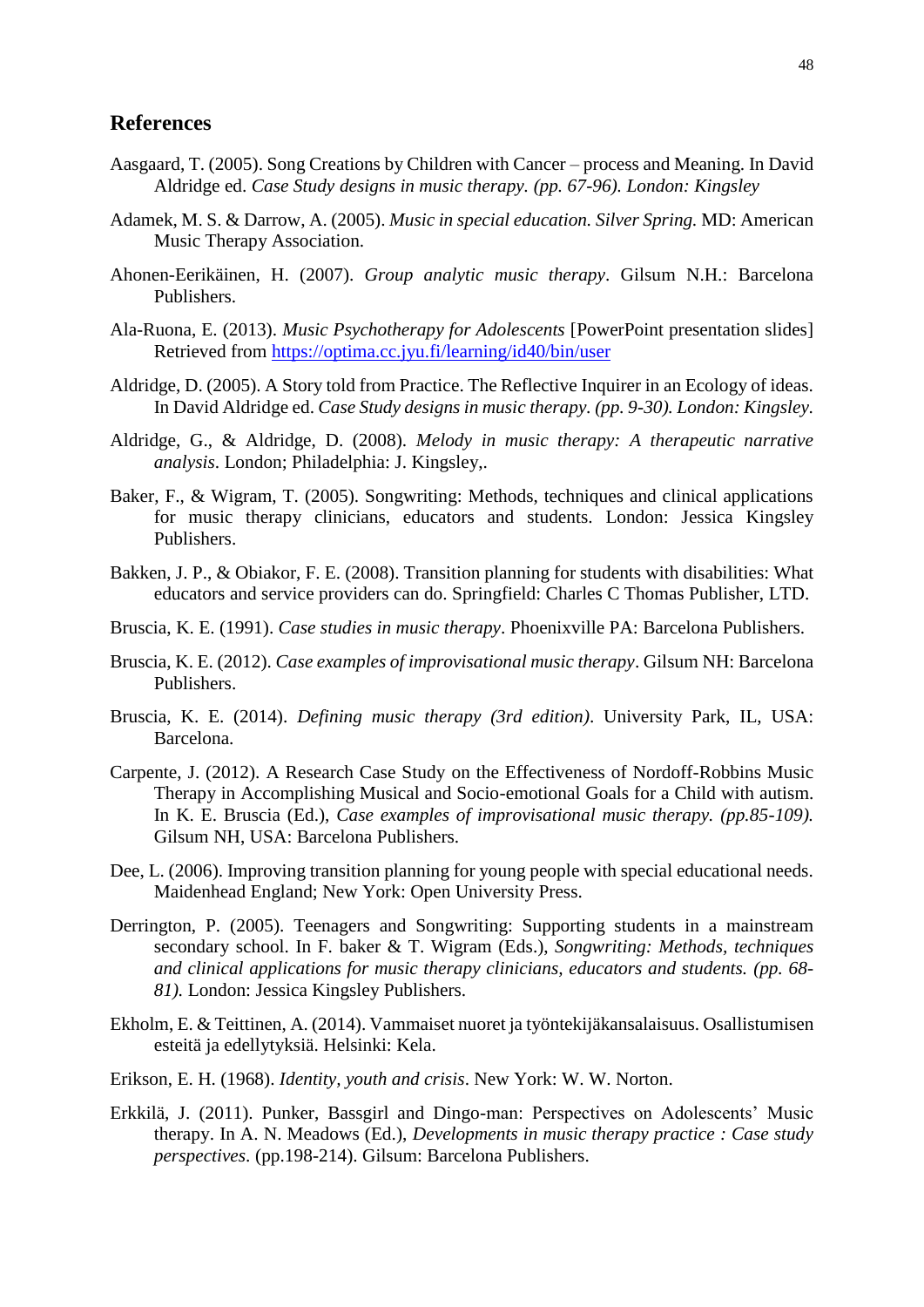Erkkilä, J. (2012). Theory of IPMT. [powerPoint Presentation slides].

- Erkkilä, J., Ala-Ruona, E., Punkanen, M. & Fachner, J. (2012). Creativity in improvisational, psychodynamic music therapy. In D. J. Hargreaves, D. E. Miell, & R. A. R. Macdonald (Eds.), *Musical imaginations: Multidisciplinary perspectives on creativity, performance and perception*. (pp. 414-428).GB: Oxford University Press.
- Ferrara, L. (1984). Phenomenology as a tool for musical analysis. *The Musical Quarterly, 70*(3), 355-373.
- FNBE The Finnish National Board of Education FNBE. Finnish Education in a Nutshell. Retrieved from the state of the state of the state of the state of the state of the state of the state of the state of the state of the state of the state of the state of the state of the state of the state of the state of [http://www.oph.fi/download/171176\\_finnish\\_education\\_in\\_a\\_nutshell.pdf](http://www.oph.fi/download/171176_finnish_education_in_a_nutshell.pdf)

[http://www.oph.fi/english/curricula\\_and\\_qualifications/pre\\_vocational\\_programmes](http://www.oph.fi/english/curricula_and_qualifications/pre_vocational_programmes)

#### 2.3.2016

- Forinash, M. & Gonzalez, D. (1989). A Phenomenological Perspective of Music Therapy. *Music Therapy. 8(1),* 35-46.
- Grocke, D. (2002). Analysing the music in Guided Imagery and Music (GIM): descriptive and structural approaches. *Music Therapy Today* (online), March, available at [http://musictherapyworld.net](http://musictherapyworld.net/)
- Grocke, D. (2007). A Structural model of music analysis. In T. Wigram & T. Wosch (Eds.), *Microanalysis in music therapy: methods, techniques and applications for clinicians, researchers, educators and students.* (pp. 149-161). London: J. Kingsley Publishers
- Gurman, A. S., & Messer, S. B. (2003). *Essential psychotherapies: Theory and practice* (2nd ed. ed.). New York London: Guilford Press.
- Hakomäki, H. (2007). *Tarinasäveltämisen taito*. Jyväskylä: PS-kustannus.
- Hakomäki, H. (2013). Storycomposing as a path to a child's inner world: A collaborative music therapy experiment with a child co-researcher. Jyväskylä: University of Jyväskylä.
- Jones, M. (2006). Teaching self-determination: Empowered teachers, empowered students. *Teaching Exceptional Children, 39*(1), 12-17.
- Korpi, M. (2008). Guiding your teenager with special needs through the transition from school to adult life: Tools for parents. London; Philadelphia: Jessica Kingsley Publishers,.
- Lehikoinen, P., Kaleva, M. J., Kukko, L., Sorvali, S., & Tirkkonen, A. (1973). *Parantava musiikki: Johdatus musiikkiterapian peruskysymyksiin.* Helsinki: Musiikki Fazer.
- Leivonen, M. (2006). Voimaannuttaako lisäopetus?: Nuorten kokemuksia Jyväskylän näkövammaisten koulun 10.-luokasta. Jyväskylä.
- Lilja-Viherlampi, L. (2007). "Minunkin sisällä soi"!: Musiikin ja sen parissa toimimisen terapeuttisia merkityksiä ja mahdollisuuksia musiikkikasvatuksessa. Turku: Turun ammattikorkeakoulu.
- McFerran, K. (2010). Adolescents, music and music therapy: Methods and techniques for clinicians, educators and students. London: Jessica Kingsley Publishers.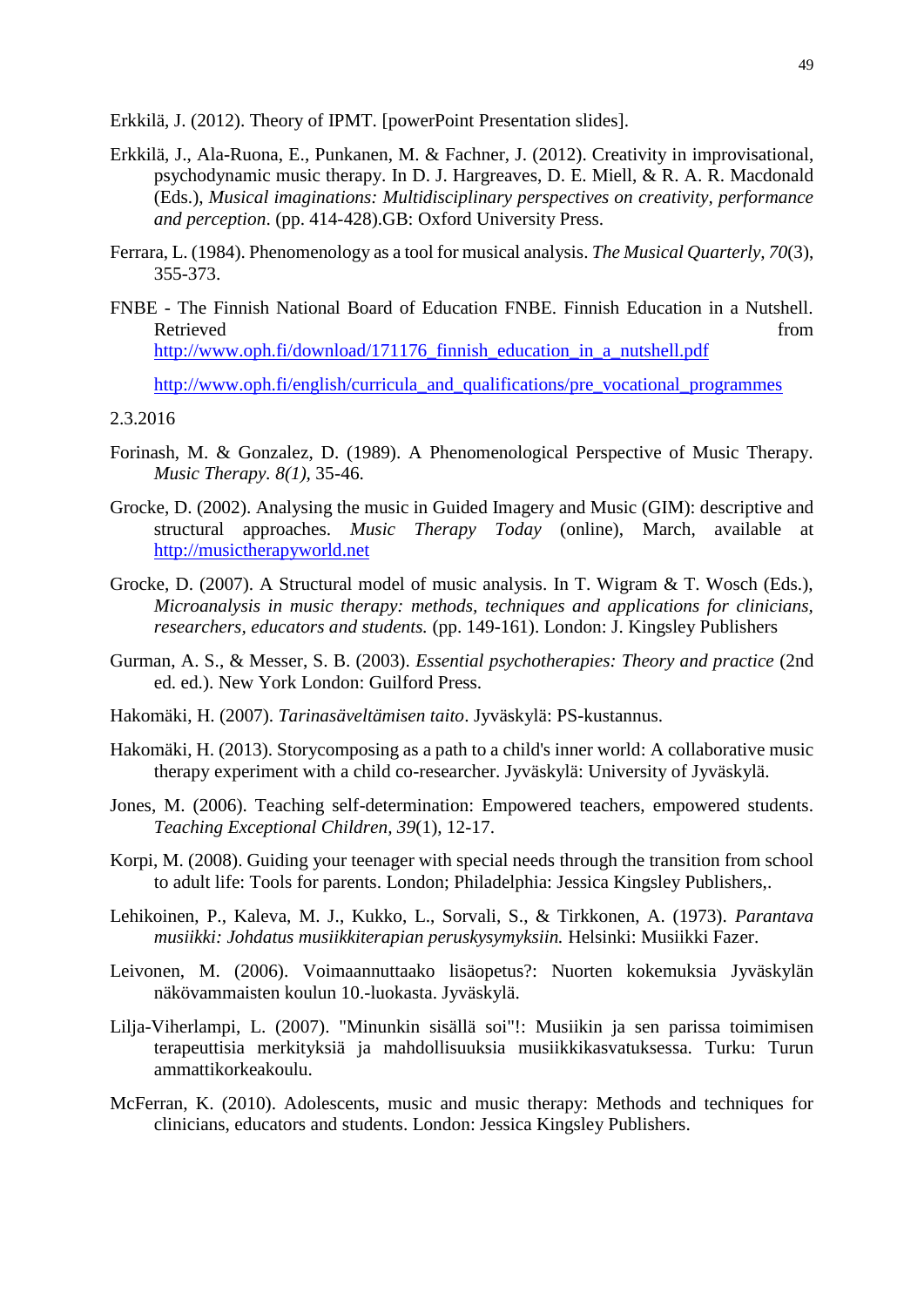- McFerran, K. & Wigram, T. (2007). A Review of Current Practice in Group Music Therapy Improvisations. *Voices: A World Forum for Music Therapy,* 7(2).
- Merriam-Webster's Online Dictionary. (2016). Springfield, MA: Merriam-Webster Inc. Retrieved from<http://www.merriam-webster.com/dictionary/> 4.3.2016
- Nicholls, T. (2002). "Could I play a Different Role?" Group Music Therapy with Severely Learning Disabled Adolescents. In A. Davies & E. Richards (Eds.), *Music therapy and group work: Sound company*. London; Philadelphia: J. Kingsley.
- Norcross, J. C., & Goldfried, M. R. (2005). *Handbook of psychotherapy integration* (2nd ed. ed.). New York: Oxford University Press.
- Nordoff, P., & Robbins, C. (2006). *Music therapy in special education*. Gilsum, N.H.: Barcelona Publishers.
- Punkanen, M. (2011). Improvisational music therapy and perception of emotions in music by people with depression University of Jyväskylä.
- Robbins, C. E., & Robbins, C. M. (1991). Creative music therapy in bringing order, change and commuticativeness to the life of a brain-injured adolescent. In K. E. Bruscia (Ed.), *Case studies in music therapy*. (pp. 231-250). Phoenixville PA: Barcelona Publishers.
- Ruud, E. (2005). Philosophy and Theory of Science. In B. L. Wheeler (Ed.), *Music therapy research.* (pp. 33-44). Gilsum, NH: Barcelona Publishers.
- Saarikallio, S. (2007). *Music as mood regulation in adolescence*. Jyväskylä: University of Jyväskylä.
- Saarikallio, S., Vuoskoski, J., & Luck, G. (2014). Adolescents' expression and perception of emotion in music reflects their broader abilities of emotional communication. Psychology of Well-Being, 4 (December), 1-16. [doi:10.1186/s13612-014-0021-8](http://dx.doi.org/10.1186/s13612-014-0021-8)
- Trondalen, G. (2007). A Phenomenologically inspired Approach to Microanalyses of Improvisation in Music Therapy. In T. Wigram & T. Wosch (Eds.), *Microanalysis in music therapy: methods, techniques and applications for clinicians, researchers, educators and students.* (pp. 198-210). London: J.Kingsley Publishers
- Wheeler, B. L. & Kenny, C. (2005). Principles of Qualitative research. In B. L. Wheeler (Ed.), *Music therapy research. (pp.59-71).* Gilsum, NH: Barcelona Publishers.
- Wigram, T. (2004). Improvisation: Methods and techniques for music therapy clinicians, educators and students. London: J. Kingsley Publishers.
- Winnicott, D. W. (1971). *Playing and reality*. London: Tavistock.
- Wosch, T., & Wigram, T. (2007). Microanalysis in music therapy: Methods, techniques and applications for clinicians, researchers, educators and students. London; Philadelphia: Jessica Kingsley Publishers.